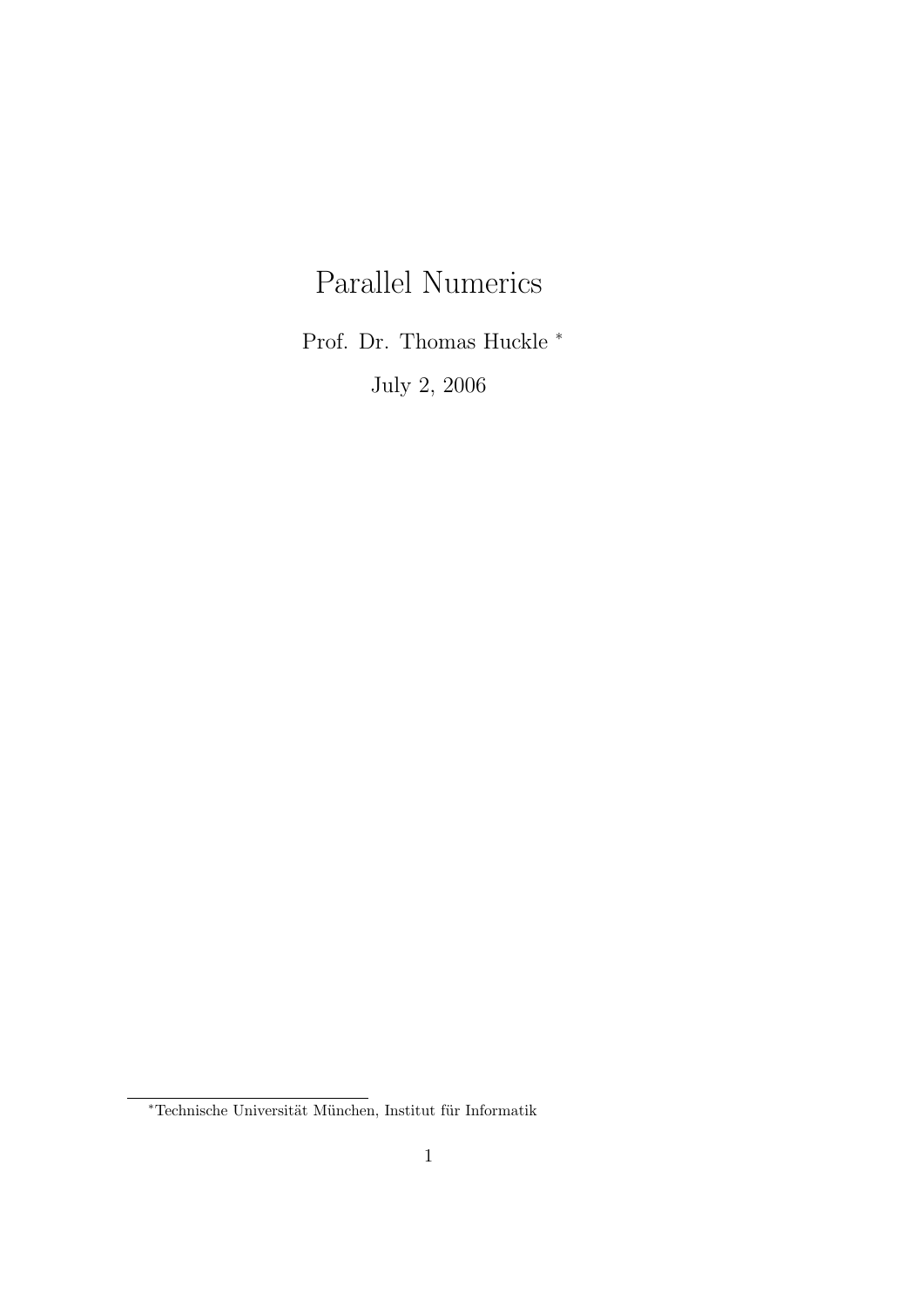# Contents

| 1        |     | Introduction<br>$\overline{\mathbf{4}}$                                          |                |  |  |  |  |  |
|----------|-----|----------------------------------------------------------------------------------|----------------|--|--|--|--|--|
|          | 1.1 | Computer Science Aspects of Parallel Numerics $\ldots \ldots \ldots$             |                |  |  |  |  |  |
|          |     | 1.1.1                                                                            | $\overline{4}$ |  |  |  |  |  |
|          |     | 1.1.2                                                                            | $\overline{5}$ |  |  |  |  |  |
|          |     | 1.1.3                                                                            | 6              |  |  |  |  |  |
|          |     | 1.1.4                                                                            | 8              |  |  |  |  |  |
|          |     | 1.1.5                                                                            | 9              |  |  |  |  |  |
|          | 1.2 |                                                                                  | 10             |  |  |  |  |  |
|          | 1.3 |                                                                                  | 11             |  |  |  |  |  |
|          |     | Directed Graph $G=(E,V) \dots \dots \dots \dots \dots \dots$<br>1.3.1            | 11             |  |  |  |  |  |
|          |     | Dependency Graphs of Iterative Algorithms<br>1.3.2                               | 13             |  |  |  |  |  |
|          |     | Dependency graph for solving a triangular linear system 17<br>1.3.3              |                |  |  |  |  |  |
| $\bf{2}$ |     | <b>Elementary Linear Algebra Problems</b>                                        | 19             |  |  |  |  |  |
|          | 2.1 | BLAS – Basic Linear Algebra Subroutines Program package.                         | 19             |  |  |  |  |  |
|          | 2.2 | Analysis of Matrix-Vector product                                                | 22             |  |  |  |  |  |
|          |     | 2.2.1                                                                            | 23             |  |  |  |  |  |
|          |     | Parallelization by building blocks<br>2.2.2                                      | 23             |  |  |  |  |  |
|          |     | $c = Ab$ for banded matrix<br>2.2.3                                              | 25             |  |  |  |  |  |
|          | 2.3 | Analysis of the Matrix-Matrix-product                                            | 27             |  |  |  |  |  |
| 3        |     | Linear Equations with dense matrices                                             | 29             |  |  |  |  |  |
|          | 3.1 | Gaussian Elimination: Basic facts                                                | 29             |  |  |  |  |  |
|          | 3.2 | Vectorization of the Gaussian Elimination $\ldots \ldots \ldots$                 | 32             |  |  |  |  |  |
|          | 3.3 |                                                                                  | 34             |  |  |  |  |  |
|          |     | 3.3.1                                                                            | 35             |  |  |  |  |  |
|          |     | 3.3.2                                                                            | 35             |  |  |  |  |  |
|          |     | Right looking / Gaussian Elimination standard $\ldots$ .<br>3.3.3                | 36             |  |  |  |  |  |
|          | 3.4 | QR-Decomposition with Householder matrices $\dots \dots$                         | 36             |  |  |  |  |  |
|          |     | 3.4.1<br>QR-decomposition                                                        | 36             |  |  |  |  |  |
|          |     | Householder method for $\mathrm{QR} \;$ .<br><br>3.4.2                           | 37             |  |  |  |  |  |
|          |     | Householder method in parallel<br>3.4.3                                          | 38             |  |  |  |  |  |
| 4        |     | Linear Equations with sparse matrices                                            | 39             |  |  |  |  |  |
|          | 4.1 | General properties of sparse matrices                                            | 39             |  |  |  |  |  |
|          |     | Storage in coordinate form $\ldots \ldots \ldots \ldots \ldots$<br>4.1.1         | 39             |  |  |  |  |  |
|          |     | Compressed Sparse Row Format: CSR<br>4.1.2                                       | 40             |  |  |  |  |  |
|          |     | 4.1.3                                                                            | 40             |  |  |  |  |  |
|          |     | Diagonalwise storage $\ldots \ldots \ldots \ldots \ldots \ldots \ldots$<br>4.1.4 | 41             |  |  |  |  |  |
|          |     |                                                                                  |                |  |  |  |  |  |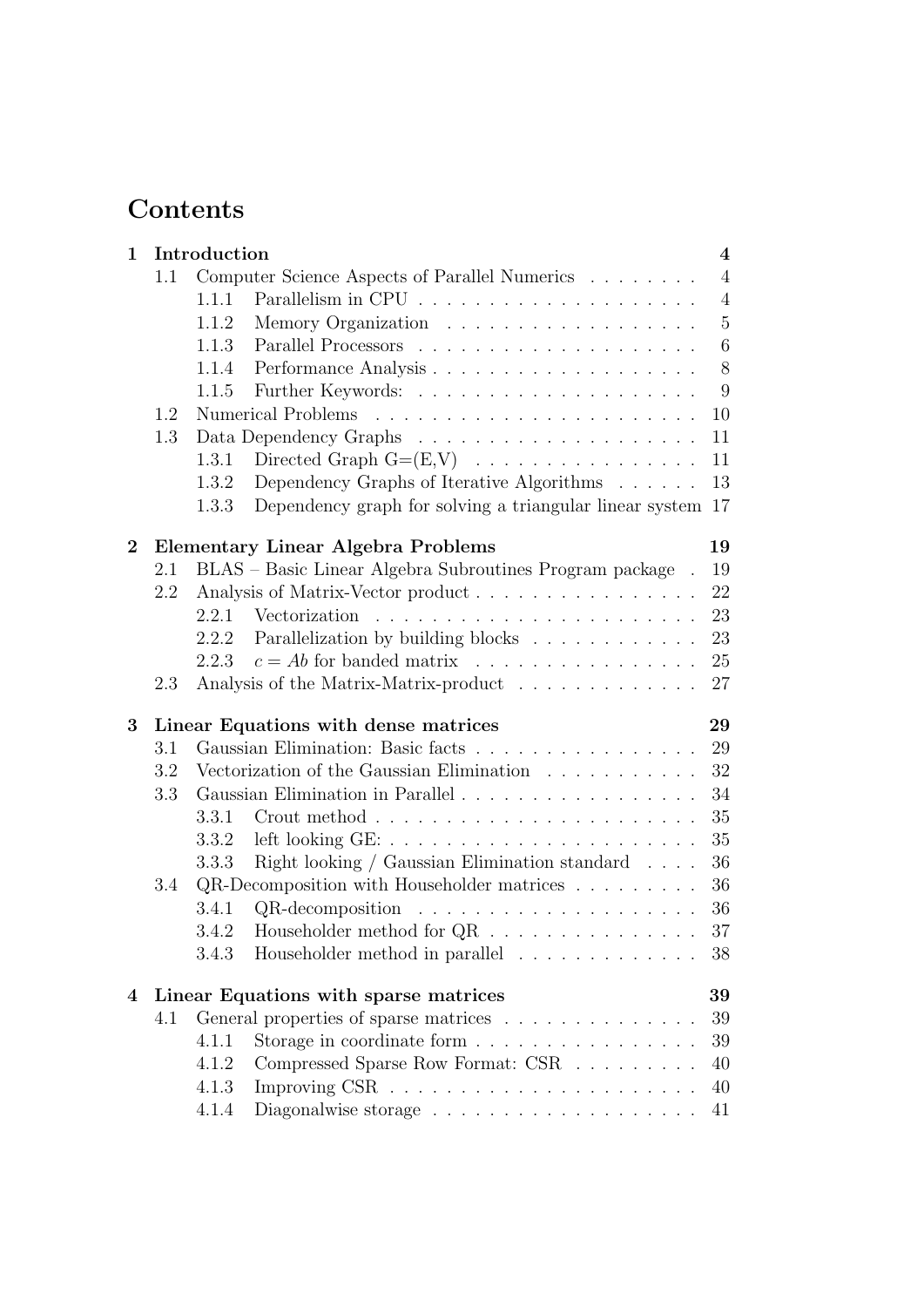|                |     | 4.1.5                                                                                                |                                                                                              | 41 |  |  |
|----------------|-----|------------------------------------------------------------------------------------------------------|----------------------------------------------------------------------------------------------|----|--|--|
|                |     | 4.1.6                                                                                                |                                                                                              | 42 |  |  |
|                | 4.2 |                                                                                                      |                                                                                              | 43 |  |  |
|                |     | 4.2.1                                                                                                | $A = A^T > 0$ (n × n - matrix) symmetric                                                     | 43 |  |  |
|                |     | 4.2.2                                                                                                | A non symmetric: directed graph                                                              | 44 |  |  |
|                |     | 4.2.3                                                                                                | Dissection form preserved during GE $\hfill\ldots\ldots\ldots\ldots\ldots$                   | 45 |  |  |
|                | 4.3 |                                                                                                      |                                                                                              | 47 |  |  |
|                |     | 4.3.1                                                                                                | Smaller Bandwidth by Cuthill Mckee-Algorithm                                                 | 47 |  |  |
|                |     | 4.3.2                                                                                                |                                                                                              | 49 |  |  |
|                |     | 4.3.3                                                                                                | Algebraic pivoting: during GE                                                                | 50 |  |  |
|                | 4.4 |                                                                                                      | Gaussian Elimination in Graph                                                                | 53 |  |  |
|                | 4.5 |                                                                                                      |                                                                                              | 55 |  |  |
| $\overline{5}$ |     |                                                                                                      | Iterative methods for sparse matrices                                                        | 57 |  |  |
|                | 5.1 |                                                                                                      |                                                                                              | 57 |  |  |
|                |     | 5.1.1                                                                                                | Richardson Iteration<br>$\hfill\ldots\ldots\ldots\ldots\ldots\ldots\ldots\ldots\ldots\ldots$ | 57 |  |  |
|                |     | 5.1.2                                                                                                | Better splitting of A $\ldots \ldots \ldots \ldots \ldots \ldots$                            | 58 |  |  |
|                |     | 5.1.3                                                                                                | Jacobi (Diagonal) - Splitting: $\ldots \ldots \ldots \ldots$                                 | 58 |  |  |
|                |     | 5.1.4                                                                                                | Gauss-Seidel method by improving convergence                                                 | 59 |  |  |
|                | 5.2 | Nonstationary Methods                                                                                |                                                                                              |    |  |  |
|                |     | 5.2.1                                                                                                | Let A symmetric positive definite $A = A^T > 0$ (spd.).                                      | 60 |  |  |
|                |     | 5.2.2                                                                                                | Improving the gradient method $\rightarrow$ conjugate gradients                              | 63 |  |  |
|                |     | 5.2.3                                                                                                | GMRES for General Matrix A, not spd                                                          | 65 |  |  |
|                |     | 5.2.4                                                                                                | Convergence of cg. or GMRES                                                                  | 67 |  |  |
| 6              |     |                                                                                                      | Collection remaining problems                                                                | 70 |  |  |
|                | 6.1 | Domain Decomposition Methods for Solving PDE                                                         |                                                                                              |    |  |  |
|                | 6.2 | Parallel Computation of the Discrete Fourier Transformation .<br>Parallel Computation of Eigenvalues |                                                                                              |    |  |  |
|                | 6.3 |                                                                                                      |                                                                                              |    |  |  |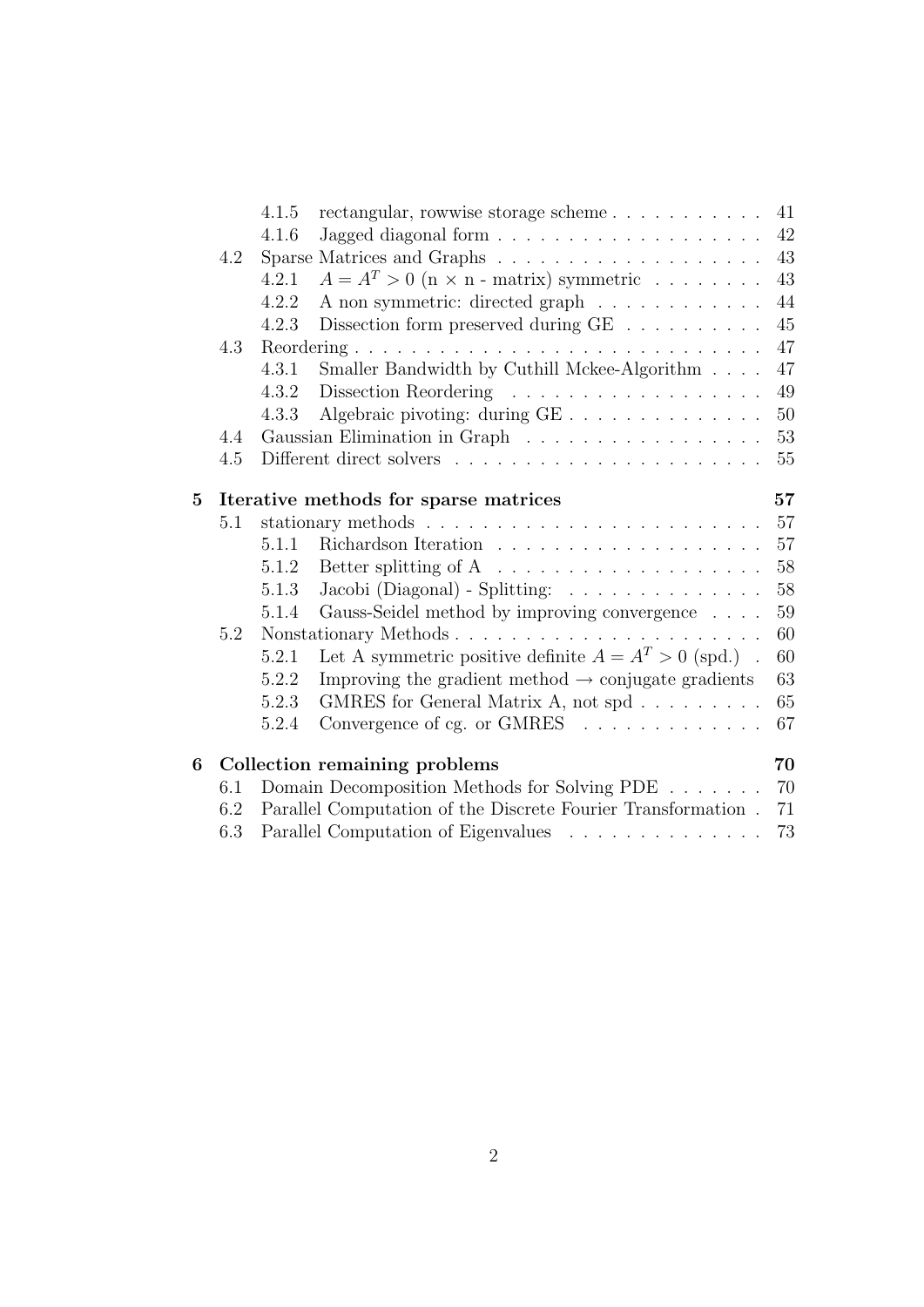Literature:

Numerical Linear Algebra for High Performance Computers Dongarra,...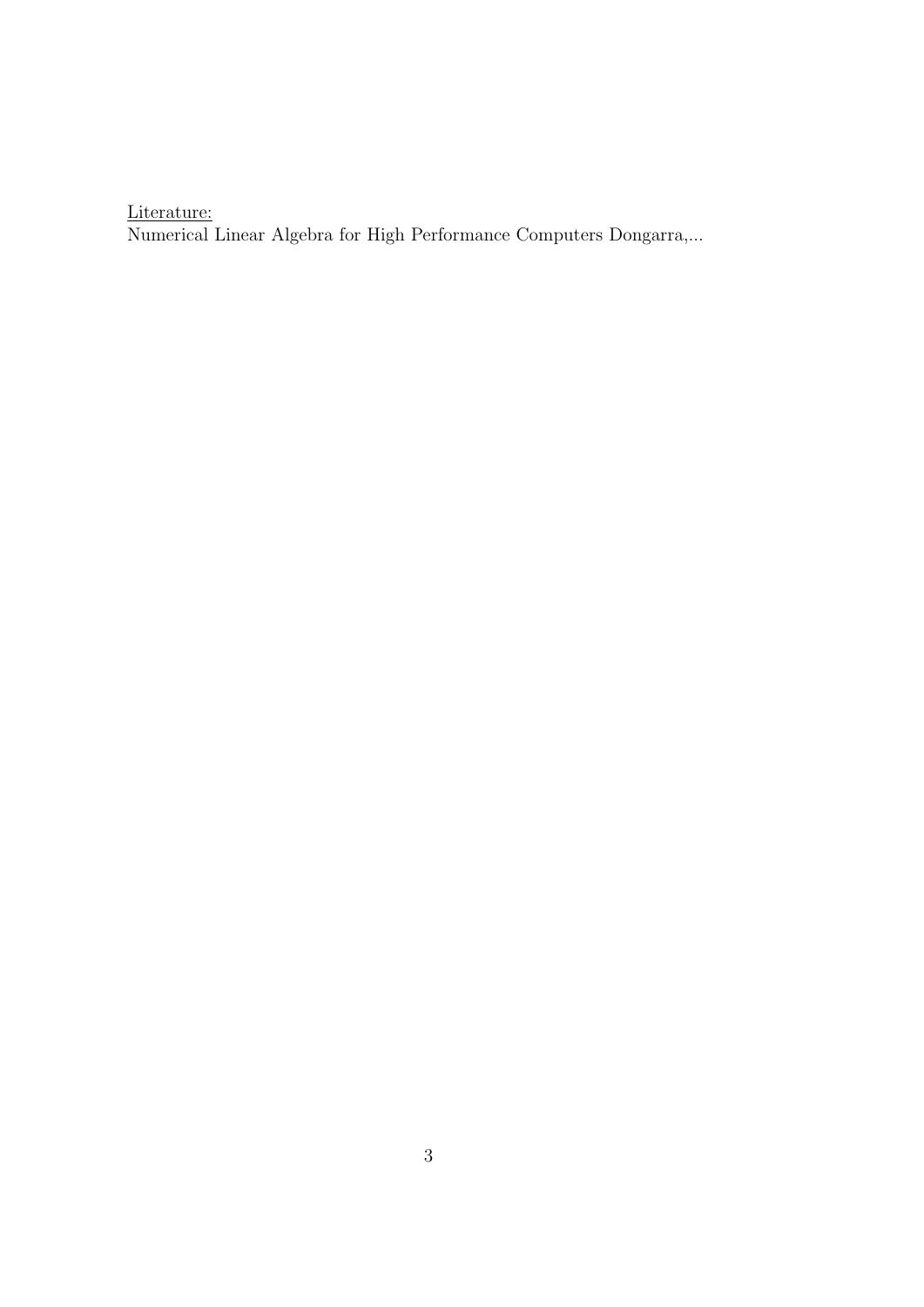## 1 Introduction

## 1.1 Computer Science Aspects of Parallel Numerics

#### 1.1.1 Parallelism in CPU

Elementary operations in CPU are carried out in pipelines:

Divide a task into a sequence of smaller tasks.

Each small task is executed on a piece of hardware, that operates concurrently with the other stages of the pipeline.

Example: Multiplication



Advantage: If pipeline is filled, per clock one result comes out. All multiplications should be organized such that the pipeline is always filled!



Special Case: Vector instruction: for set of data the same operation has to  $\int x_1$  $\setminus$ 

be executed:  $\alpha$  :  $\bar{x}_n$ Cost: Startup time + vector length\*clock period

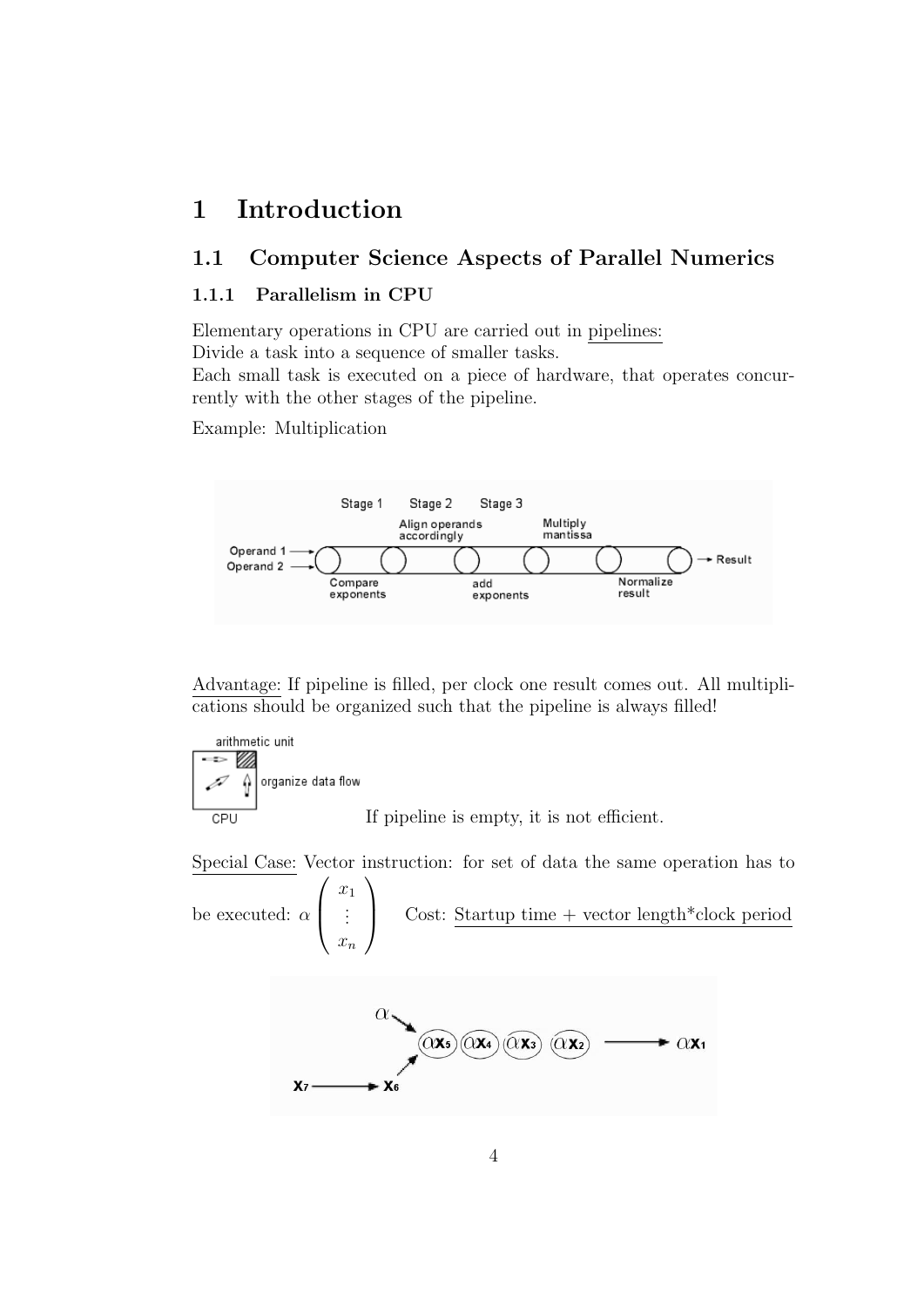Chaining: Combine pipelines directly:



advantage: total cost = startup time + vector length  $*$  clock period longer

Problem: Data Dependency Fibonacci:  $x_0 = 0$ ,  $x_1 = 1$ ,  $x_2 = x_1 + x_0$ , ...,  $x_i = x_{i-1} + x_{i-2}$ 



Next pair has to wait until  $x_2$  / pipeline is empty in each step

#### 1.1.2 Memory Organization

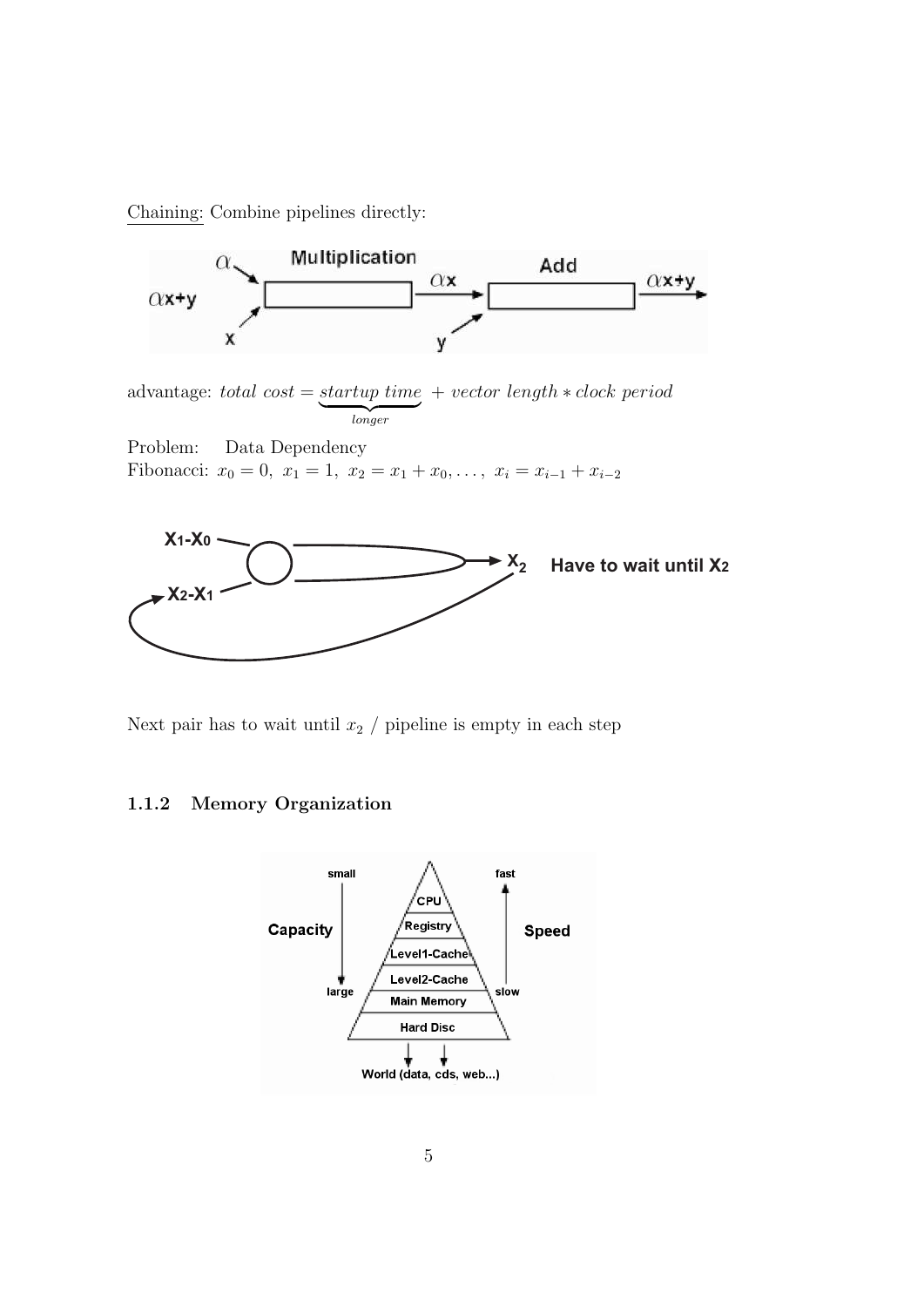Cache idea: Buffer between large slow memory and small fast memory. By considering the flow of the last used data, we try to predict which data will be requested in the next step:

- keep the last used data in cache for fast access
- keep also the neighbourhood of this data in cache

Cache hit: CPU looks for data and data is in cache and finds it Cache miss: Data is not in cache: look in main memory and copy new page in the cache

#### 1.1.3 Parallel Processors

MIMD-Architecture: Multiple Instruction-Multiple Data (global)shared memory (P=processors, M=memory):



or virtual shared memory: physically distributed data but organized as shared memory

Topology of processors/memory: Interconnection (shared memory)

#### Bus:

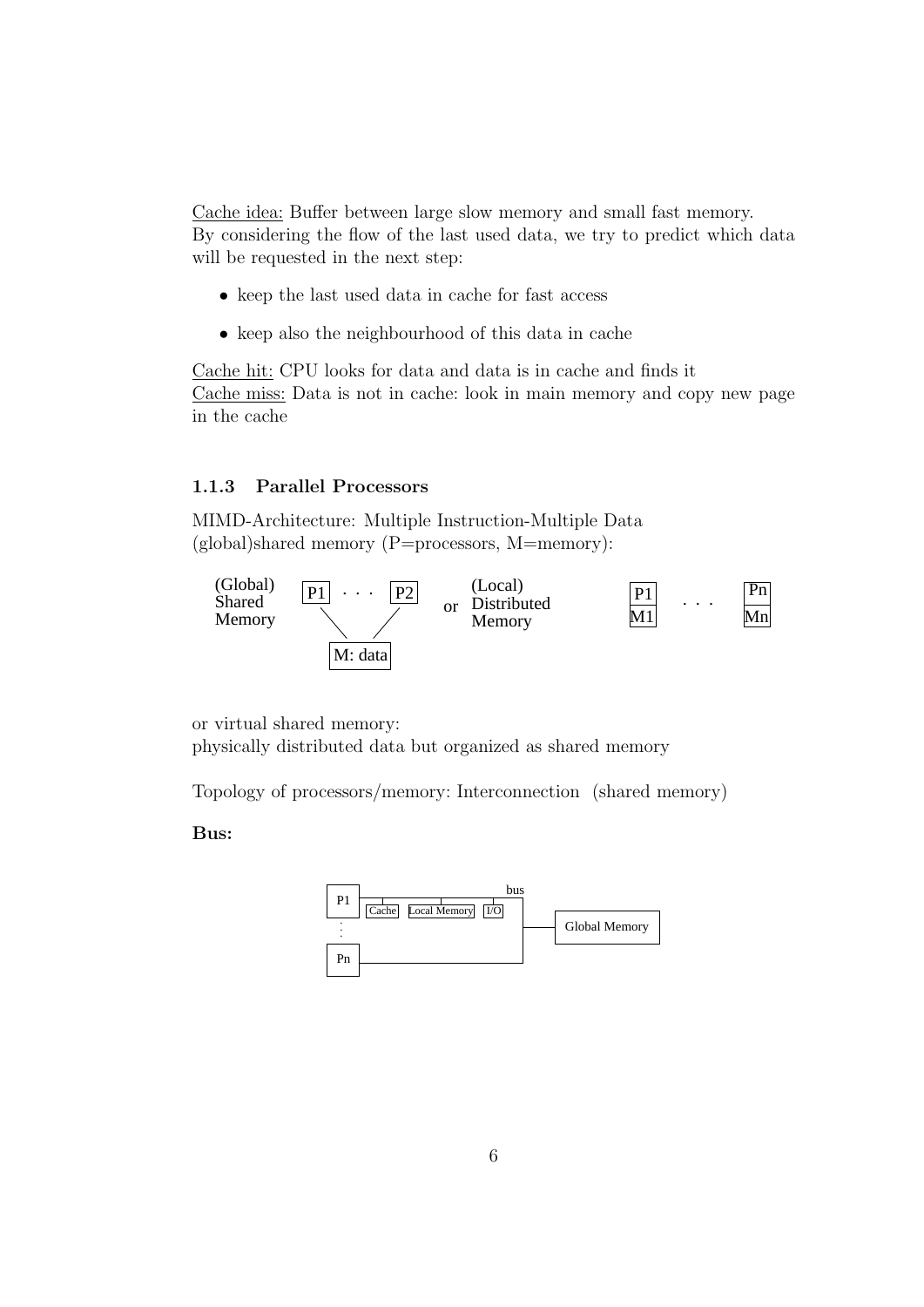

Mesh: (distributed memory)

#### Hypercube:



data dependency: log(N) Shared memory communication for different processors by:

synchronization: e.g barrier halt  $\overline{p}_1$ . . .  $p_n$ −→ continue iff all completed

MPI: Message Passing Interface: Communication library for C, C++, FORTRAN

Compiling: mpicc <options> prog.c

Start: mpirun - arch <architecture> - up <up> prog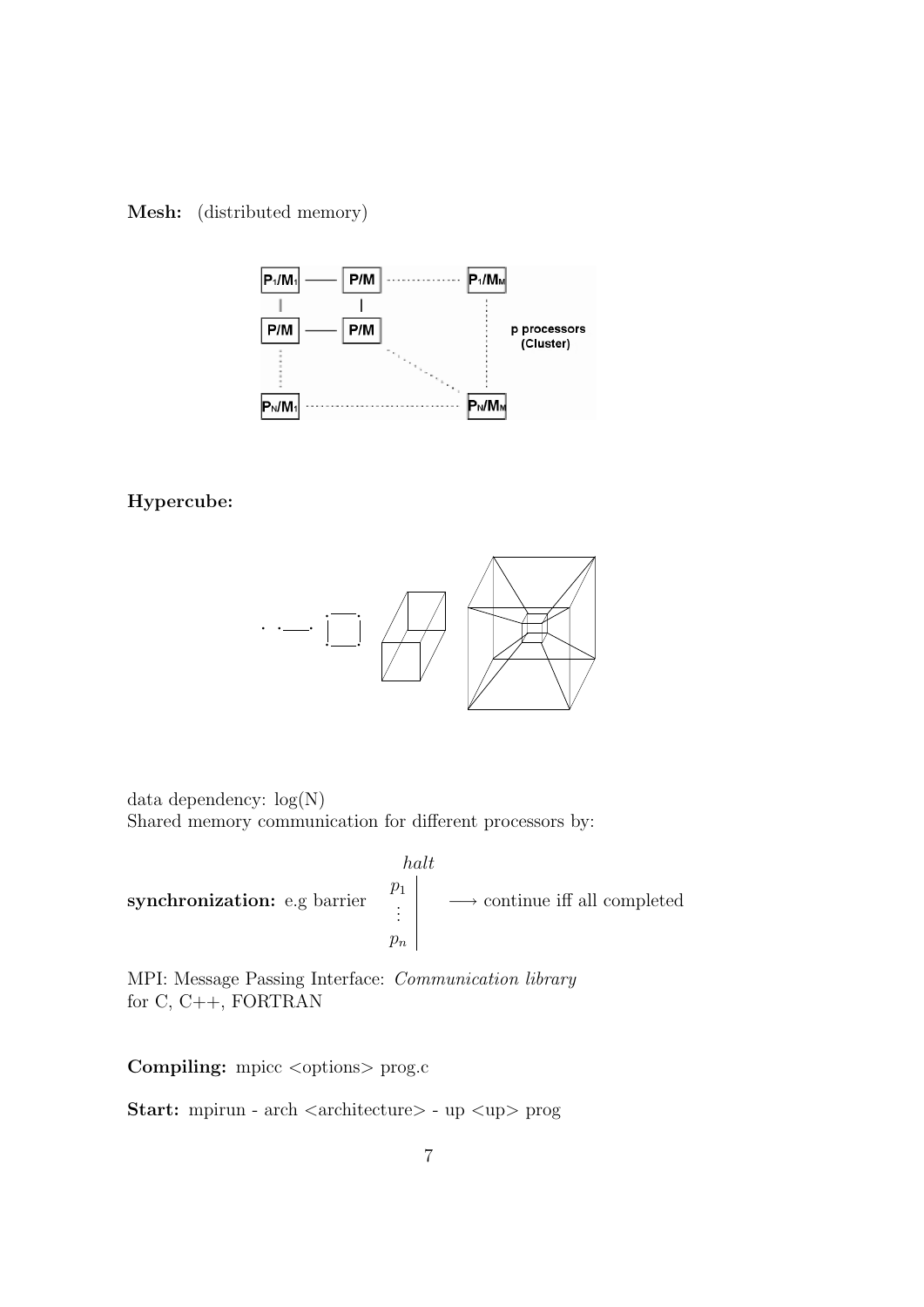|                   | MPI Send           |
|-------------------|--------------------|
|                   | MPI Beast          |
| Commands: MPLRecv |                    |
|                   | MPI Gather         |
|                   | <b>MPL</b> Barrier |

#### 1.1.4 Performance Analysis

computation speed:

 $r=\frac{N}{t}$  $N$  floating point operations in  $t$  microseconds or by known speed:  $\rightarrow$  $\Delta$  $\frac{N}{r}$ flops

Amdahl's law: Algorithm takes N flops

fraction  $f$  carried out with speed of  $V$  Mflops (good parallel) fraction  $1 - f$  carried out with speed of S Mflops (bad parallel) fraction f is well-suited for parallel execution ;  $1 - f$  is not.

Total CPU-time:

$$
t = \frac{f \cdot N}{V} + \frac{(1 - f) \cdot N}{S} = N\left(\frac{f}{V} + \frac{1 - f}{S}\right)
$$
 microseconds

Overall Speed (Performance):

$$
r = \frac{N}{t} = \frac{1}{\frac{f}{V} + \frac{1-f}{S}}
$$
Mflops Amdahl's law

Interpretation:  $f$  must be close to 1 in order to benefit significantly from parallelism

Speedup by using  $p$  parallel processors for a given job:  $t_j :=$  wall clock time to execute the job on j parallel processor Speedup:  $S_p = t_1/t_p$  (ideal :  $t_1 = pt_p$ ) Efficiency:  $E_p = \frac{S_p}{n}$  $\frac{p_p}{p}$   $0 \le E_p \le 1$  $E_p \approx 1$ : very good parallelizable  $t_p = t_1/p$  problem scales

$$
t_p = \frac{\overbrace{ft_1}^{parallel}}{p} + (1 - f)t_1 = t_1 \frac{f + (1 - f)p}{p} \ge (1 - f)t_1
$$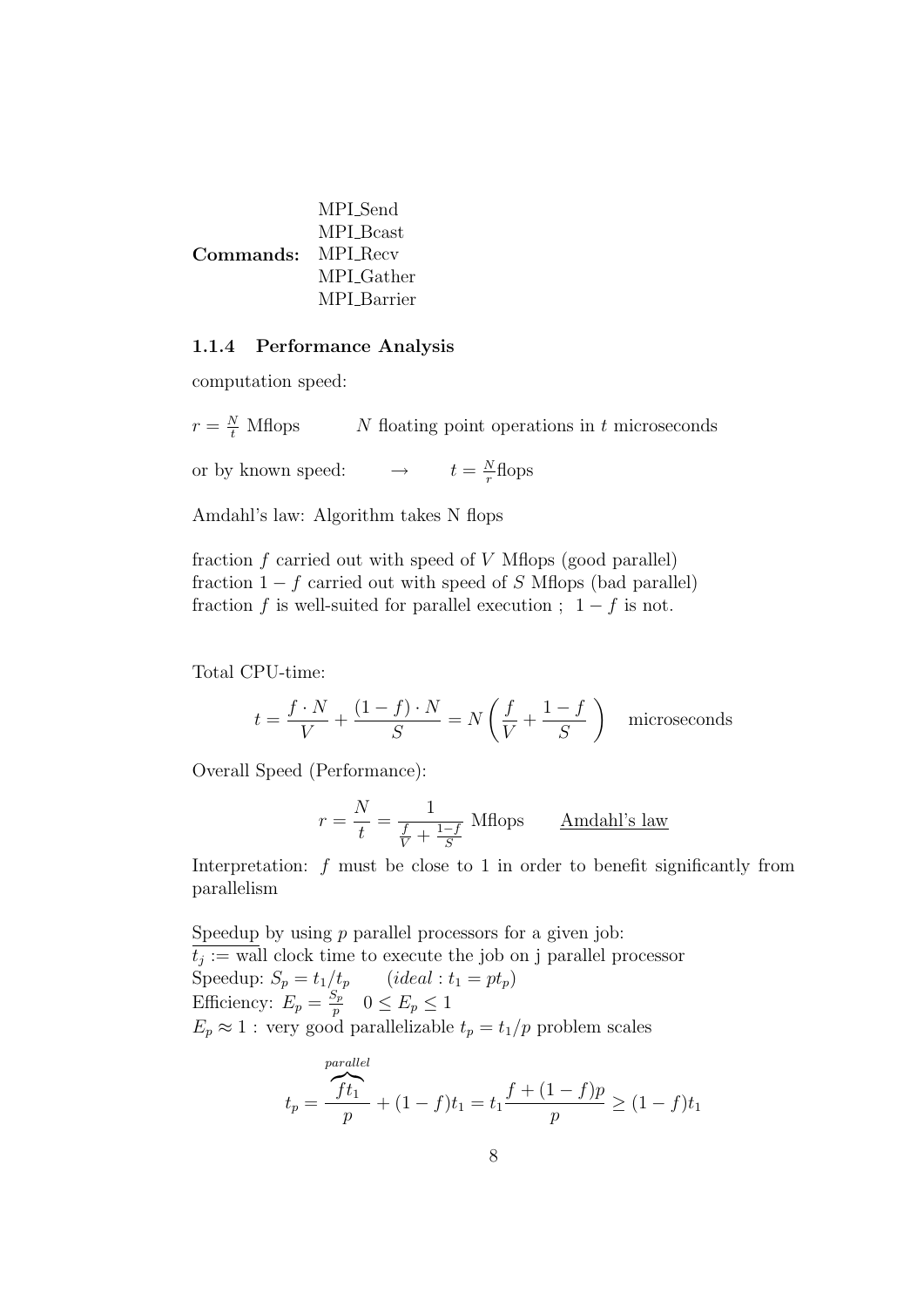$$
S_p = \frac{1}{\frac{f - (1 - f)p}{p}} = \frac{p}{f + (1 - f)p}
$$
 Ware's law  

$$
E_p = \frac{1}{f + (1 - f)p} \quad ; \quad \lim_{p \to \infty} E_p = \lim_{p \to \infty} \frac{1}{f + (1 - f)p} \to 0
$$

Assume that the given problem can be solved in 1 unit of time on a parallel machine with  $p$  processors.

A uniprocessor would perform  $(1 - f) + f \cdot p$ Speedup:

$$
S_{pf} = \frac{t_1}{t_p} = \frac{1 - f + fp}{1} = p + (1 - p)(1 - f)
$$
 Gustafson's law

$$
E_{pf} = \frac{S_p}{p} = \frac{1 - f}{p} + f \stackrel{p \to \infty}{\longrightarrow} f \text{ (only theoretical use!)}
$$

#### 1.1.5 Further Keywords:

- An algorithm is  $scaling$  iff with  $p$  processors we can reduce the operation</u> time by a factor of p.

Larger problem can be solved in the same time by using more processors (This means: speedup  $\approx p$ , efficiency  $\approx 1$ )

- load balancing: The job has to be distributed on different processors such that all processors are busy: Avoid idle processors
- deadlock: two or more processors are waiting indefinitely for an event that can be caused only by one of the waiting processors
- data dependency: compute

$$
C = A + B \tag{1}
$$

$$
Z = C \cdot X + Y \tag{2}
$$



Each waiting fot the results of the other one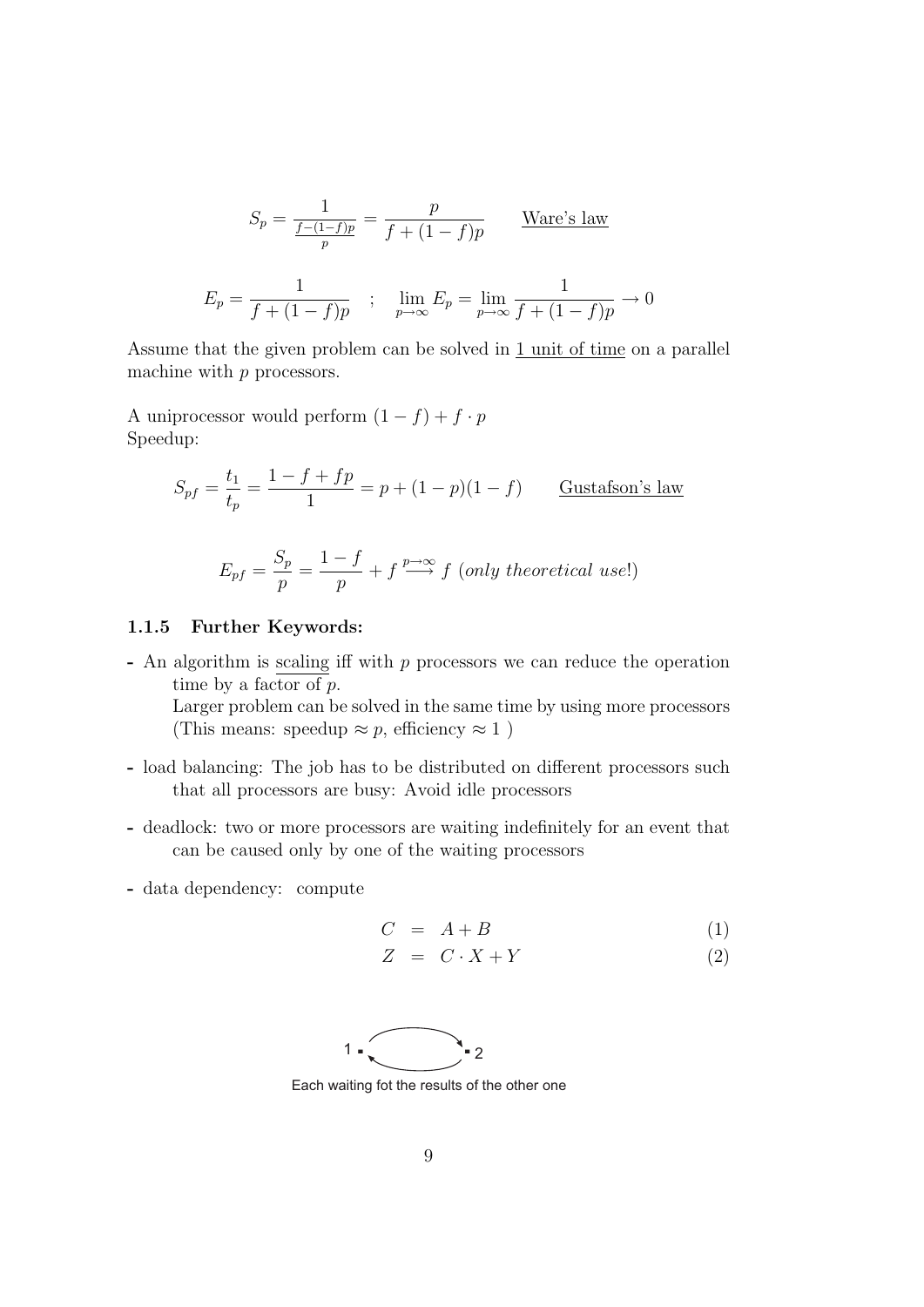(2) can be computed only after (1) example loop:

$$
for (i = 1; \quad i \le n; \quad i++) \qquad a[i] = b[i] + a[i-1] + c[i]
$$

(strongly sequential)

#### 1.2 Numerical Problems

vectors  $x, y \in \mathbb{R}^n$ 

dot product (inner product)  $x^T y = (x_1, \ldots, x_n)$  $\sqrt{ }$  $\left\lfloor \right\rfloor$  $y_1$ . . .  $y_n$  $\setminus$  $\Big\} =$  $\sum_{n=1}^{\infty}$  $i=1$  $x_iy_i$ sum of vectors:  $x + \alpha y =$  $\sqrt{ }$  $\left\lfloor \right\rfloor$  $x_1 + \alpha y_1$ . . .  $x_n + \alpha y_n$  $\setminus$  $\Big\}$ outer product:  $xy^T =$  $\sqrt{ }$  $\left\lfloor \right\rfloor$  $\overline{x}_1$ . . .  $\bar{x}_n$  $\setminus$  $(y_1, \ldots, y_m) =$  $\sqrt{ }$  $\left\lfloor \right\rfloor$  $x_1y_1 \ldots x_1y_m$  $\vdots$  .  $x_ny_1 \ldots x_ny_m$  $\setminus$  $\Big\}$ matrix product:  $A \in \mathbb{R}^{n,k}$ ,  $B \in \mathbb{R}^{k,m}$ ,  $C = A \cdot B \in \mathbb{R}^{n,m}$  $\sqrt{ }$  $\left\vert \right\vert$  $a_{11} \ldots a_{1k}$  $:$   $:$   $:$  $a_{n1} \ldots a_{nk}$  $\setminus$  $\Big\}$  $\sqrt{ }$  $\left\vert \right\vert$  $b_{11} \ldots b_{1m}$ . . .  $b_{k1}$   $b_{km}$  $\setminus$  $\Big\} =$  $\sqrt{ }$  $\left\lfloor \right\rfloor$  $c_{11} \ldots c_{1m}$ . . .  $c_{n1}$   $c_{nm}$  $\setminus$  $\frac{1}{2}$ with  $c_{ij} = \sum_{i}^{k}$  $r=1$  $a_{ir}b_{rj}, \quad i=1,...,n$  $j=1,...,m$ Solving linear equations,

e.g. triangular: 
$$
\begin{pmatrix} a_{11} & \cdots & a_{1n} \\ 0 & a_{22} & a_{2n} \\ \vdots & \ddots & \vdots \\ 0 & 0 & a_{nn} \end{pmatrix} \begin{pmatrix} x_1 \\ x_2 \\ \vdots \\ x_n \end{pmatrix} = \begin{pmatrix} b_1 \\ b_2 \\ \vdots \\ b_n \end{pmatrix}
$$
or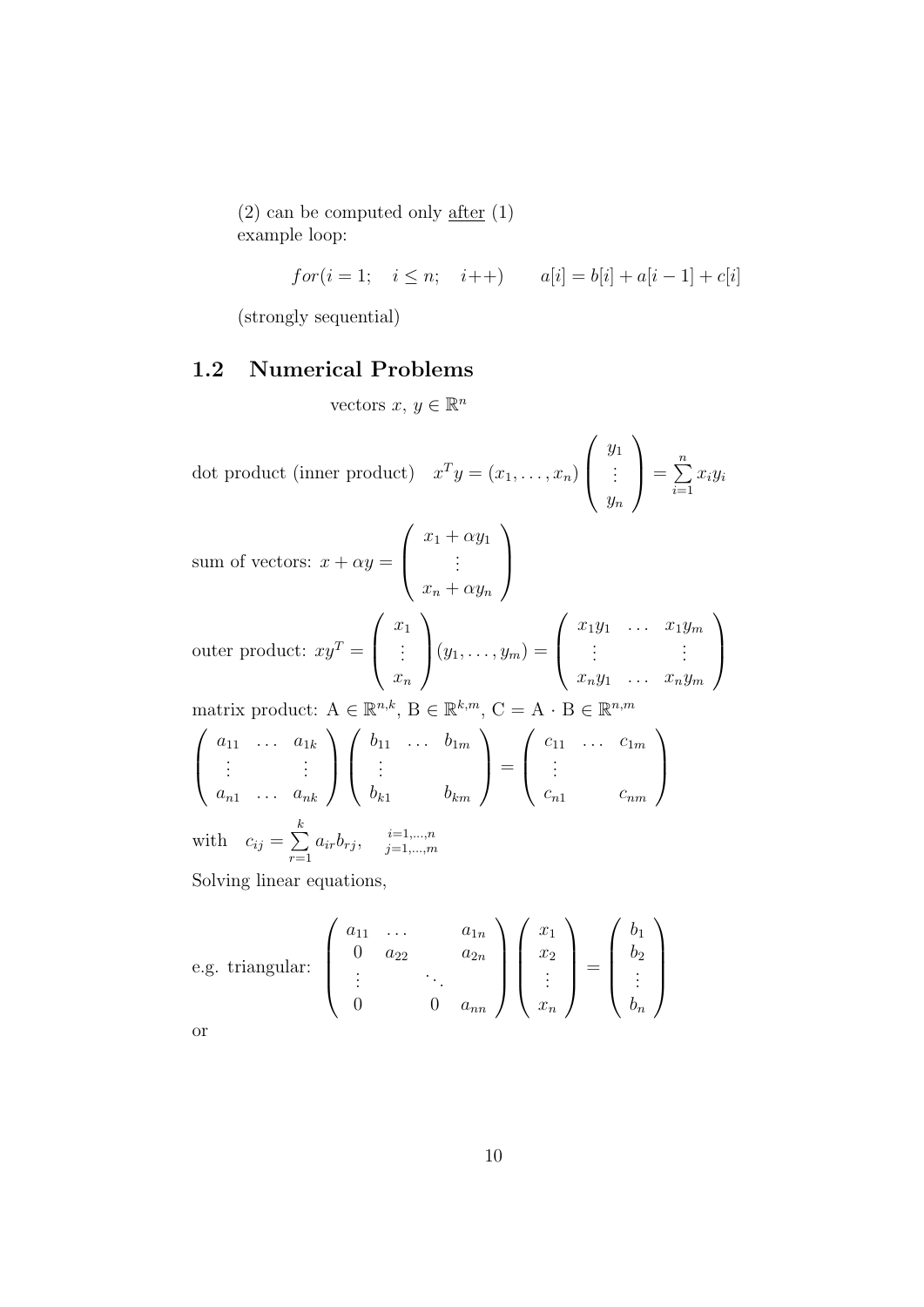$$
a_{11}x_1 + \dots + a_{1n}x_n = b_1 a_{22}x_2 + \dots + a_{2n}x_n = b_2 \vdots a_{nn}x_n = b_n
$$

solution :  $x_n = \frac{b_n}{a_n}$  $\frac{b_n}{a_{nn}}, a_{n-1,n-1}x_{n-1} + a_{n-1,n}x_n = b_{n-1}$  $\Rightarrow x_{n-1} = \frac{b_{n-1}-a_{n-1,n}x_n}{a_{n-1,n-1}}$  $a_{n-1,n-1}$ 

general form  $x_j =$  $b_j - \sum_{k=j+1}^n a_{jk}x_k$  $f or$   $j = n, ..., 1$ 

- Gaussian Elimination, LU-Decomposition (Cholesky-Decomposition)
- Least Squares problem (normal equation)  $\min_{x} \|Ax B\|_2$
- QR -Decomposition
- Differential Equations (PDE)
- eigenvalues, singular values, FFT

## 1.3 Data Dependency Graphs

1.3.1 Directed Graph  $G=(E,V)$  with edges E, vertices/nodes V



Example: Computation of  $(x_1 + x_2)(x_2 + x_3) = x_1x_2 + x_2^2 + x_1x_3 + x_2x_3$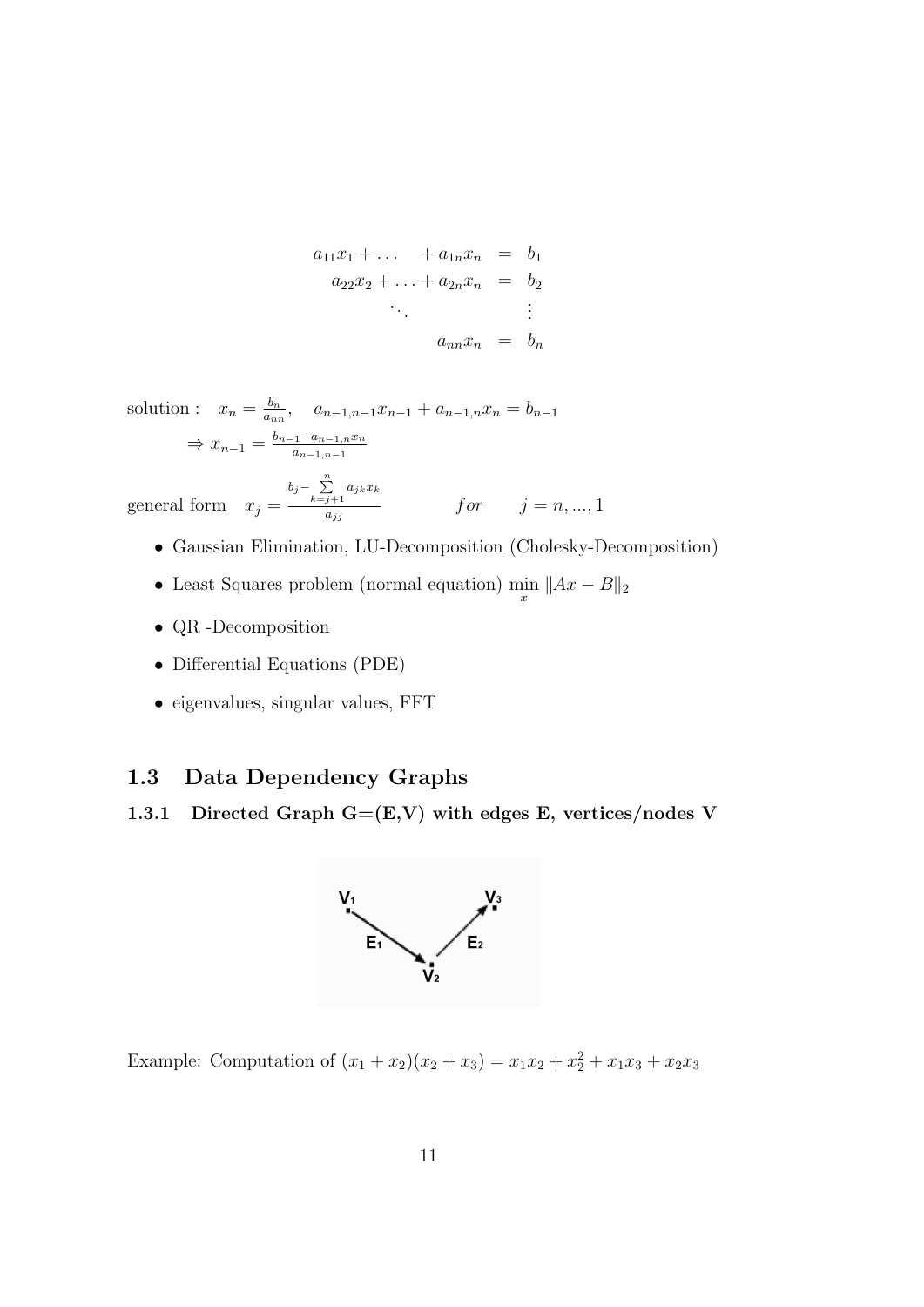Input:



In parallel:  $x_1 + x_2$  and  $x_2 + x_3$  can be computed independently Parallel:



Second equivalent formula (Parallel):

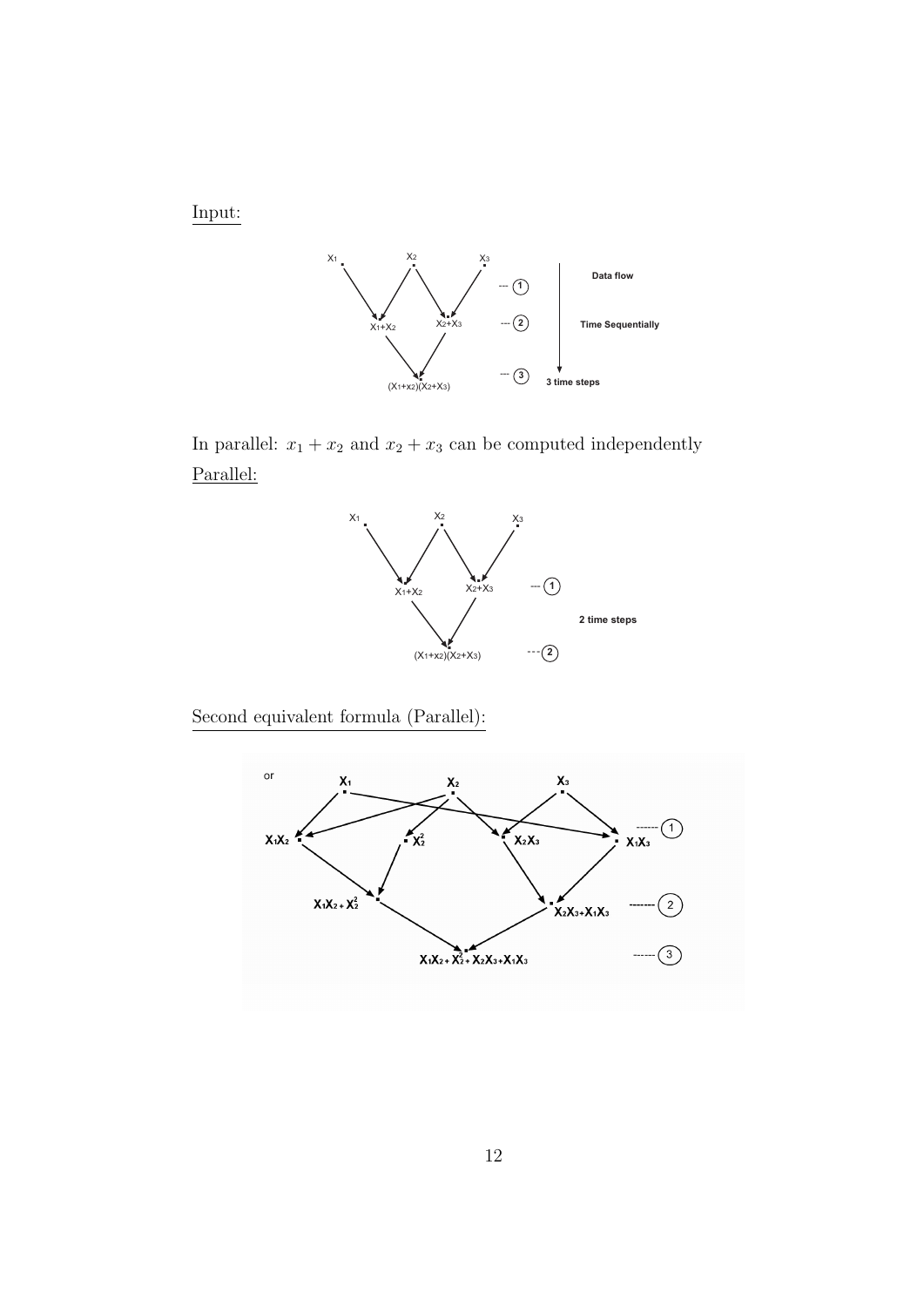#### 1.3.2 Dependency Graphs of Iterative Algorithms

Given: Function f, start  $x^{(0)}$ ,  $x^{(k+1)} = f(x^{(k)})$ , Notation:  $x^{(k+1)} \hat{=} x(k+1)$ 

 $x^{(k)} \stackrel{k \to \infty}{\longrightarrow} \bar{x} = f(\bar{x})$  fix point of f

compare Newton's method:  $x_{k+1} = x_k - \frac{g(x_k)}{g'(x_k)}$  $\frac{g(x_k)}{g'(x_k)} \to g(\bar{x}) = 0$ 

In vector form: 
$$
\begin{pmatrix} x_1(k+1) \\ \vdots \\ x_n(k+1) \end{pmatrix} = \vec{x}^{(k+1)} = \vec{f}\vec{x}^{(k)} = \begin{pmatrix} f_1(x_1(k)), \dots, x_n(k) \\ \vdots \\ f_n(x_1(k)), \dots, x_n(k) \end{pmatrix}
$$

Example:

$$
x_1(k + 1) = f_1(x_1(k), x_3(k))
$$
  
\n
$$
x_2(k + 1) = f_2(x_1(k), x_2(k))
$$
  
\n
$$
x_3(k + 1) = f_3(x_2(k), x_3(k), x_4(k))
$$
  
\n
$$
x_4(k + 1) = f_4(x_2(k), x_4(k))
$$

edge i to j iff for  $x_i^{(k+1)}$  we need  $x_j^{(k)}$ j

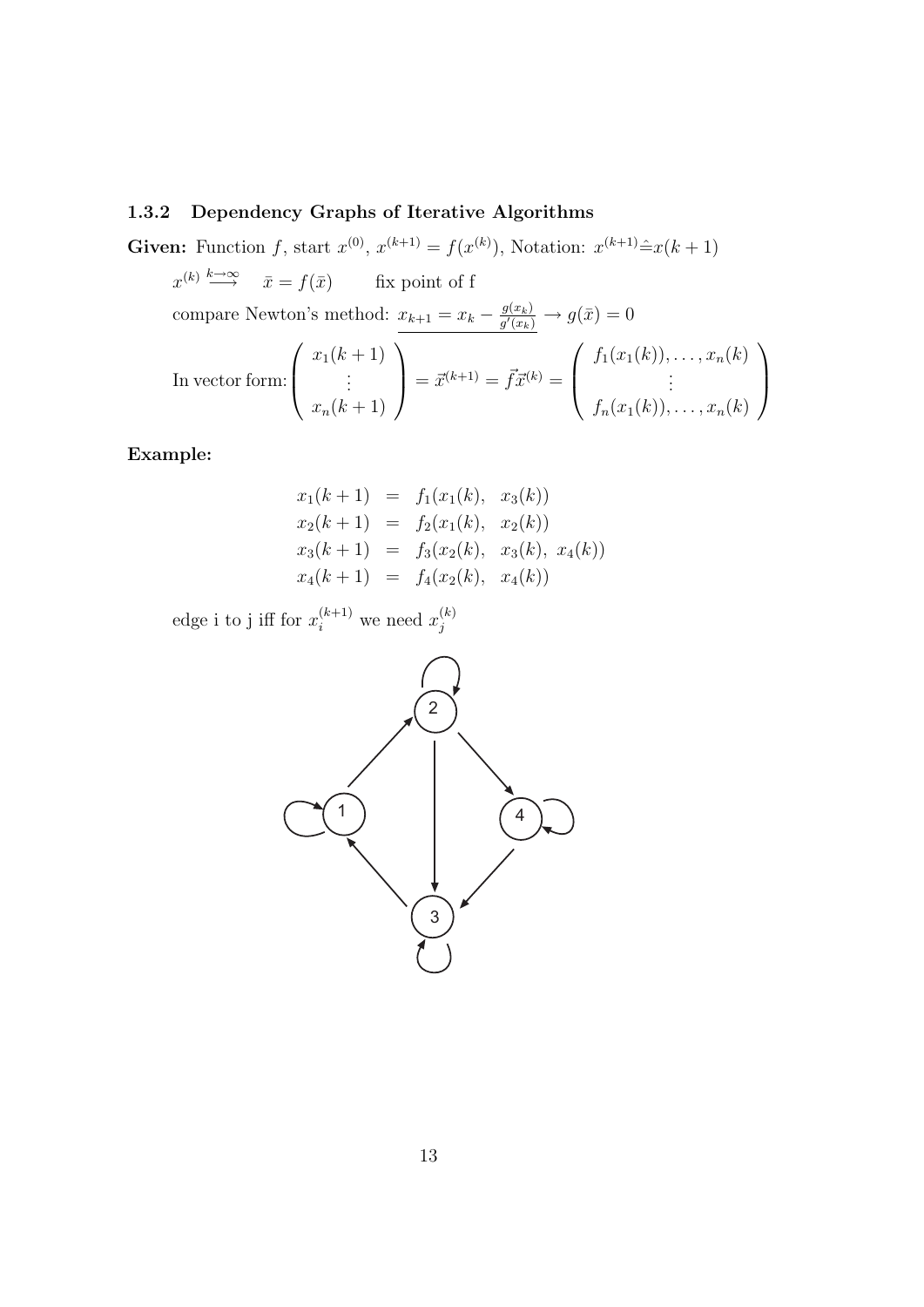Parallel Computation:

Dependency Graph for Iteration: Single-step or Jacobi-Iteration



Very nice in parallel ; Convergence slow:  $x^{(k)} \stackrel{k \to \infty}{\longrightarrow} \bar{x}$ 

Idea for accelerating the Convergence: Use always the newest available information:

$$
x_1(k+1) = f_1(x_1(k), x_3(k))
$$
  
\n
$$
x_2(k+1) = f_2(x_1(k+1), x_2(k))
$$
  
\n
$$
x_3(k+1) = f_3(x_2(k+1), x_3(k), x_4(k))
$$
  
\n
$$
x_4(k+1) = f_4(x_2(k+1), x_4(k))
$$

leads to much faster convergence.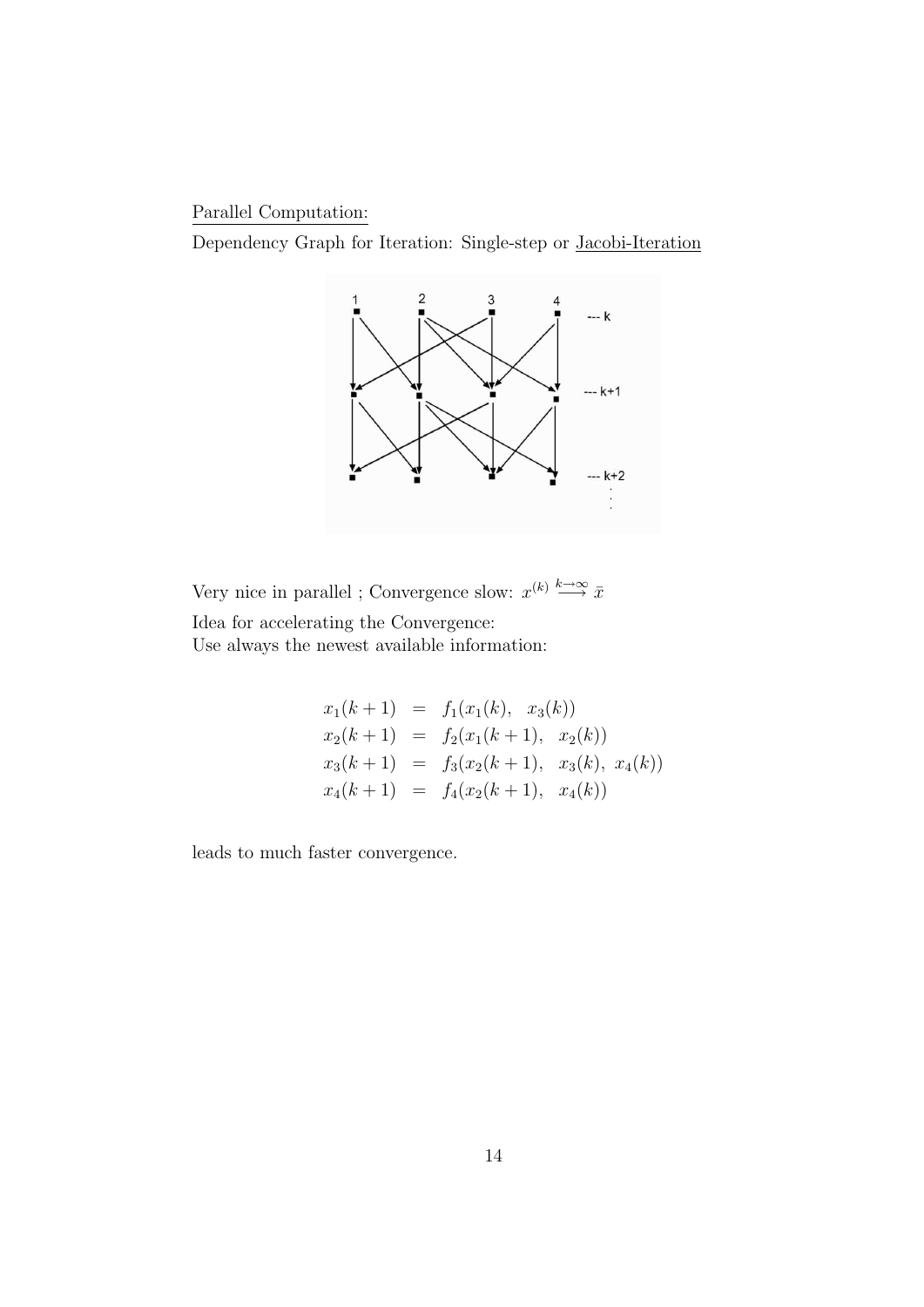Full-step or Gauss-Seidel-method (Drawback: loss of Parallelism:)



In this form the iteration depends on the ordering of the variables  $x_1, \ldots, x_n$ 

$$
x_1(k+1) = f_1(x_1(k), x_3(k))
$$
  
\n
$$
x_3(k+1) = f_3(x_2(k), x_3(k), x_4(k))
$$
  
\n
$$
x_4(k+1) = f_4(x_2(k), x_4(k))
$$
  
\n
$$
x_2(k+1) = f_2(x_1(k+1), x_2(k))
$$

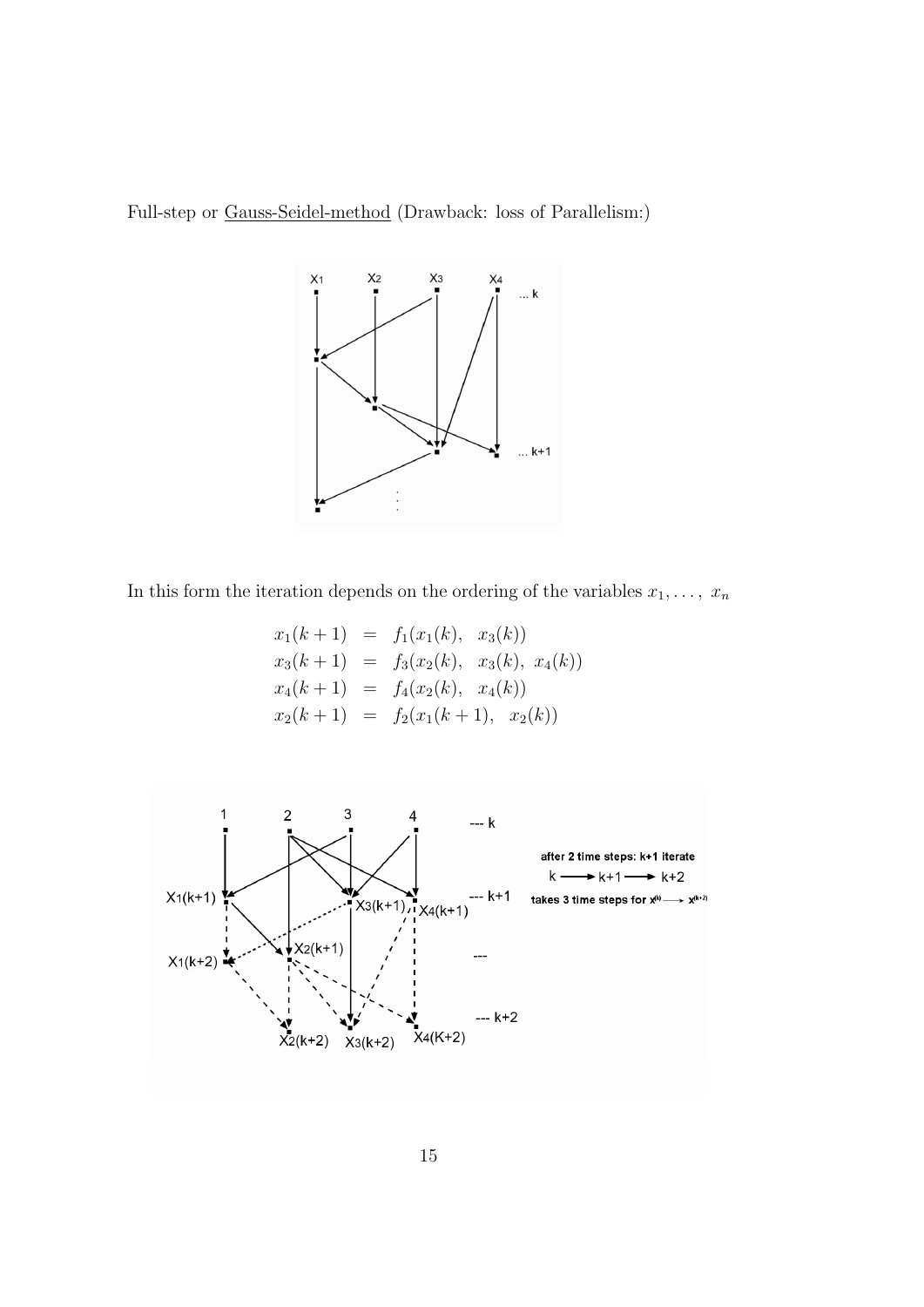Better parallelism, but slower convergence.

 $\rightarrow$  Find "optimal" ordering with fast convergence and good in parallel. Colouring algorithms for dependency graphs:

- use k colours for the vertices of the graph
- vertices of the same colour can be computed in parallel
- optimal colouring for minimal k, but without cycles connecting vertices of the same colour.

 $\Rightarrow$  in subset of vertices of the same colour there are no cycles.

 $\Rightarrow$  subgraph is a tree.

Ordering by starting with the leaves and ending with the root.

Example:

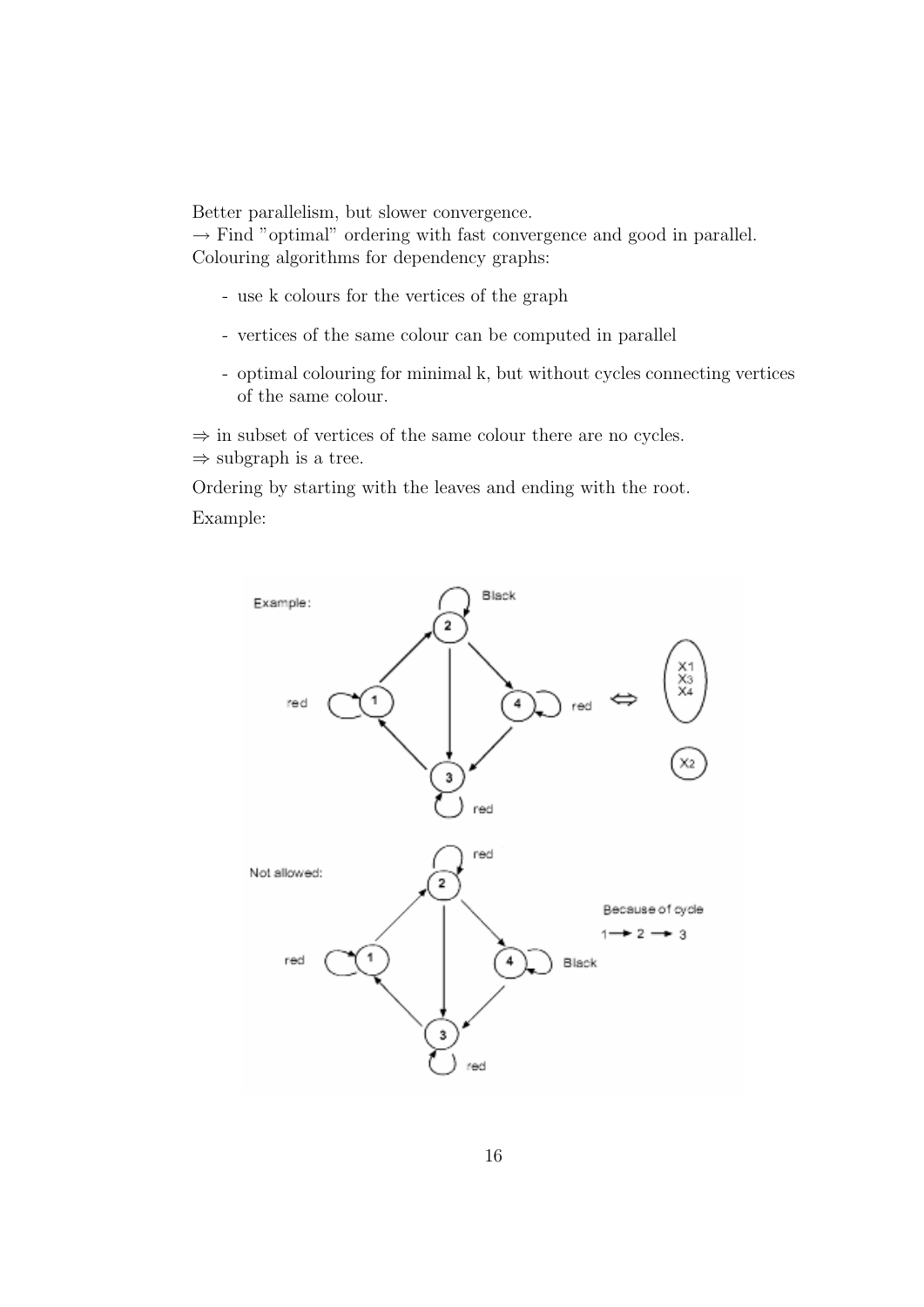$x_3$  does not depend on  $x_1$ ;  $x_4$  does not depend on  $x_3$ 

 $x_2$  uses new computed  $x_1, x_3, x_4$  and needs one time step

Computation uses only old information  $\Rightarrow$  in parallel in one time step.

Theorem 1 Theorem: Two statements are equivalent:

- a. There exists an ordering, such that the one Gauss-Seidel-Iteration-step takes k (time) levels
- b. There exists a colouring with k colours, such that there is no cycle of edges of the same colour.

Proof: Colouring in subgraph with no cycles  $\rightarrow$  tree  $\rightarrow$  ordering (from leaves to root)  $\rightarrow$  no data dependency in subgraph  $\rightarrow$  subgraph in parallel

Graph: discretization of physical problems in  $\mathbb{R}$ ; neighbourconnections  $k=2$ 

red-black-Gauss-Seidel in PDE, 2 time steps



#### 1.3.3 Dependency graph for solving a triangular linear system

$$
a_{11}x_1 = b_1
$$
  
\n
$$
a_{21}x_1 + a_{22}x_2 = b_2
$$
  
\n
$$
a_{31}x_1 + a_{32}x_2 + a_{33}x_3 = b_3
$$
  
\n
$$
a_{41}x_1 + a_{42}x_2 + a_{43}x_3 + a_{44}x_4 = b_4
$$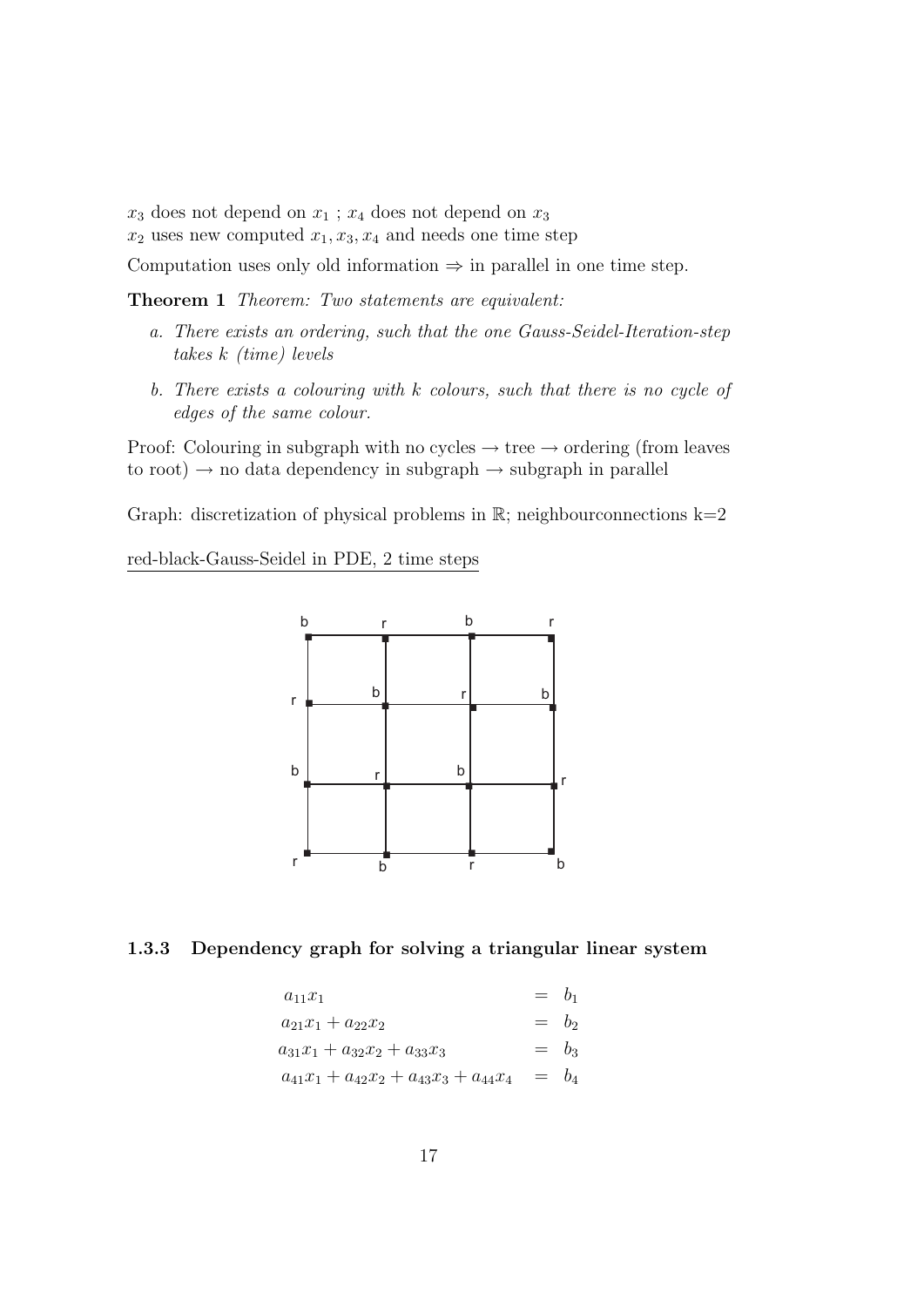$$
\begin{pmatrix} a_{11} & 0 & 0 & 0 \ a_{21} & a_{22} & 0 & 0 \ a_{31} & a_{32} & a_{33} & 0 \ a_{41} & a_{42} & a_{43} & a_{44} \end{pmatrix} \begin{pmatrix} x_1 \ x_2 \ x_3 \ x_4 \end{pmatrix} = \begin{pmatrix} b_1 \ b_2 \ b_3 \ b_4 \end{pmatrix}
$$

solution:

$$
x_1 = b_1/a_{11}
$$
  
\n
$$
x_2 = (b_2 - a_{21}x_1)/a_{22}
$$
  
\n
$$
x_3 = (b_3 - a_{31}x_1 - a_{32}x_2)/a_{33}
$$
  
\n
$$
x_4 = (b_4 - a_{41}x_1 - a_{42}x_2 - a_{43}x_3)/a_{44}
$$

strongly sequential problem

General:  $x_k = (b_k \sum_{i=1}^{k-1}$  $j=1$  $a_{kj}x_j)/a_{kk}$  for  $k = 1, ..., n$ 

Dependency Graph: Assume  $a_{jj} = 1$ 



2n-1 timesteps

or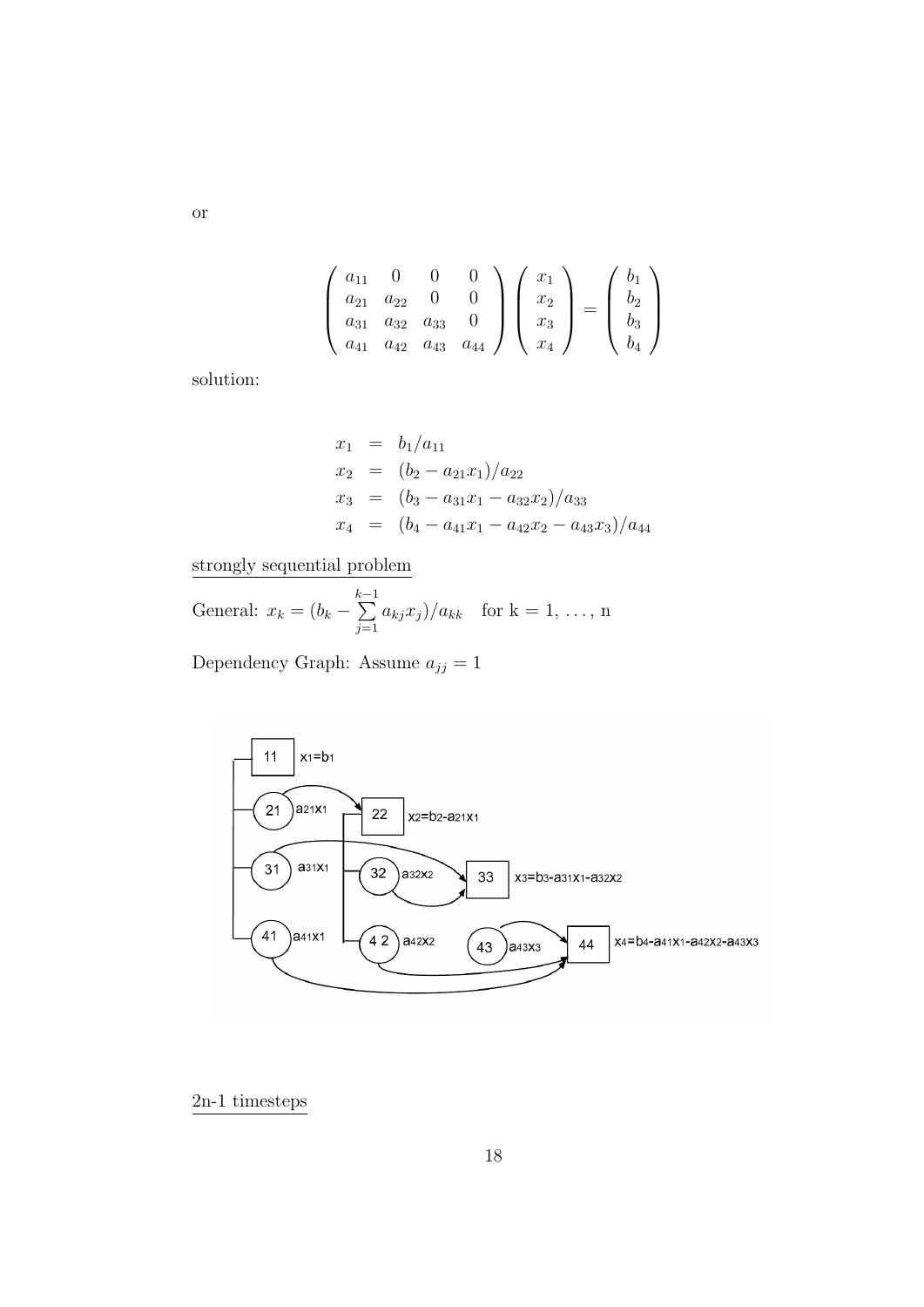- 2 Elementary Linear Algebra Problems (dense matrices, parallel-vectorised)
- 2.1 BLAS Basic Linear Algebra Subroutines Program package

Sum:

$$
s = \sum_{i=1}^{n} a_i
$$
 by fan-in process



$$
a^{(k)} = \left(\begin{array}{c} a_1^{(k)} \\ \vdots \\ a_{2^{N-k}}^{(k)} \end{array}\right) = \left(\begin{array}{c} a_1^{(k-1)} \\ \vdots \\ a_{2^{N-k}}^{(k-1)} \end{array}\right) + \left(\begin{array}{c} a_{2^{N-k}+1}^{(k-1)} \\ \vdots \\ a_{2^{N-k}+1}^{(k-1)} \end{array}\right)
$$

Grouping:  $a_1 + \ldots + a_8 = [(a_1 + a_5) + (a_3 + a_7)] + [(a_2 + a_6) + (a_4 + a_8)]$ for  $(k = 1; k \leq N; k++)$ for  $(j = 1; j \le 2^{N-k}; j++)$  $a_j = a_j + a_{j+2^{N-k}};$ end

end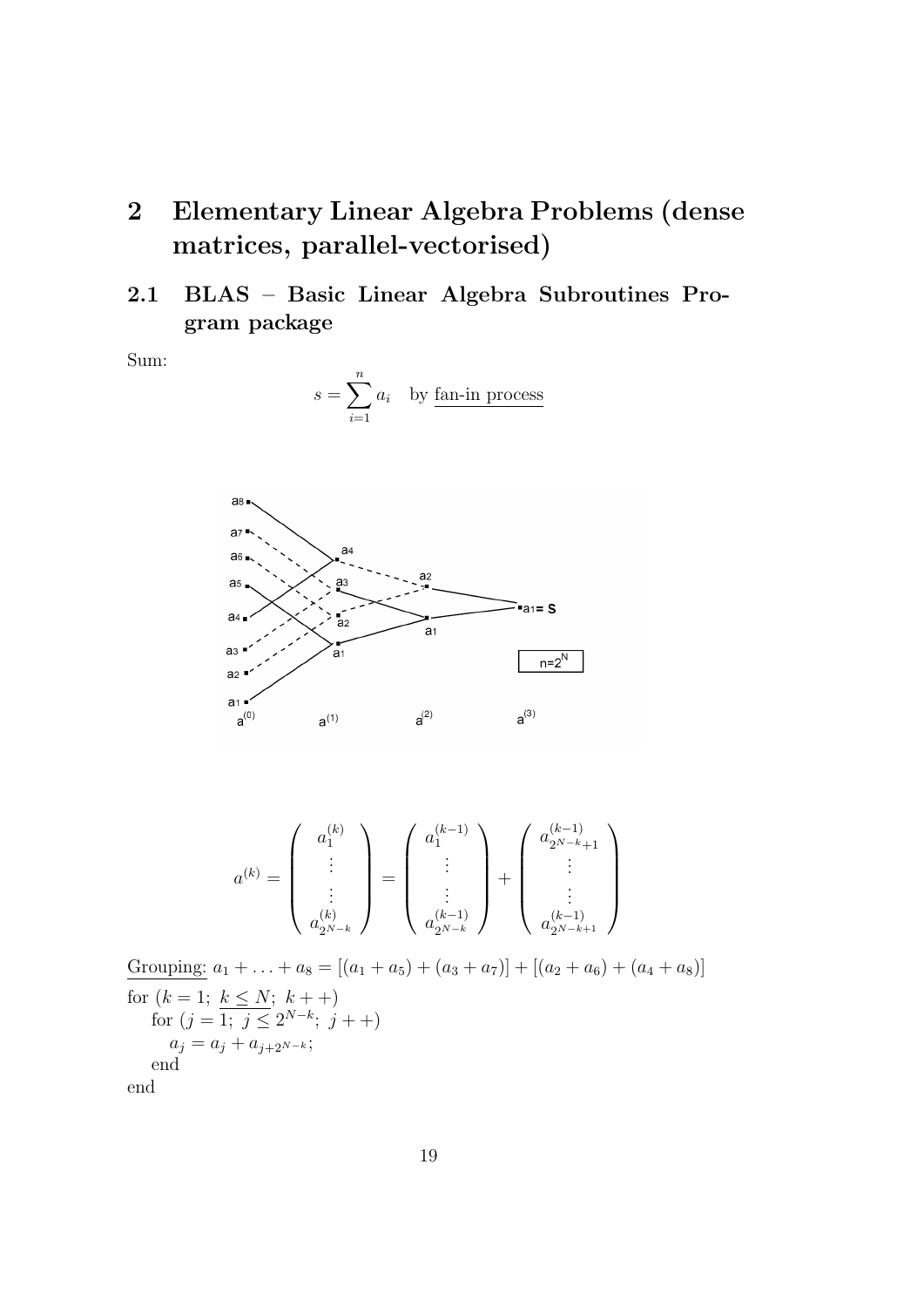full binary tree with  $n = 2^N$  leaves  $\Rightarrow$  depth  $\hat{=}$  time log  $n = N$  (sequential: O(n))

Level–1 BLAS: Basic Linear Algebra Subroutines with  $O(n)$  problems (Vectors only)

e.g. DOT-product by fan-in:

$$
s = x^T y = \sum_{j=1}^n x_j y_j
$$

Parallelization of dot-product:  $\sum_{n=1}^{\infty}$  $j=1$  $x_jy_j$ 



Dot-product is not very good in parallel in vectorization

Other way of computing DOT-product on a special architecture: Distribute data on linear 1 dimensional processor array with  $r = n/k$  processors



Break  $x_1, ..., x_n$  in r small vectors of length k. Each processor computes  $a_{j_1}b_{j_1} + \ldots + a_{j_k}b_{j_k}$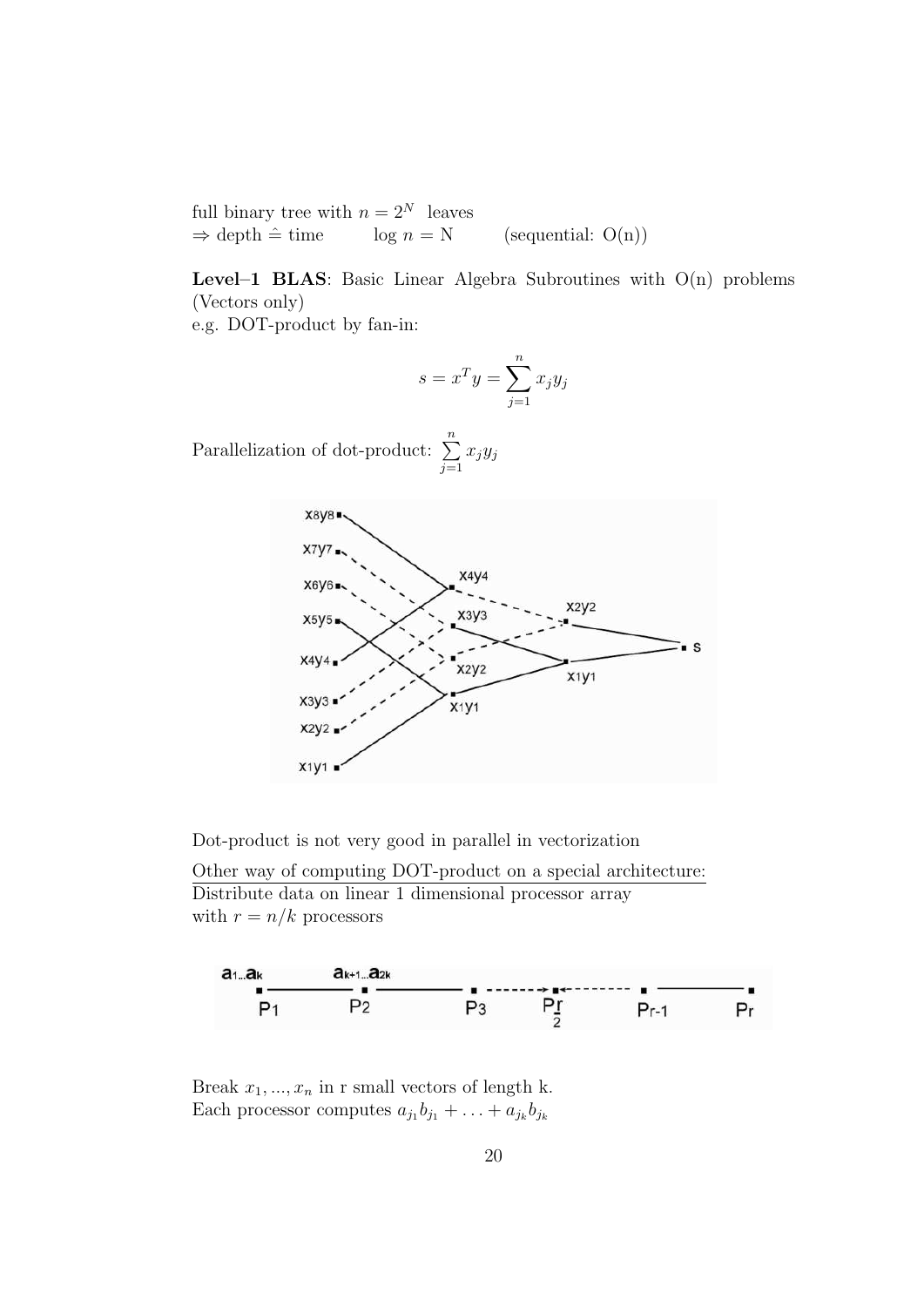Time for this parallel computation:

k·(add + mult) i.e. time for one Addition/Multiplication

After computing this part, processor  $P_1/P_r$  sends his result to the right/left neighbour, which adds the new data to his own result, and sends the new data to his right/left neighbour until  $P_{r/2}$  holds the final number.

Total time: (depending on n and r)

$$
f(r) = K(add + multi) + \frac{r}{2} \cdot send + \frac{r}{2} \cdot add = \frac{n}{r} \cdot (add + multi) + r \cdot \frac{a+s}{2}
$$

Minimize total time  $f(r)$ :

$$
0 = f'_{(r)} = -\frac{a+m}{r^2}n + \frac{a+s}{2} \implies r = \sqrt{\frac{2(a+m)}{a+s}}.\sqrt{n} = O(\sqrt{n})
$$

optimal: with  $\sqrt{n}$  processors, the time is  $O(\sqrt{n})$  $f($  $\sqrt{n}$ ) =  $\frac{n}{\sqrt{n}}(a+m) + \sqrt{n} \frac{a+s}{2} = O(a)$ √  $\overline{n})$ 

Then with *n* processors the total time is  $O(log n)$ .

#### Further level-1 BLAS problems

|       | $S$ – single(precision) |                                                                       |
|-------|-------------------------|-----------------------------------------------------------------------|
|       |                         |                                                                       |
| $X -$ | $\overrightarrow{x}$    | $\overrightarrow{y} = \alpha \overrightarrow{x} + \overrightarrow{y}$ |
| $P =$ |                         |                                                                       |
|       |                         |                                                                       |

by pipelining vectorization:

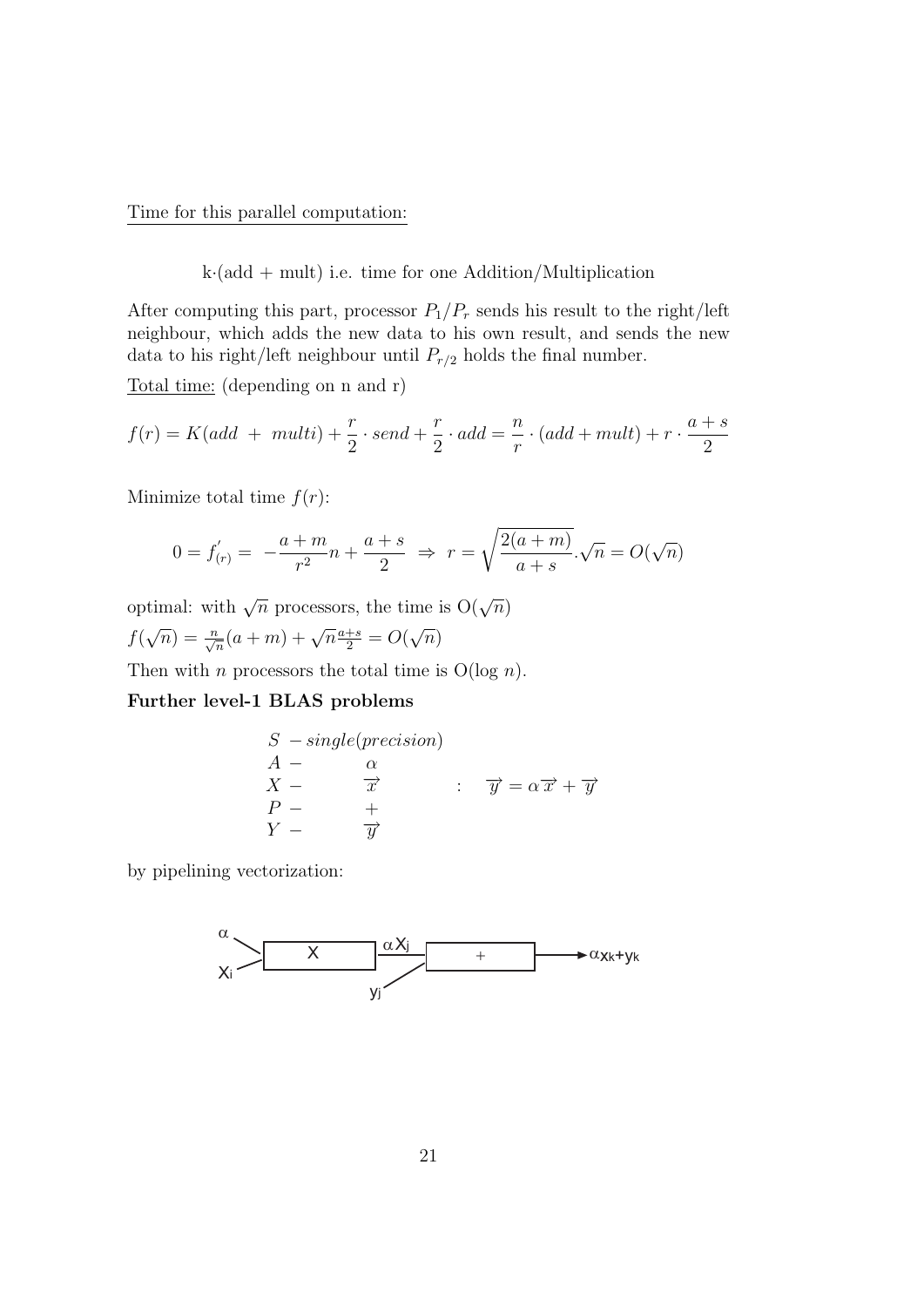Parallelization by partitioning:  $\langle 1, n \rangle = \{1, 2, 3, \ldots, n\} = I_1 \cup I_2 \cup \ldots \cup I_R$ 

$$
\overrightarrow{x} = \begin{pmatrix} \frac{x_1}{x_2} \\ \vdots \\ x_R \end{pmatrix}, \overrightarrow{y} = \begin{pmatrix} \frac{y_1}{y_2} \\ \vdots \\ y_R \end{pmatrix}
$$

Each processor  $p_j$  from  $p_1$  to  $p_r$  gets  $\overrightarrow{x_j}$  and  $\overrightarrow{y_j}$  and computes  $\alpha \overrightarrow{x_j} + \overrightarrow{y_j}$ very good vectorizable and parallelizable:

SCOPY:

$$
\overrightarrow{y} = \overrightarrow{x}
$$

NORM:

$$
||x||_2 = \sqrt{\sum_{j=1}^n x_j^2}
$$
 compare DOT

**Level-2 BLAS**: Matrix-Vector  $O(n^2)$  sequentially

$$
\begin{aligned}\nS & \text{single precision} \\
G & \text{E} \\
M & \text{general matrix}: \overrightarrow{y} = \alpha A \overrightarrow{x} + \beta \overrightarrow{y} \\
V & \text{vector}\n\end{aligned}
$$

or solving triangular system  $Lx = b$ , L is lower triangular matrix

**Level-3 BLAS**: Matrix-Matrix  $O(n^3)$ 

$$
\begin{aligned}\nS &\text{single precision} \\
G &\text{E} \\
M &\text{general matrix}: \overrightarrow{y} = \alpha AB + \beta C \\
M &\text{matrix}\n\end{aligned}
$$

Based on BLAS: LAPACK- subroutines for solving linear equations, least squares, QR-decomposition, eigenvalues, eigenvectors.

## 2.2 Analysis of Matrix-Vector product

 $A = (a_{i=1..n,j=1..m}) \mathbb{R}^{n,m}, b \in \mathbb{R}^m, c \in \mathbb{R}^n, C = Ab$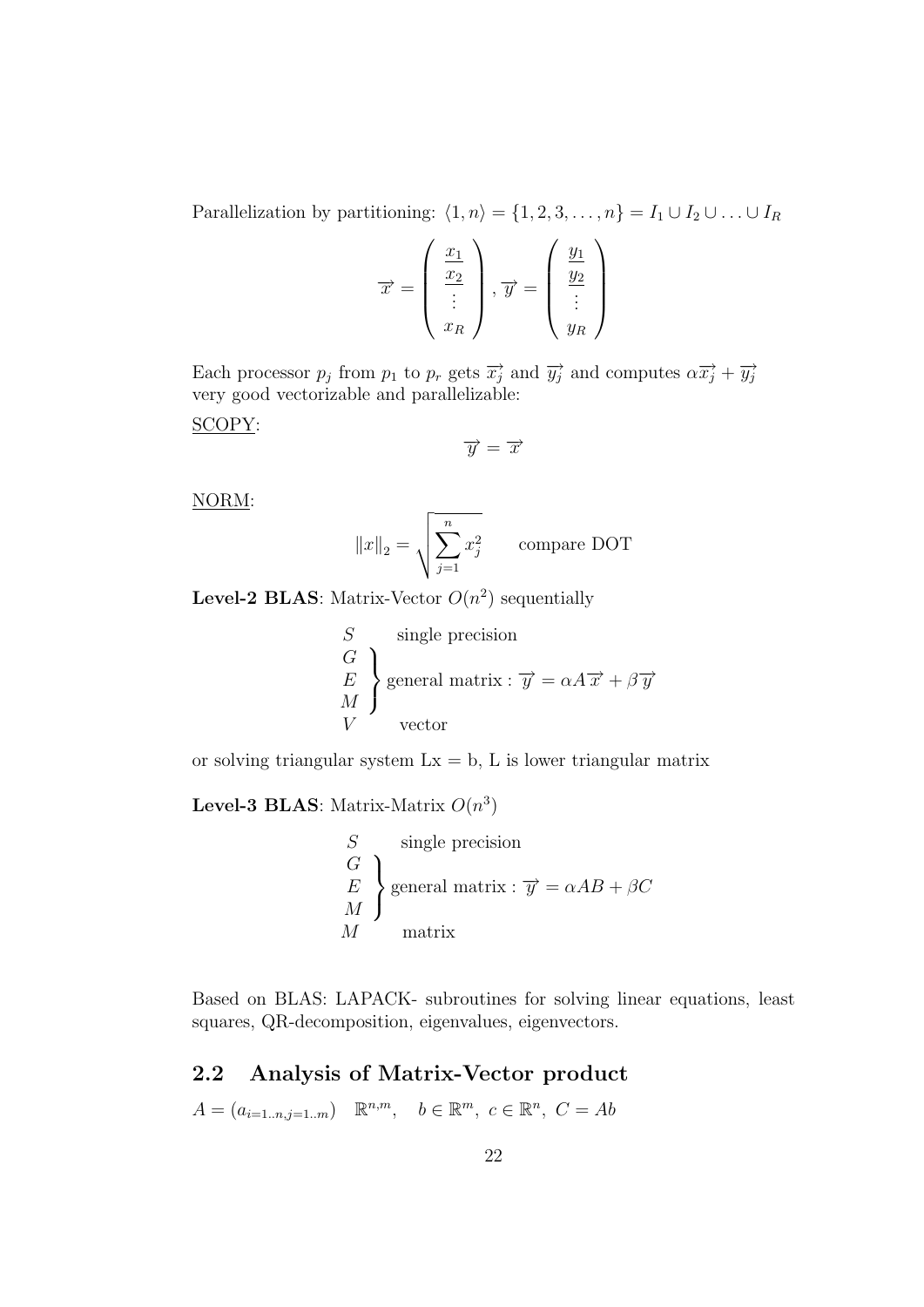#### 2.2.1 Vectorization

$$
\begin{pmatrix}\nc_1 \\
\vdots \\
c_n\n\end{pmatrix} = \begin{pmatrix}\na_{11} & \cdots & a_{1m} \\
\vdots & & \\
a_{n1} & \cdots & a_{nm}\n\end{pmatrix} \cdot \begin{pmatrix}\nb_1 \\
\vdots \\
b_m\n\end{pmatrix} = \begin{pmatrix}\na_{11}b_1 + \cdots + a_{1m}b_m \\
\vdots \\
a_{n1}b_1 + \cdots + a_{nm}b_m\n\end{pmatrix}
$$
\n
$$
= \begin{pmatrix}\n\sum_{j=1}^{m} a_{1j}b_j \\
\vdots \\
\sum_{j=1}^{m} a_{nj}b_j\n\end{pmatrix} = \begin{pmatrix}\na_{11} & & \\
\sum_{j=1}^{m} b_j\n\end{pmatrix} \cdot \begin{pmatrix}\na_{1j} \\
\vdots \\
a_{nj}\n\end{pmatrix}
$$
\ncollection of SAXPY's (columns of A)  $\rightarrow$  GAXPY

 $\overline{\text{collection of DOT (rows of A)}}$ 

$$
(ij)- form: c = \emptyset;
$$
  
for i = 1,...,n  
for j = 1,...,m  
 $c_i = c_i + a_{ij}b_j$   
end  
 
$$
DOT
$$
 (entries of c), where  $c_i = (a_{i.}) \cdot b$  i-th row of  $A \cdot b$   
end

end

 $(ji)$ –form:

for  $j = 1, \ldots, m$ 

for 
$$
i = 1,...,n
$$
  
\n $c_i = c_i + a_{ij}b_j$   
\n $\left.\begin{array}{c}\nSAXPY \\
c = c + b_j(a_j) \\
Add j-th column of A\n\end{array}\right\}$   
\n $\left.\begin{array}{c}\nGAXPY \\
Number of SAXPY'\n\end{array}\right\}$   
\n $\left.\begin{array}{c}\nGAXPY' \\
Number of SAXPY'\n\end{array}\right\}$ 

end

Advantage of GAXPY: keep c in fast register memory SAXPY/GAXPY good vectorizable

#### 2.2.2 Parallelization by building blocks

Reduce Matrix-vector on smaller Matrix-vector on precessors  $\langle 1, n \rangle = \{1, 2, 3, \ldots, n\} = I_1 \cup I_2 \cup I_3 \ldots I_R$  disjunct:  $I_j \cap I_k = \emptyset$  $\langle 1, m \rangle = J_1 \cup J_2 \cup J_3...J_s \qquad J_j \cap J_k = \emptyset \text{ for } j \neq k$ processor  $P_{rs}$  gets matrix  $A_{rs} := A(I_r, J_s)$ ,  $b_s = b(J_s)$ ,  $c_r = c(I_r)$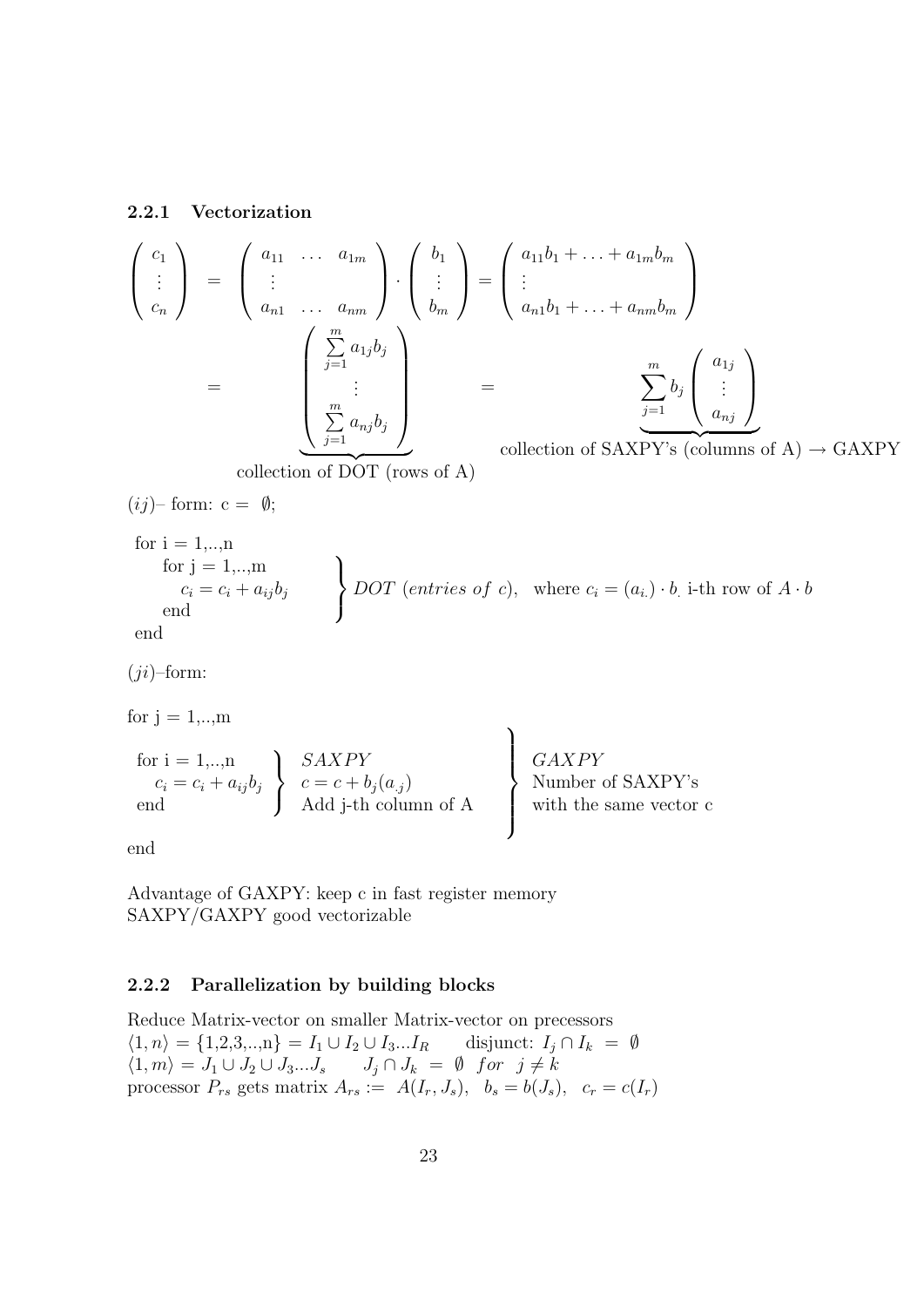$$
I_r\left(\frac{\left|\overline{A_{rs}}\right|}{\left|\overline{A_{rs}}\right|}\right)\cdot\left(\frac{\overline{b_s}}{\underline{b_s}}\right)J_s = \left(\frac{\overline{c_r}}{\underline{c_r}}\right)J_r
$$
  
\n
$$
c_r = \sum_{s=1}^{S} A_{rs} \cdot b_s = \sum_{s=1}^{S} c_r^{(s)}
$$
 for  $r = 1,...,R$   
\nfor  $r = 1,...,R$   
\nfor  $s = 1,...,S$   
\n
$$
\begin{array}{c} c_r^{(S)} = A_{rs} \cdot b_s \\ \text{end} \\ \text{end} \\ \text{for } r = 1,...,R \\ \text{for } r = 1,...,R \\ \text{for } r = 1,...,R \\ \text{for } r = 0 \\ \text{for } s = 1,...,S \\ \text{for } s = 1,...,S \\ \text{for } s = c_r + c_r^{(S)} \\ \text{end} \end{array}
$$
blockwise collection and addition of vectors  
\n
$$
c_r = c_r + c_r^{(S)}
$$
bowwise communication (parallel)

Special case  $S=1$ :

$$
c = \left(\begin{array}{c} \frac{A_1}{A_2} \\ \vdots \end{array}\right) \cdot b = \left(\begin{array}{c} \frac{A_1 \cdot b}{A_2 \cdot b} \\ \vdots \end{array}\right)
$$
 no communication between processors  $\left(\begin{array}{c} P_1 \\ P_2 \\ \vdots \end{array}\right)$ :

(processors independent of each other) compute  $A_1 \cdot b$  in vectorizable form by GAXPY's

Special case R=1: 
$$
c = (A_{.1}|A_{.2}|...)
$$
.  $\left(\begin{array}{c} \frac{b_1}{b_2} \\ \vdots \end{array}\right) = A_{.1}b_1 + A_{.2}b_2 + ...$ 

 $A_i \cdot b_i$  independent, then collection of result  $P_1 \ldots P_s$  (not so good in parallel) Rule:

1.) Vectorization - pipelining (inner most loops)

2.) Cache

3.) Parallel (outer most loops)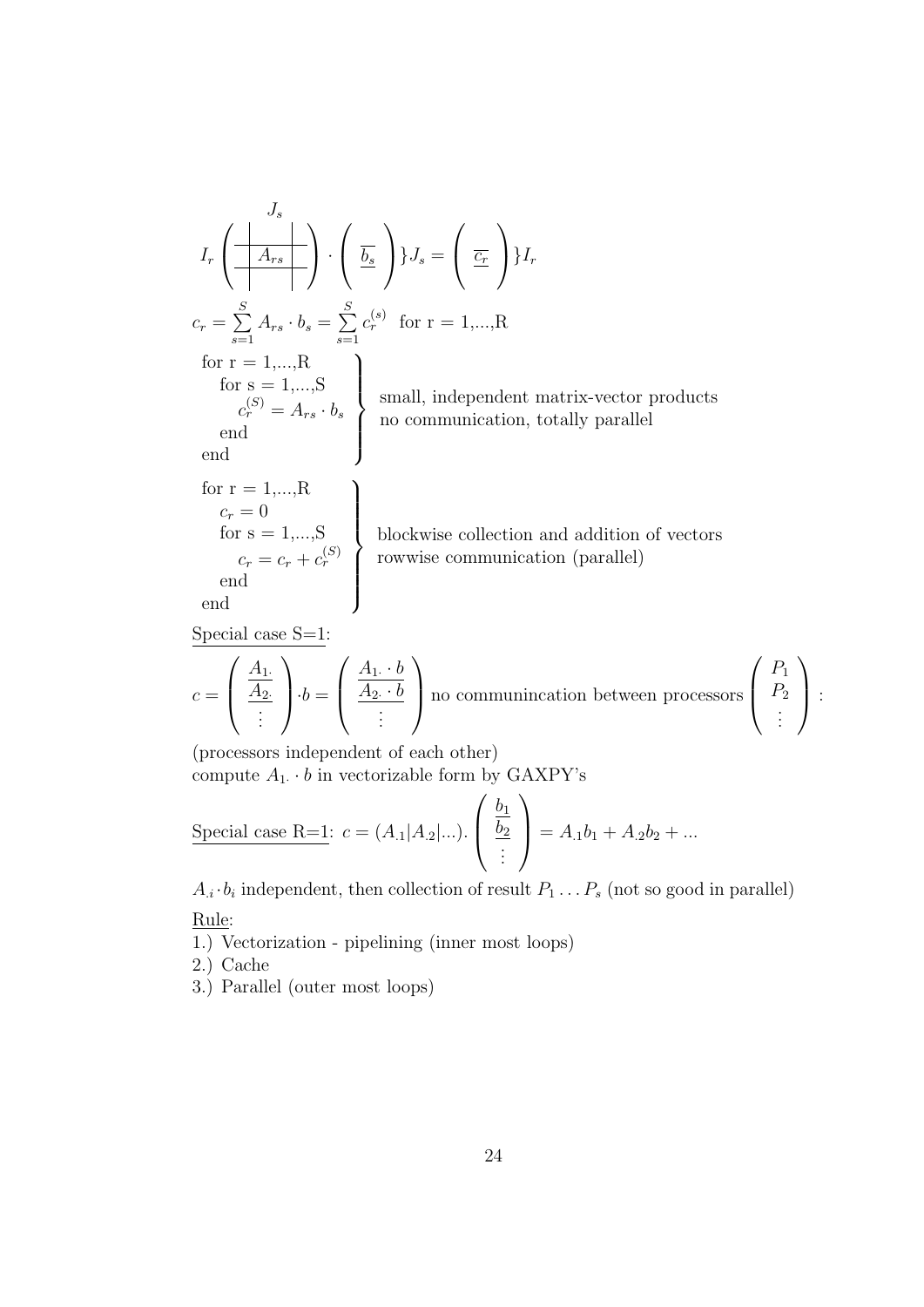## 2.2.3  $c = Ab$  for banded matrix



e.g $\beta=1$ : tridiagonal matrix (0: main diagonal,  $+/-1$  first upper/lower)

$$
\tilde{A} = \begin{pmatrix}\n\ddots & \ddots & 0 & - & 0 \\
\ddots & \ddots & \ddots & \ddots & \ddots & 0 \\
0 & \ddots & \ddots & \ddots & 0 \\
\vdots & \ddots & \ddots & \ddots & 0 \\
\ddots & \ddots & \ddots & \ddots & 0 \\
\vdots & \ddots & \ddots & \ddots & 0 \\
\vdots & \ddots & \ddots & \ddots & \ddots & \ddots \\
\vdots & \ddots & \ddots & \ddots & \ddots & \ddots \\
\vdots & \ddots & \ddots & \ddots & \ddots & \vdots \\
0 & - & 0 & \tilde{a}_{n-\beta} & \dots & \tilde{a}_{n0}\n\end{pmatrix}
$$
\n
$$
\tilde{A} = \begin{pmatrix}\n\tilde{a}_{10} & \tilde{a}_{11} & \tilde{a}_{1\beta} & 0 & \dots & 0 \\
\tilde{a}_{2,-1} & \tilde{a}_{20} & \ddots & \ddots & \vdots \\
\vdots & \ddots & \ddots & \ddots & \ddots & \vdots \\
\tilde{a}_{\beta+1,-\beta} & \ddots & \ddots & \ddots & \vdots \\
\vdots & \ddots & \ddots & \ddots & \ddots & \vdots \\
\tilde{a}_{\beta+1,-\beta} & \ddots & \ddots & \ddots & \ddots & \vdots \\
\vdots & \ddots & \ddots & \ddots & \ddots & \vdots \\
\tilde{a}_{n-1,-\beta} & \ddots & \ddots & \ddots & \ddots & \vdots \\
\vdots & \ddots & \ddots & \ddots & \ddots & \ddots & \vdots \\
\tilde{a}_{n-2}, & \ddots & \ddots & \ddots & \ddots & \ddots & \vdots\n\end{pmatrix}
$$
\n
$$
n = (2\beta + 1) \quad O(n)
$$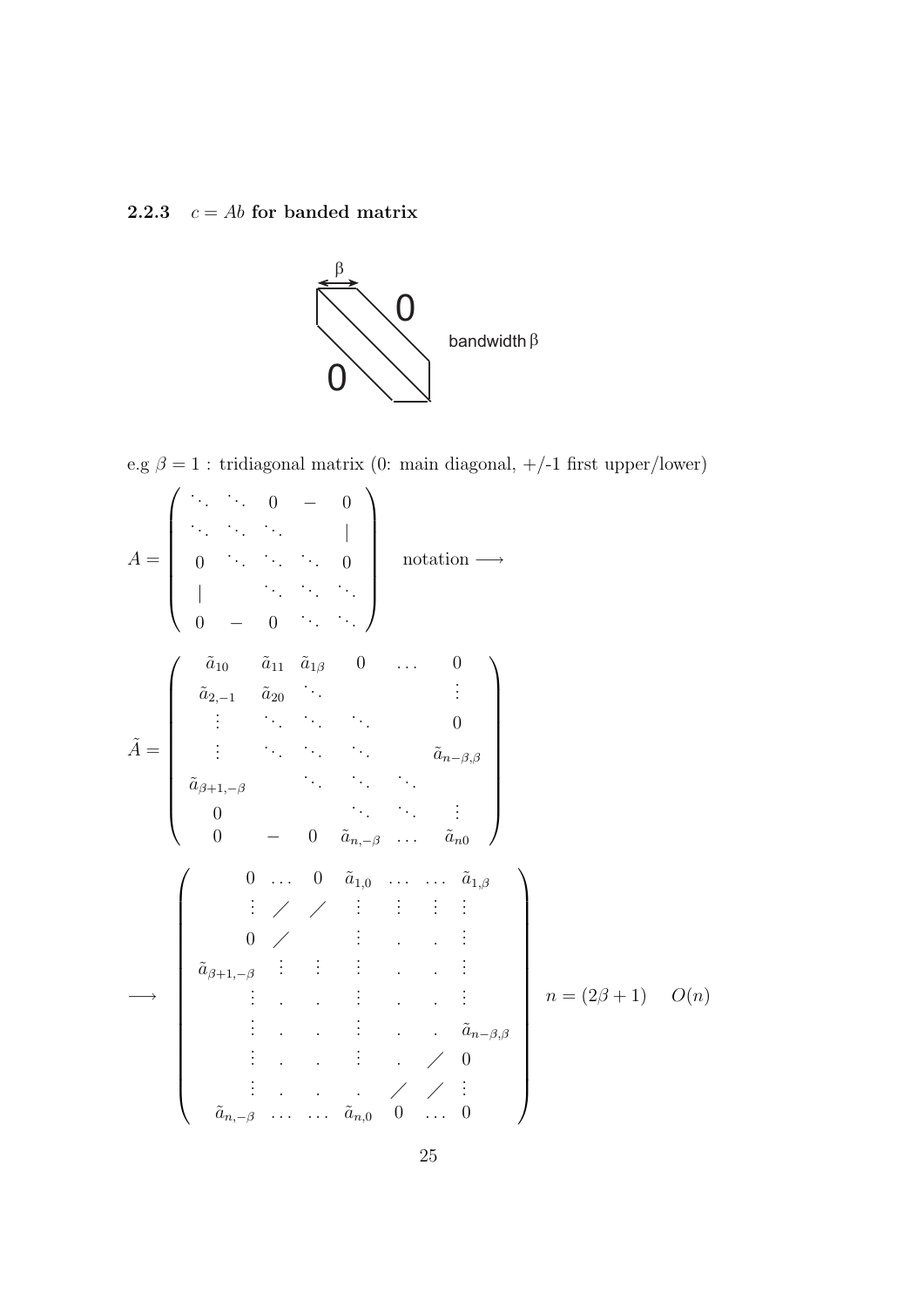$\tilde{a}_{is} = a_{i,i+s}$  for row  $i = 1, \ldots, n$   $1 \leq i+s \leq n$  $S \in [l_i, r_i] = [max{-\beta, 1 - i}, min{\beta, n - i}]$ Therefore we get the inequality

$$
1 - i \leq S \leq n - i, \quad -\beta \leq S \leq \beta, \quad 1 - S \leq i \leq n - S
$$

e.g.

$$
row \quad i = 1: \qquad S \in [0, \beta]
$$
  
\n
$$
\vdots
$$
  
\n
$$
row \quad i = \beta + 1: \quad S \in [-\beta, \beta]
$$
  
\n
$$
\vdots
$$
  
\n
$$
i = n - \beta: \quad S \in [-\beta, \beta]
$$
  
\n
$$
\vdots
$$
  
\n
$$
i = n: \qquad S \in [-\beta, 0]
$$

computation of matrix-vector-product  $C = A \cdot b$  on vector processor

$$
C_i = A_{ij} \cdot b = \sum_j a_{ij} b_j = \sum_{S=l_i}^{r_i} a_{i,i+S} \cdot b_{\underbrace{i+S}_{j}} = \sum_{S=l_i}^{r_i} \tilde{a}_{i,S} \cdot b_{i+S}
$$

for  $i = 1,...,n$ 

Algorithm:

for s = - 
$$
\beta
$$
 : 1 :  $\beta$   
\nfor i = max{1-s, 1} : 1 : min {n-s,n}  
\n $c_i = c_i + \tilde{a}_{ij}b_{i+s}$   
\nend  
\n
$$
\left.\begin{matrix}\n\text{general triade (no SAXPY)} \\
\text{general triade (no SAXPY)}\n\end{matrix}\right\}
$$

parallel computation:

$$
\langle 1, n \rangle = \bigcup_{r=1}^{R} I_r
$$
  
for  $i \in I_r$   

$$
c_i = \sum_{s=l_i}^{r_i} \tilde{a}_{is} \cdot b_{i+s}
$$
  
end

Processor  $P_r$  gets rows to index set  $I_r := [m_r, M_r]$  to compute its part of C.

What part of vector b is necessary to process  $P_r$ ?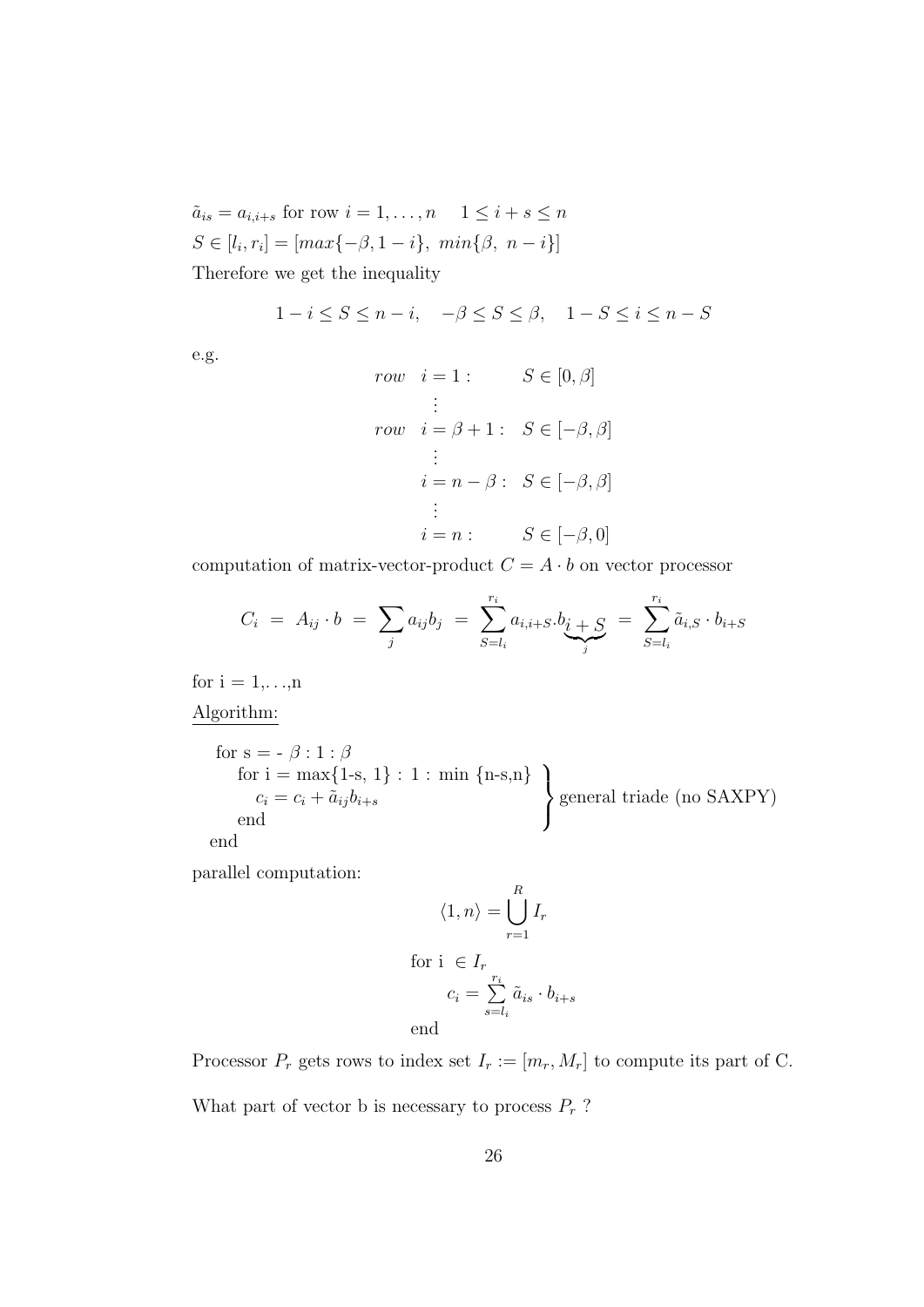$b_j$  for

$$
j = i + s \ge m_r + l_{m_r} = m_r + max\{-\beta, 1 - m_r\} = max\{m_r - \beta, 1\}
$$
  

$$
j = i + s \le M_r + r_{M_r} = M_r + min\{\beta, n - M_r\} = min\{M_r + \beta, n\}
$$

Hence processor  $P_r$  ( $\sim I_r$ ) needs  $b_j$  for  $j \in [max\{1, m_r - \beta\}, min\{n, M_r + \beta\}].$ 

### 2.3 Analysis of the Matrix-Matrix-product

$$
A = (a_{ij})_{\substack{i=1..n\\j=1..m}} \qquad B = (b_{ij})_{\substack{i=1..m\\j=1..q}} \qquad C = A \cdot B = (c_{ij})_{\substack{i=1..n\\j=1..q}}
$$

for  $i = 1..n$ , for  $j=1..q$ :

$$
c_{ij} = \sum_{k=1}^{m} a_{ik} b_{kj} = \begin{pmatrix} * & * \\ \mathbf{a_{i1}} & \cdots & \mathbf{a_{im}} \\ * & * \end{pmatrix} \cdot \begin{pmatrix} * & \mathbf{b_{1j}} & * \\ \vdots & \vdots \\ * & \mathbf{b_{mj}} & * \end{pmatrix} = \begin{pmatrix} * & * \\ \mathbf{c_{ij}} & * \\ * & * \end{pmatrix}
$$

Algorithm 1  $(ijk)$  - form:

for  $i = 1$ :n for  $j = 1:q$ for  $k = 1:m$  $c_{ij} = c_{ij} + a_{ik}b_{kj}$ end  $\mathcal{L}$  $\mathcal{L}$  $\int$ DOT-product  $c_{ij} = A_i \cdot B_{\cdot j}$ end

$$
\quad \text{end} \quad
$$

All entries  $c_{ij}$  are fully computed, one after another. Access to A rowwise, to B columnwise

**Algorithm 2** 
$$
(jki)
$$
 - form

for 
$$
j = 1
$$
:q  
\n $k = 1$ :m  
\nfor  $i = 1$ :n  
\n $c_{ij} = c_{ij} + a_{ik}b_{kj}$   
\nend  
\n $c_j = c_j + a_{ik} \cdot b_{kj}$   
\nvector  $c_j$   
\n $c_j = \sum_k b_{kj}a_{ik}$ 

end

c computed columnwise; access to A columnwise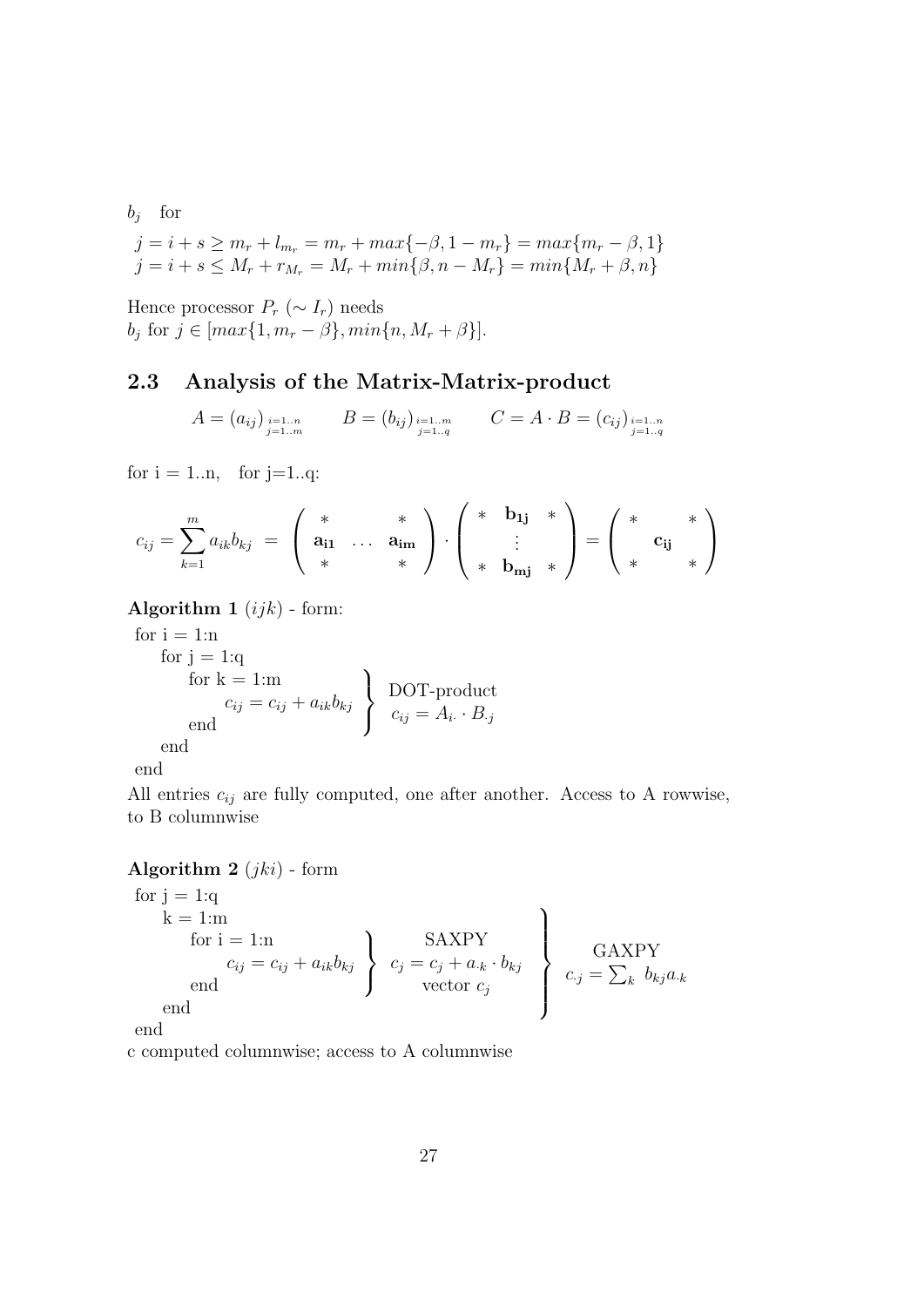Algorithm 3  $(kji)$  - form

for  $k = 1$ :m for  $j = 1:q$ for  $i = 1:n$  $c_{ij} = c_{ij} + a_{ik}b_{kj}$ end  $\mathcal{L}$  $\mathcal{L}$  $\int$ SAXPY end  $\mathcal{L}$  $\overline{\mathcal{L}}$  $\int$ NO GAXPY because different  $c_{\cdot j}$ end

There are computed intermediate values  $c_{ij}^{(k)}$ . Access to A columnwise.

|                    | 11 K       | ikj         | k11     | 11K        | jki     | k <sub>11</sub> |
|--------------------|------------|-------------|---------|------------|---------|-----------------|
| Access to A        | row        |             |         | row        | column  | lumn            |
| Access to B        | column     | row         | row     | column     |         |                 |
| Computation of c   | row        | row         | row     | column     | column  | column          |
| $c_{ii}$           | direct     | delayed     | delayed | direct     | delayed | delayed         |
| vector operation   | <b>DOT</b> | GAXPY SAXPY |         | <b>DOT</b> | GAXPY   | <b>SAXPY</b>    |
| with vector length | m          |             |         | m          | m       | m               |

usually GAXPY better;

longer vector length better;

choose the right access to A,B, depending on the storage.

Matrix-Matrix-product in parallel

$$
\langle 1, n \rangle = \bigcup_{r=1}^{R} I_r
$$
  

$$
\langle 1, m \rangle = \bigcup_{s=1}^{S} K_s
$$
  

$$
\langle 1, q \rangle = \bigcup_{t=1}^{T} J_t
$$

Distribute blocks relative to index sets  $I_r$ ,  $K_s$ ,  $J_t$  to processor  $P_{rst}$ :

$$
I_r \left( \begin{array}{c|c} & K_s & & J_t & & J_t \\ \hline & A_{rs} & & \\ \hline & & & & \\ \hline & & & & \\ \hline & & & & \\ \hline & & & & \\ \hline & & & & \\ \hline & & & & \\ \hline & & & & \\ \hline & & & & \\ \hline & & & & \\ \hline & & & & \\ \hline & & & & \\ \hline & & & & \\ \hline & & & & \\ \hline & & & & \\ \hline & & & & \\ \hline & & & & \\ \hline & & & & \\ \hline & & & & \\ \hline & & & & \\ \hline & & & & \\ \hline & & & & \\ \hline & & & & \\ \hline & & & & \\ \hline & & & & \\ \hline & & & & \\ \hline & & & & \\ \hline & & & & \\ \hline & & & & \\ \hline & & & & \\ \hline & & & & \\ \hline & & & & \\ \hline & & & & \\ \hline & & & & \\ \hline & & & & \\ \hline & & & & \\ \hline & & & & \\ \hline & & & & \\ \hline & & & & \\ \hline & & & & \\ \hline & & & & \\ \hline & & & & \\ \hline & & & & \\ \hline & & & & \\ \hline & & & & \\ \hline & & & & \\ \hline & & & & \\ \hline & & & & \\ \hline & & & & \\ \hline & & & & \\ \hline & & & & \\ \hline & & & & \\ \hline & & & & \\ \hline & & & & \\ \hline & & & & \\ \hline & & & & \\ \hline & & & & \\ \hline & & & & \\ \hline & & & & \\ \hline & & & & \\ \hline & & & & \\ \hline & & & & \\ \hline & & & & \\ \hline & & & & \\ \hline & & & & \\ \hline & & & & \\ \hline & & & & \\ \hline & & & & \\ \hline & & & & \\ \hline & & & & \\ \hline & & & & \\ \hline & & & & \\ \hline & & & & \\ \hline & & & & \\ \hline & & & & \\ \hline & & & & \\ \hline & & & & \\ \hline & & & & & \\ \hline & & & & & \\ \hline & & & & & \\ \hline & & & & & \\ \hline & & & & & \\ \hline & & & & & \\ \hline & & & & & \\ \hline & & & & & \\ \hline & & & & & \\ \hline & & & & & \\ \hline & & & & & \\ \hline & & & & & \\ \hline & & &
$$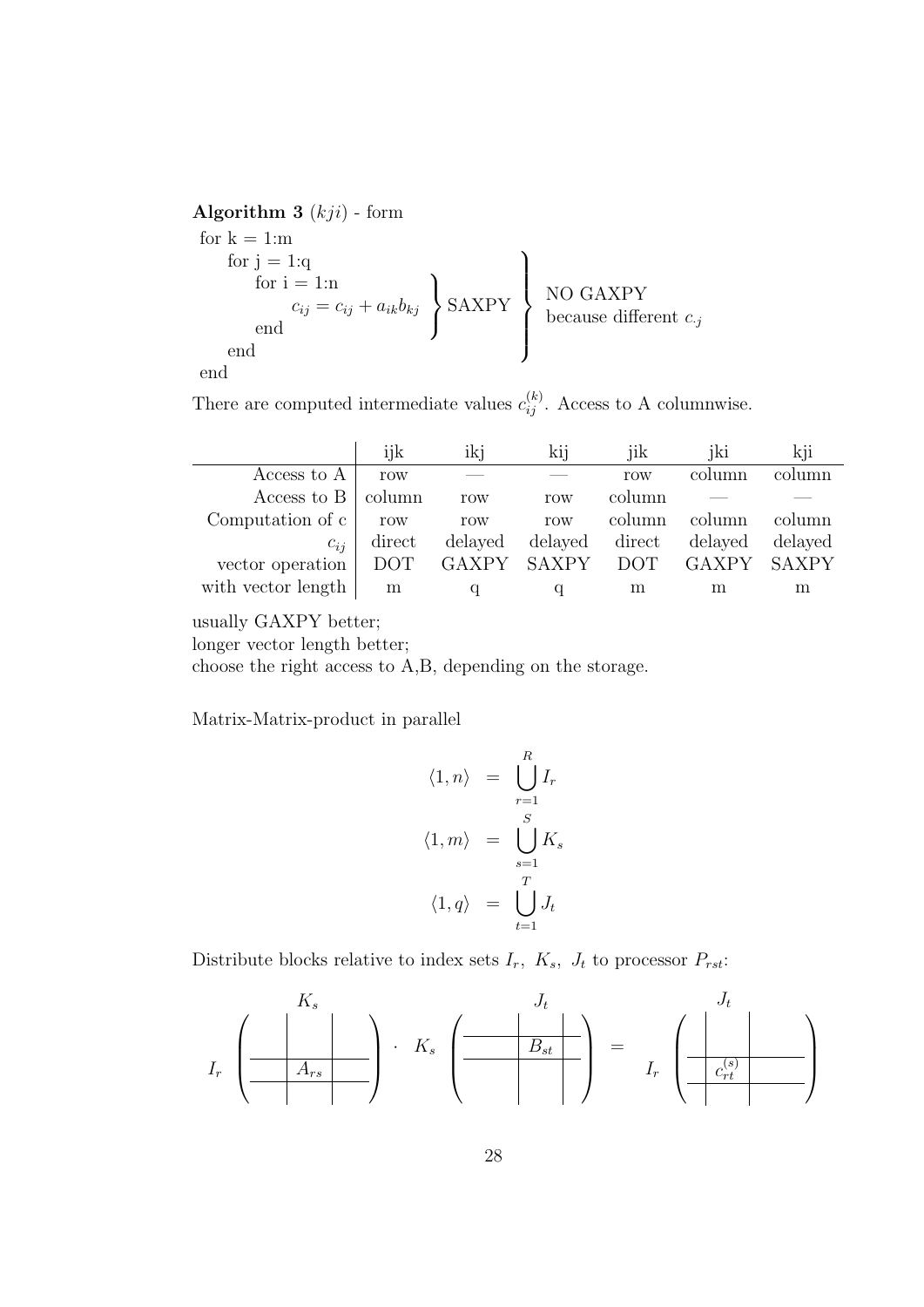1. process  $P_{rst}$ :  $c_{rt}^{(s)} = A_{rs} \cdot B_{st}$ 

small matrix-matrix-product all processors independently 2. sum:

$$
c_{rt} = \sum_{s=1}^{S} c_{rt}^{(s)} \qquad \text{fan-in in S}
$$

Special case  $S = 1$ :

Ir . Jt = Jt <sup>c</sup>rt Ir

Each process computes a block of c independently without communication. Each process needs full block of rows of  $A(\sim I_r)$  and block of columns of  $B(\sim J_t)$ , to compute the block  $c_{rt}$ .

with  $n \cdot q$  processor: each processor has to compute one DOT-product

$$
c_{rt} = \sum_{k} a_{rk} b_{kt} \quad in \ O(m)
$$

If we use more processors to compute all these DOT-products by fan-in, we can reduce the parallel complexity to  $O(\log m)$ .

## 3 Linear Equations with dense matrices

## 3.1 Gaussian Elimination: Basic facts

Linear equations

$$
a_{11}x_1 + \ldots + a_{1n}x_n = b_1
$$
  
  $\vdots$   
\n
$$
a_{n1}x_1 + \ldots + a_{nn}x_n = b_n
$$

$$
\longrightarrow \underbrace{\left(\begin{array}{ccc} a_{11} & \dots & a_{1n} \\ \vdots & & \vdots \\ a_{n1} & \dots & a_{nn} \end{array}\right)}_{Ax = b} \left(\begin{array}{c} x_1 \\ \vdots \\ x_n \end{array}\right) = \left(\begin{array}{c} b_1 \\ \vdots \\ b_n \end{array}\right)}_{A = A^{(1)}
$$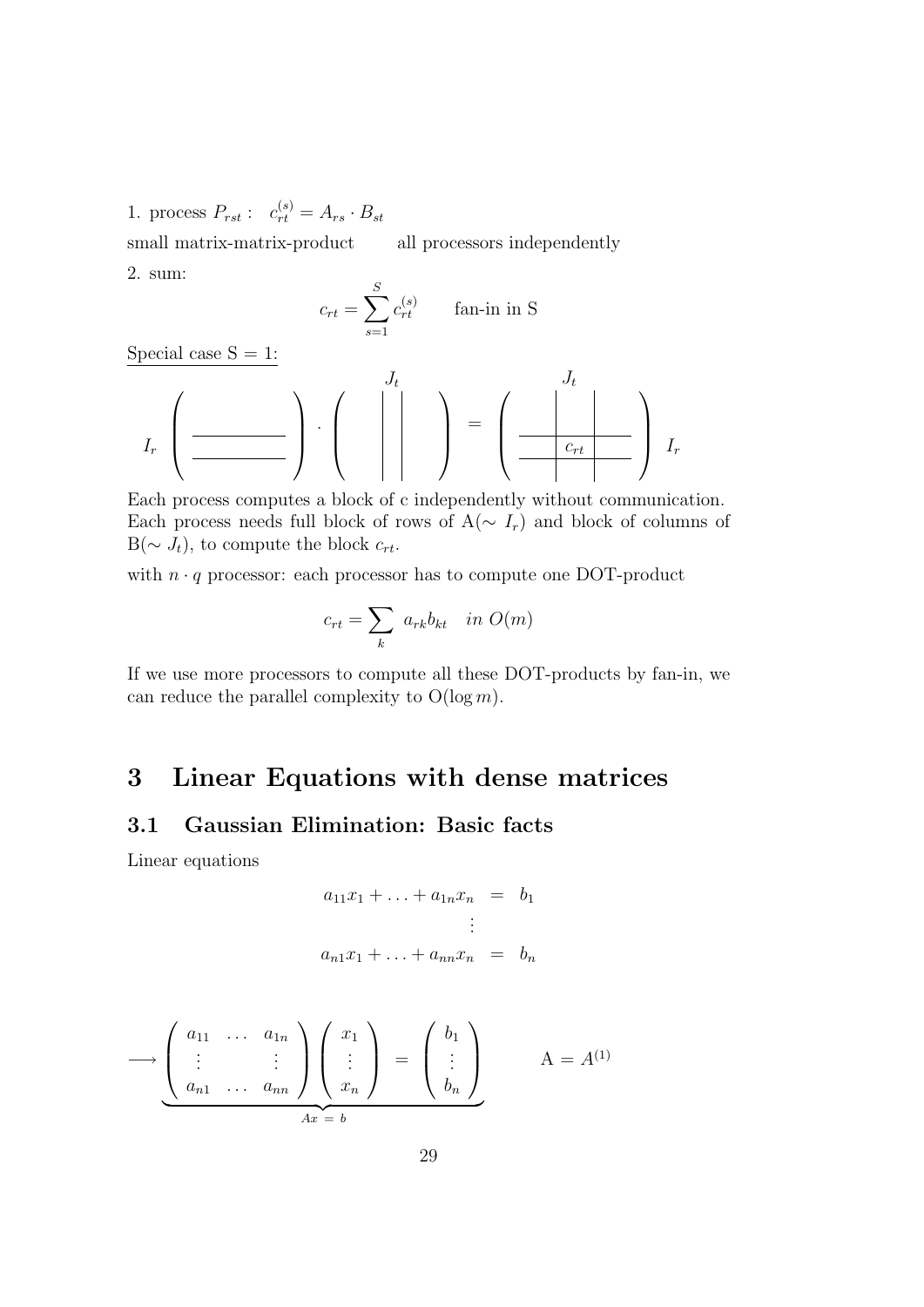Solving triangular equations is easy, so we try, to transform the given system in triangular form:

(1) (2) (n) a<sup>11</sup> a<sup>12</sup> . . . a1<sup>n</sup> a<sup>21</sup> a<sup>22</sup> . . . a2<sup>n</sup> . . . an<sup>1</sup> ann (2) → (2) − a<sup>21</sup> a<sup>11</sup> .(1) (n) → (n) − an<sup>1</sup> a<sup>11</sup> .(1) −→ = A(2) = a (2) <sup>11</sup> a (2) <sup>12</sup> . . . a (2) 1n 0 a (2) <sup>22</sup> . . . a (2) 2n . . . a (2) 32 . . . 0 a (2) nn (3) → (3) − a<sup>32</sup> a<sup>22</sup> .(2) (n) → (n) − an<sup>2</sup> a<sup>22</sup> .(2) −→ = A(3) = a (3) <sup>11</sup> a (3) <sup>12</sup> . . . a (3) 1n 0 a (3) <sup>22</sup> . . . a (3) 2n . . . 0 a (3) 33 . . . 0 0 a (3) n3 ... a (3) nn → . . . → A(n) = a<sup>11</sup> . . . a1<sup>n</sup> 0 . . . . . . . . . an−1,n−<sup>1</sup> an−1,n 0 0 ann 

upper triangular form

No pivoting (we assume  $a_{kk}^{(k)} \neq 0$  for all k), we ignore the right hand side b.

#### Algorithm:

```
for k = 1:n-1for i = k+1:n
         l_{ik} = \frac{a_{ik}}{a_{kk}}a_{kk}end
     for i = k+1:nfor j = k+1:na_{ij} = a_{ij} - l_{ik}a_{kj}end
     end
end
                                                  \mathcal{L}(\mathbf{v})
```
Intermediate System

\n
$$
A^{(u)} = \begin{pmatrix} A_{11}^{(u)} & & & \\ 0 & \ddots & & \\ & 0 & A_{kk}^{(u)} & A_{kn}^{(u)} \\ & & \vdots & \\ 0 & 0 & A_{nk}^{(u)} & A_{nn}^{(u)} \end{pmatrix}
$$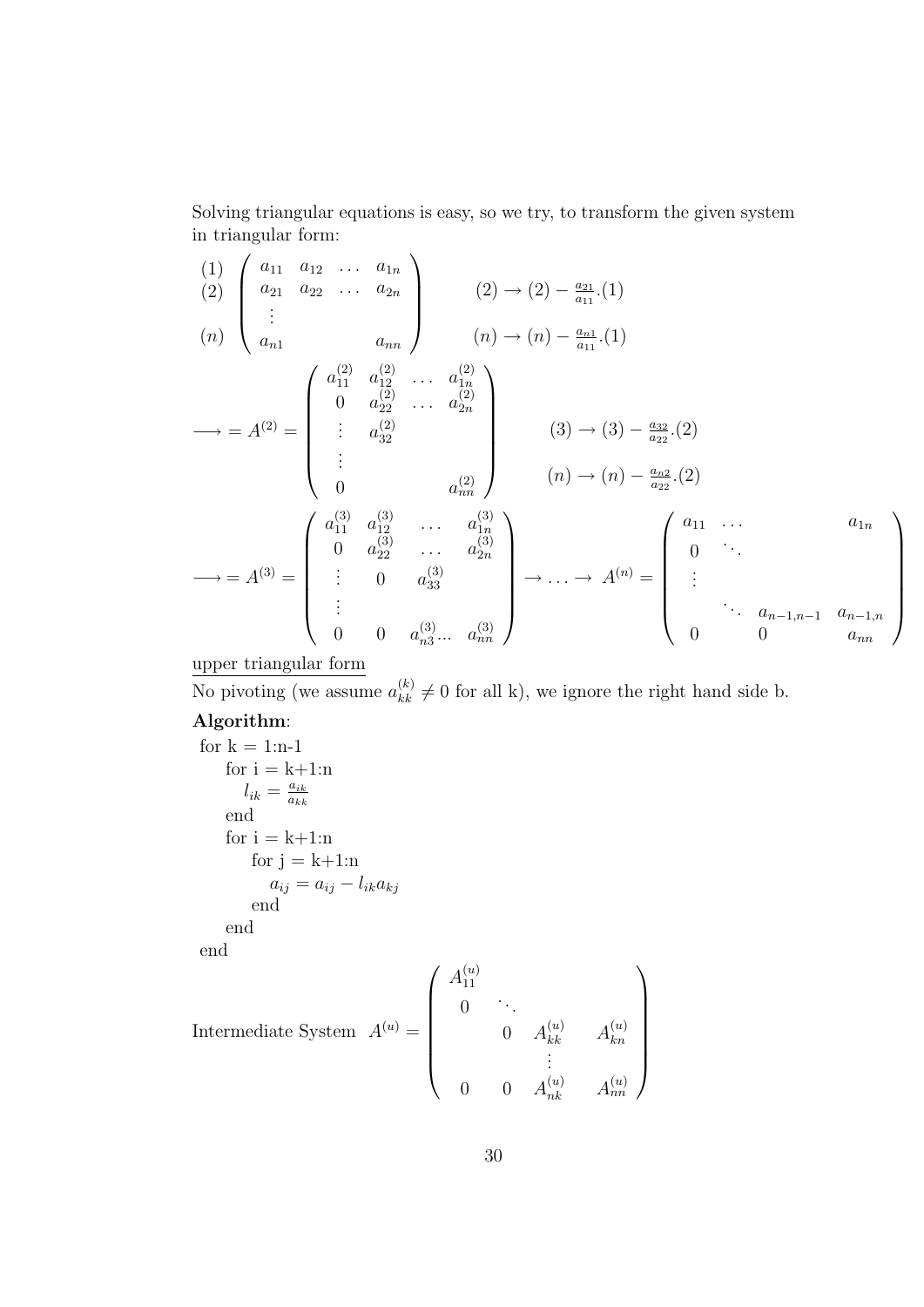Define matrix with entries  $l_{ik}$  from above algorithm.

$$
L = \begin{pmatrix} 1 & 0 & & & 0 \\ l_{21} & 1 & \cdots & & \\ \vdots & \ddots & \ddots & & \\ \vdots & & \ddots & \ddots & 0 \\ l_{n,1} & \cdots & \cdots & l_{n,n-1} & 1 \end{pmatrix} \text{ and } L_k = \begin{pmatrix} 0 & & & & \\ & 0 & 0 & & 0 \\ & & l_{k+1,k} & 0 & \\ & & & \vdots & \ddots \\ & & & & l_{n,k} & 0 & \cdots & 0 \end{pmatrix}
$$

Each Elimination step in Gaussian Elimination can be written in the form

$$
A^{(k+1)} = (1 - L_k) \cdot A^{(k)} = A^{(k)} - L_k A^{(k)}
$$
\n(3)

with 
$$
A^{(1)} = A
$$
 and  $A^{(n)} = U$  = upper triangular  
\n $U = A^{(n)} = (1 - l_{n-1})A^{(n-1)} = \dots = (1 - l_{n-1}) \cdots (1 - l_1)A^{(1)} = \tilde{L} \cdot A$   
\nwith  $\tilde{L} := (1 - l_{n-1}) \cdots (1 - l_1)$ 

1 −  $l_j$  lower triangular  $\Rightarrow \tilde{L}$  lower triangular  $\Rightarrow \tilde{L}^{-1}$  lower triangular  $\Rightarrow A = \tilde{L}^{-1}U$  with  $\tilde{L}^{-1}$  lower and U upper triangular.

## Theorem 2  $\tilde{L}^{-1} = L$

Proof:

i ≤ j ⇒ 0 = l<sup>i</sup> · l<sup>j</sup> = i ↓ 0 . . . 0 ∗ . . . ∗ 0 ∗ 0 . j ↓ 0 . . . 0 ∗ . . . 

Therefore  $(1 + l_j)(1 - l_j) = 1 + l_j - l_j - l_j^2 = I$  and  $(1 - l_j)^{-1} = 1 + l_j$  $\Rightarrow \tilde{L}^{-1}\left[(1-l_{n-1})\dots(1-l_1)\right]^{-1}=(1-l_1)^{-1}\dots(1-l_{n-1})^{-1}$  $=(1 + l_1)(1 + l_2)\ldots(1 + l_{n-1}) = 1 + l_1 + l_2 + \ldots + l_{n-1} = L$ because e.g.  $(1 + l_1)(1 + l_2) = 1 + l_1 + l_2 + l_1l_2$  $\sum_{i=0}$  $= 1 + l_1 + l_2$ 

Total:  $A = L \cdot U$  with L lower and U upper triangular.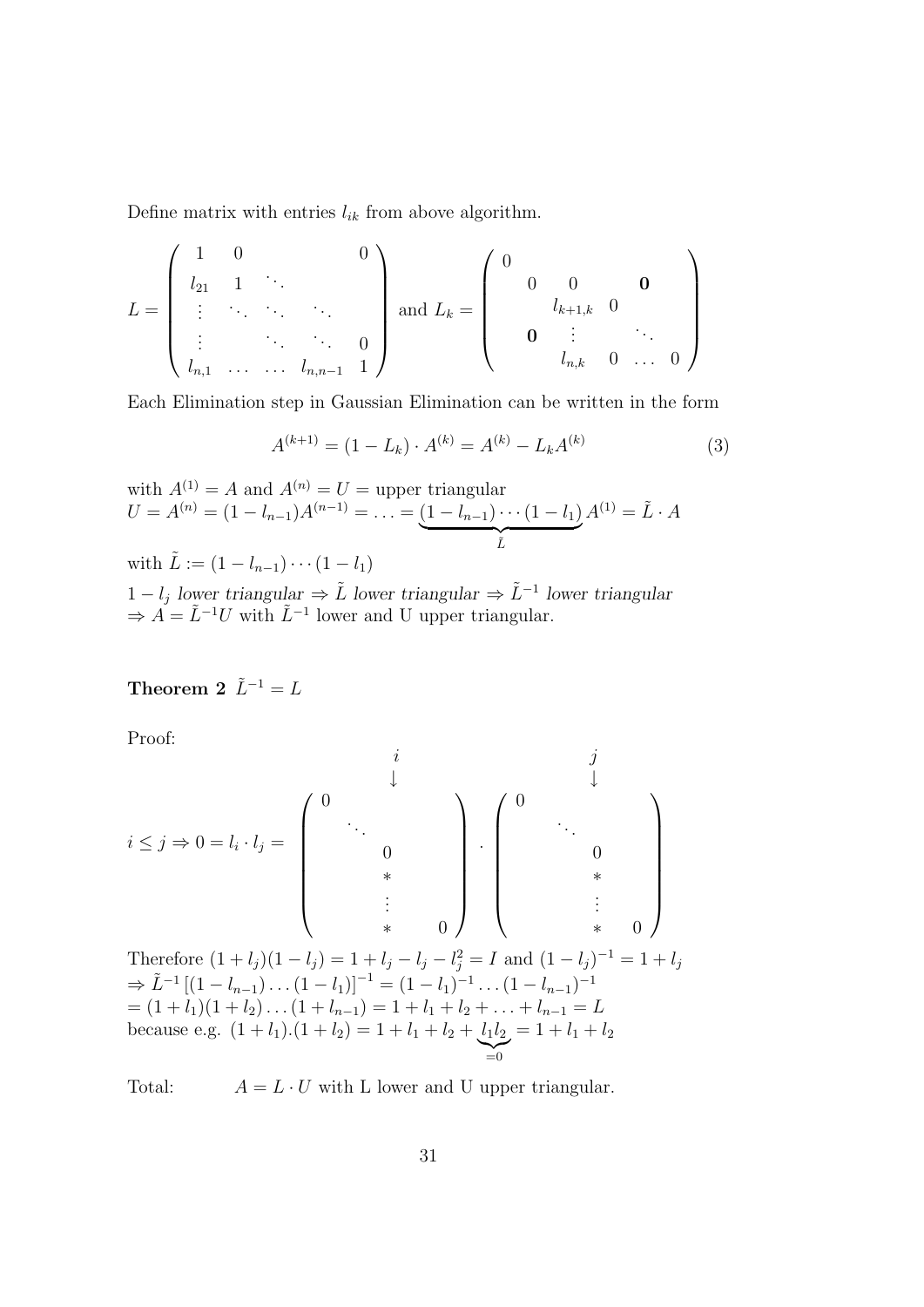#### 3.2 Vectorization of the Gaussian Elimination

 $(kij)$ -form (standard) for  $k = 1:n-1$ for  $i = k+1:n$  $l_{i,k} = \frac{a_{ik}}{a_{kk}}$  $a_{kk}$ end  $\mathcal{L}$  $\mathcal{L}$  $\int$ Vector operation  $\alpha \cdot \vec{x}$ for  $i = k+1:n$ for  $j = k+1:n$  $a_{ij} = a_{ij} - l_{ik}a_{kj}$ end  $\mathcal{L}$  $\mathcal{L}$  $\int$ SAXPY in row  $a_i$  and  $a_k$ . end  $\mathcal{L}$  $\overline{\mathcal{L}}$  $\begin{matrix} \end{matrix}$ No GAXPY

end

U computed rowwise, columnwise In the following, we want to interchange the kij-loops:



compute  $l_{i1}$  by SAXPY

combine the 1st row and the i-th row, then compute  $l_{12}, \ldots$  and so on. L and U are computed rowwise.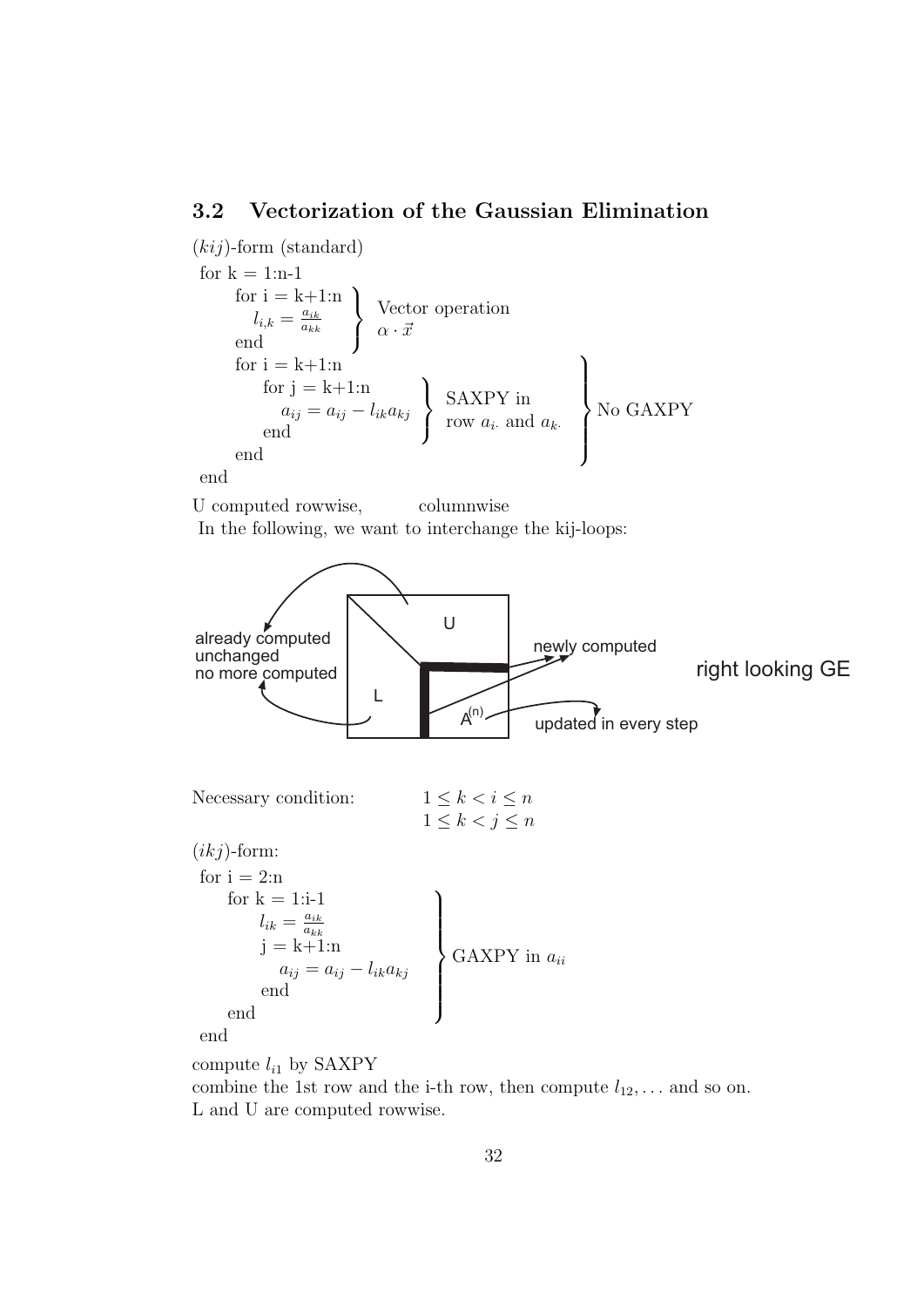

```
(ijk)-form:
 for i = 2:nfor j = 2:il_{i,j-1} = \frac{a_{i,j-1}}{a_{i-1,i}}a_{j-1,j-1}for k = 1: j-1a_{ij} = a_{ij} - l_{ik}a_{kj}end
                                                \mathcal{L}\mathcal{L}\intDOT (upper left)
        end
        for j = i+1:nfor k = 1:i-1a_{ij} = a_{ij} - l_{ik}a_{kj}end
                                               \mathcal{L}\mathcal{L}\intDOT (upper right)
        end
 end
(jki)-form
 for j = 2:nfor k = j:nl_{k,j-1} = \frac{a_{k,j-1}}{a_{k-1,j}}a_{j-1,j-1}end
                                       \mathcal{L}\mathcal{L}\int\alpha \cdot \vec{x}for k = 1: j-1a_{ij} = a_{ij} - l_{ik}a_{kj}end
                                         \mathcal{L}\mathcal{L}\intGAXPY in a_{ij}
```
end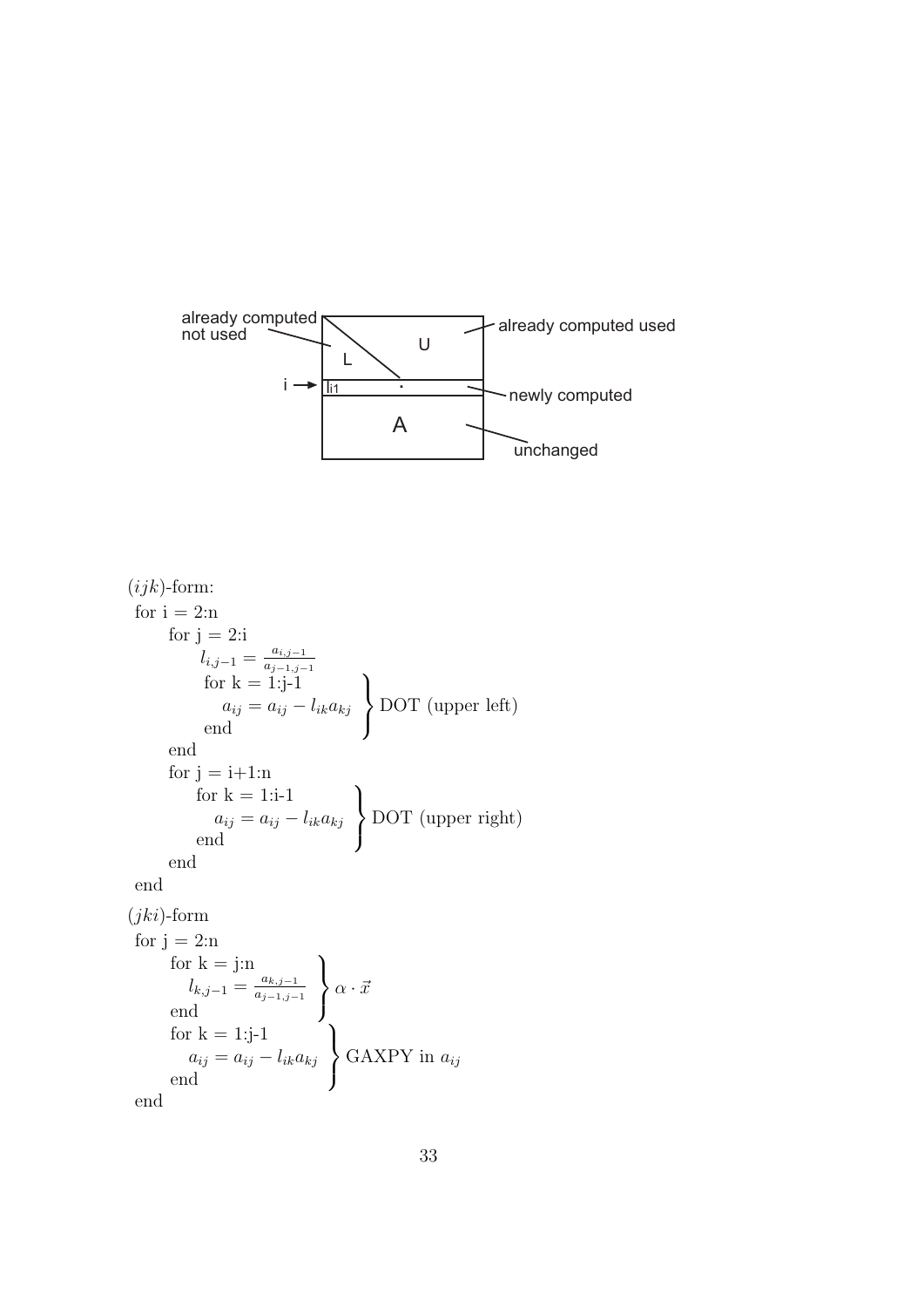

Vector length  $=$  average of occurring vector lengths

## 3.3 Gaussian Elimination in Parallel: Blockwise GE

(better in environment)  $\rightarrow$ 

- (i) solve triangular system  $L: U = A$  independently columns of U.
- (ii)  $A_{22} LU$  updating blocks (easy parallelize)
- (iii) small LU-decomposition

$$
\begin{pmatrix}\n l_{11} & 0 & 0 \\
 l_{21} & l_{22} & 0 \\
 l_{31} & l_{32} & l_{33}\n\end{pmatrix}\n\cdot\n\begin{pmatrix}\n u_{11} & u_{12} & u_{13} \\
 0 & u_{22} & u_{23} \\
 0 & 0 & u_{33}\n\end{pmatrix}\n=\n\begin{pmatrix}\n A_{11} & A_{12} & A_{13} \\
 A_{21} & A_{22} & A_{23} \\
 A_{31} & A_{32} & A_{33}\n\end{pmatrix}
$$
\n
$$
=\n\begin{pmatrix}\n l_{11}u_{11} & l_{11}u_{12} & l_{11}u_{13} \\
 l_{21}u_{11} & l_{21}u_{12} + l_{22}u_{22} & l_{21}u_{13} + l_{22}u_{23} \\
 l_{31}u_{11} & l_{31}u_{12} + l_{32}u_{22} & * \n\end{pmatrix}
$$

Different ways of computing L and U, depending on ordering:  $\rightarrow$  different algorithm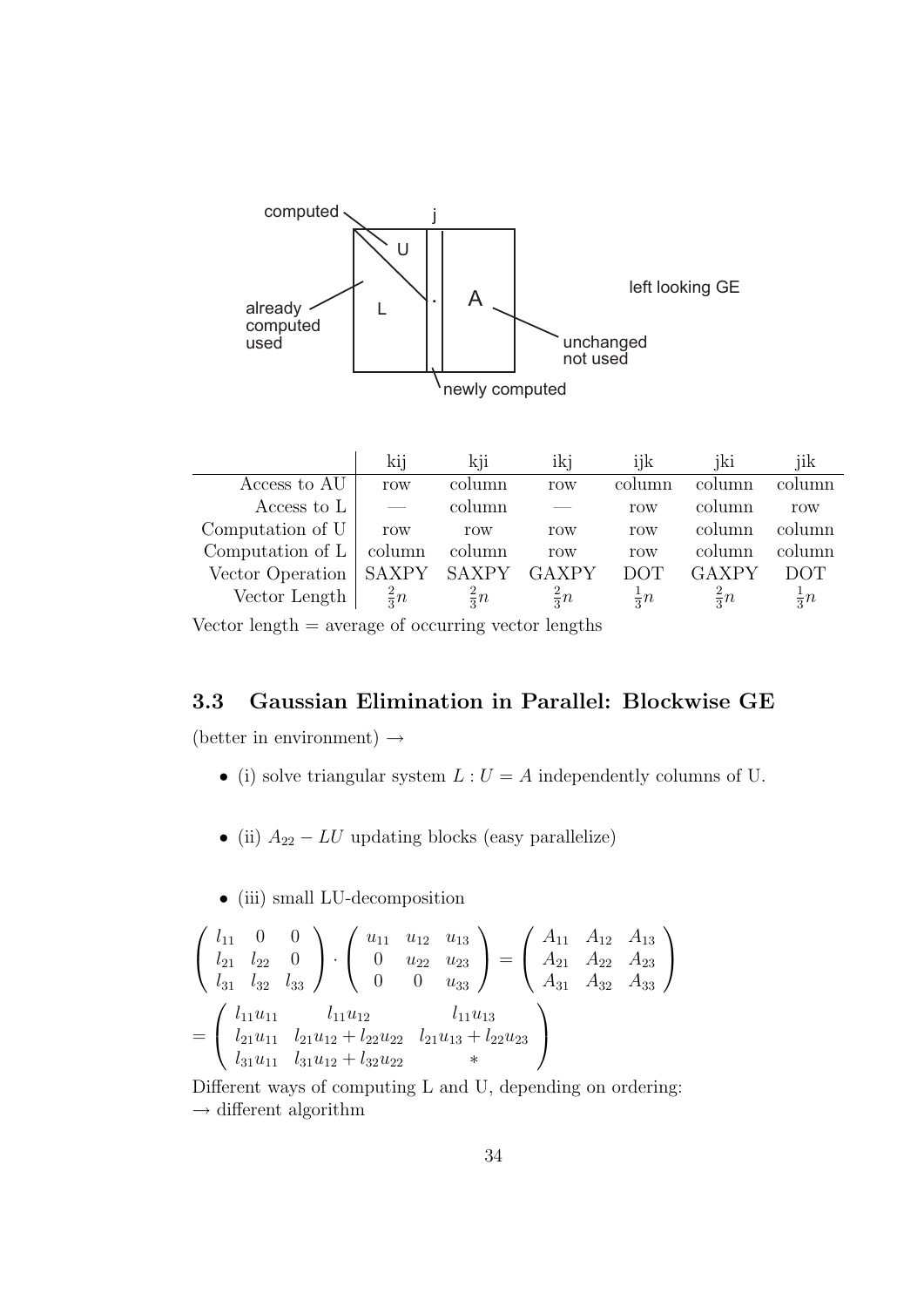#### 3.3.1 Crout method

$$
\left(\begin{array}{ccc}\n\mathbf{l}_{11} & 0 & 0 \\
\mathbf{l}_{21} & l_{22} & 0 \\
\mathbf{l}_{31} & l_{32} & * \n\end{array}\right) \cdot \left(\begin{array}{ccc}\n\mathbf{u}_{11} & \mathbf{u}_{12} & \mathbf{u}_{13} \\
0 & u_{22} & u_{23} \\
0 & 0 & * \n\end{array}\right)
$$

In Bold: already computed

In italics: has to be computed in this step

$$
\begin{pmatrix}\n\left(\begin{array}{c}\n l_{22}u_{22} \\
 l_{32}u_{22}\n\end{array}\right) & \frac{1}{2} \left(\begin{array}{c}\nA_{22} - l_{21}u_{12} \\
 A_{32} - l_{31}u_{12}\n\end{array}\right) & A_{23} - l_{21}u_{13} \\
\ast\n\end{pmatrix} = \begin{pmatrix}\n\hat{A}_{22} & \hat{A}_{23} \\
\hat{A}_{32} & \ast\n\end{pmatrix}
$$
\n(1)\n
$$
\begin{pmatrix}\nl_{22} \\
 l_{32}\n\end{pmatrix} U_{22} = \begin{pmatrix}\n\hat{A}_{22} \\
 \hat{A}_{32}\n\end{pmatrix}
$$
 by small LU-decomposition gives  $l_{22}, l_{32}, and U_{22}$ \n(2)\n $l_{22}u_{23} = \hat{A}_{23} \Rightarrow$  by solving triangular system in  $l_{22}$ 

in total: 
$$
\begin{pmatrix} l_{11} & & \\ l_{21} & l_{22} & \\ l_{31} & l_{32} & l_{33} \end{pmatrix} \cdot \begin{pmatrix} U_{11} & U_{12} & U_{13} \\ \frac{U_{22} & U_{23}}{U_{33}} \end{pmatrix} = A
$$

Put the computed parts in the first row/column blocks of L and U Split  $l_{33}$  and  $U_{33}$  in new parts  $l_{22}, l_{32}, U_{23}, U_{23}$  and repeat.

#### 3.3.2 left looking GE:



$$
\left(\begin{array}{ccc}\n\mathbf{l}_{11} & 0 & 0 \\
\mathbf{l}_{21} & l_{22} & 0 \\
\mathbf{l}_{31} & l_{32} & l_{33}\n\end{array}\right) \cdot \left(\begin{array}{ccc}\n\mathbf{u}_{11} & u_{12} & u_{13} \\
u_{22} & u_{23} & u_{33} \\
\mathbf{u}_{33}\n\end{array}\right) = A
$$

In Bold: already computed

In italics: has to be computed in this step

equations:  $l_{11}u_{12} = A_{12}$  can be solved by triangular gives  $u_{12}$ 

Compute 
$$
\begin{pmatrix} \hat{A}_{22} \\ \hat{A}_{32} \end{pmatrix} = \begin{pmatrix} A_{22} \\ A_{32} \end{pmatrix} - \begin{pmatrix} l_{21} \\ l_{31} \end{pmatrix} U_{12}
$$
 by matrix multiplication  
and  $\begin{pmatrix} l_{22} \\ l_{32} \end{pmatrix} U_{22} = \begin{pmatrix} \hat{A}_{22} \\ \hat{A}_{32} \end{pmatrix}$  small LU-decomposition  $\rightarrow l_{22}, l_{32}, U_{22}$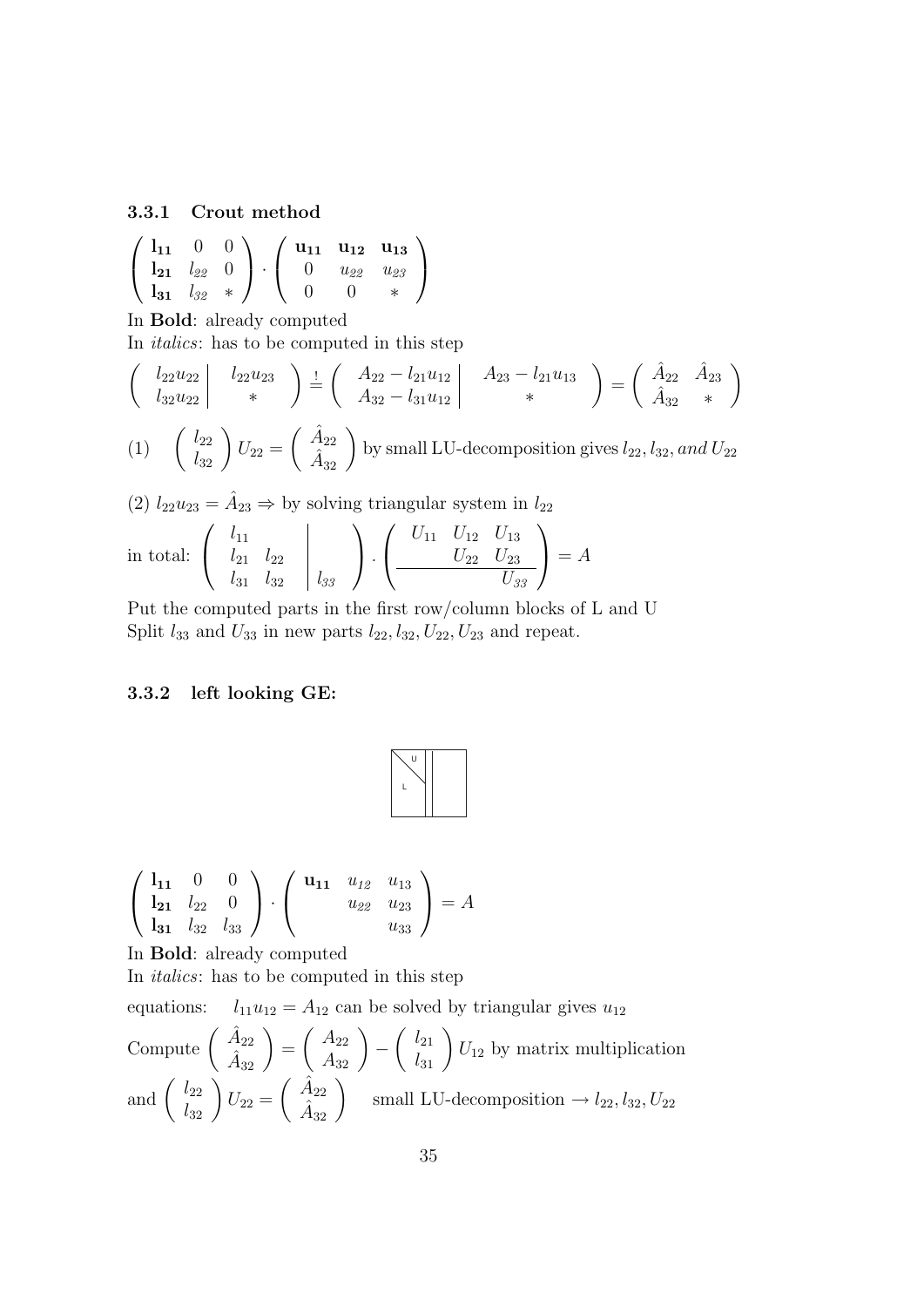#### 3.3.3 Right looking / Gaussian Elimination standard

$$
\left(\begin{array}{cc}\n\mathbf{l}_{11} & & \\
l_{21} & l_{22} & \\
l_{31} & l_{32} & l_{33}\n\end{array}\right) \cdot \left(\begin{array}{cc}\n\mathbf{u}_{11} & u_{12} & u_{13} \\
u_{22} & u_{23} & u_{33}\n\end{array}\right) = A
$$

In Bold: already computed

In italics: has to be computed in this step

 $A_{11} = l_{11}u_{11}$  (small LU-decomposition) with equations:  $l_{21}u_{11} = A_{21} \Rightarrow l_{21}$ ;  $l_{11}u_{12} = A_{12} \Rightarrow u_{12}$  triangular solve  $l_{22}u_{22} = A_{22} - l_{21}u_{12} = \hat{A}_{22}$  by LU-decomposition of  $\hat{A}_{22}$ 

In comparison, all variants have nearly the same efficiency in parallel, flops in Matrix-Matrix-Multiplication, triangular solve and LU-decomposition.

## 3.4 QR-Decomposition with Householder matrices

#### 3.4.1 QR-decomposition

Similar to LU-decomposition (numerically not stable) by Gaussian-Elimination. We are interested in  $A = QR$  with Q orthogonal and R upper triangular.  $b = Ax = QRx \Leftrightarrow Rx = Q^Tb$  for solving linear system. QR has advantages for ill-conditioned A.

Application for overdetermined systems  $|\mathbf{A}| \cdot |\mathbf{x}|$  $\frac{1}{2}$  b

 $Ax = b$  has no solution. best approximate solution by solving  $\min_{x} \|Ax - b\|_2^2 = \min_{x} (x^T A^T A x - 2x^T A^T b + b^T b)$ gradient equal zero leads to  $\mathbf{A}^{\mathbf{T}}\mathbf{A}\mathbf{x} = \mathbf{A}^{\mathbf{T}}\mathbf{b}$  (normal equation).  $A<sup>T</sup>A$  has a larger condition number than A. Advantages of QR-decomposition:

$$
A = QR \quad , \quad R = \left(\begin{array}{c} R_1 \\ \hline 0 \end{array}\right) \quad , \quad cond(R_1) = cond(A)
$$

$$
A^T A x = A^T b \qquad \Leftrightarrow \qquad (QR)^T QR x = (QR)^T b \qquad \Leftrightarrow \qquad R^T R x = R^T \underbrace{Q^T b}_{\hat{b}}
$$
  

$$
\Leftrightarrow \qquad (R_1^T \quad 0) \begin{pmatrix} R_1 \\ 0 \end{pmatrix} x = (R_1^T \quad 0) \hat{b} \qquad \Leftrightarrow \qquad R_1^T R_1 x = (R_1^T \quad 0) \begin{pmatrix} \hat{b}_1 \\ \hat{b}_2 \end{pmatrix}
$$
  

$$
\Leftrightarrow \qquad R_1^T R_1 x = R_1^T \hat{b}_1 \qquad \Leftrightarrow \qquad \mathbf{R}_1 \mathbf{x} = \hat{\mathbf{b}}_1
$$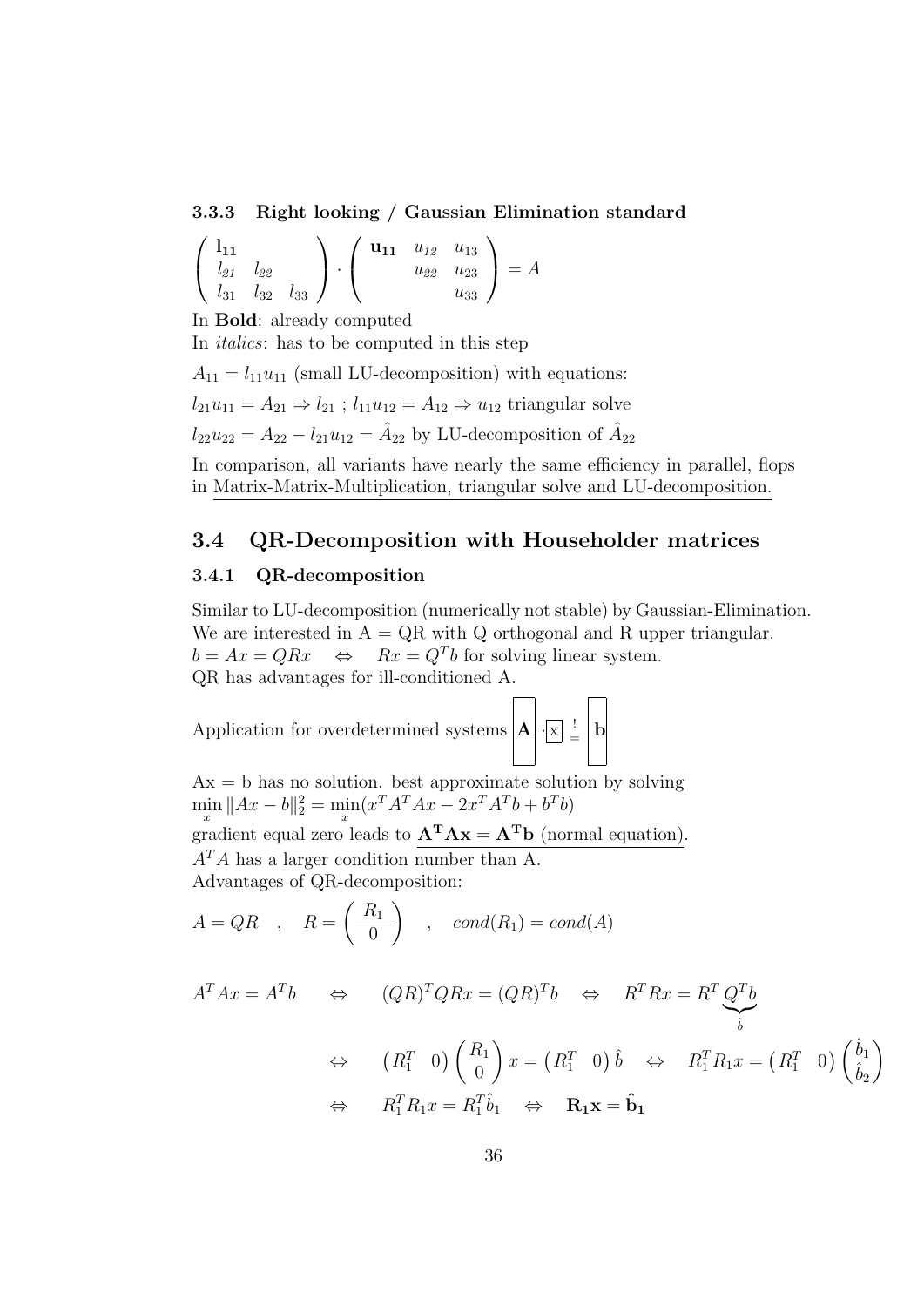#### 3.4.2 Householder method for QR

u vector  $\in \mathbb{R}^n$  with length 1,  $||u||_2 = 1$  $H := 1 - 2uu^T$  is called Householder matrix (rank-1-perturbation of identity) H is orthogonal  $(H^T H = 1)$ ;  $H = H^T$ :  $H^T H = H^2 = (1 - 2uu^T)(1 - 2uu^T) = 1 - 2uu^T - 2uu^T + 4u^Tu^T$  $\bigg|$  $u^T = I$ 

1 First step: use H to transform the first column of A in upper triangular form:

$$
H_1A = (1 - 2u_1u_1^T)(a_1|...) = (a_1 - 2(u_1^Ta_1)u_1| * ...*)\frac{!}{=} \begin{pmatrix} \alpha \\ 0 \\ \vdots \\ 0 \end{pmatrix} **)
$$

Hence we have to find  $u_1$  of length 1 with  $\mathbf{a_1} - 2(\mathbf{u_1^T} \mathbf{a_1}) \mathbf{u_1} \stackrel{!}{=} \alpha \mathbf{e_1}$ 

$$
H_1 \text{ is orthogonal, therefore } ||a_1||_2 = \left\| \left( \begin{array}{c} \alpha \\ 0 \\ \vdots \\ 0 \end{array} \right) \right\| = |\alpha|
$$

We can set  $\alpha = ||a_1||$ , therefore  $u_1 = \frac{a_1 - ||a_1||_2 e_1}{2(u_1^T a_1)}$  $\frac{1-\|a_1\|_2e_1}{2(u_1^Ta_1)}=\frac{a_1-\|a_1\|_2e_1}{\|a_1-\|a_1\|_2e_1}$  $||a_1-||a_1||_2e_1||_2$ 

$$
H_1 A_1 = (1 - 2u_1 u_1^T) A = \begin{pmatrix} \frac{\|a_1\|}{0} & \cdots & \cdots \\ \vdots & \vdots & \vdots \\ 0 & \cdots & \cdots \end{pmatrix} \qquad V_1 := u_1
$$

Apply the same procedure on  $A_2$ :

$$
H_2 A_2 = (1 - 2u_2 u_2^T) A_2 = \begin{pmatrix} * & & \\ \hline 0 & & \\ \vdots & & \\ 0 & & \end{pmatrix}
$$

 $(1 - 2u_2u_2^T) \longrightarrow$  dimension n-1 extend  $u_2$  to vector of length n :  $v_2 := \begin{pmatrix} 0 \\ u_1 \end{pmatrix}$  $u_2$  $\setminus$ , Hence  $H_2H_1A = (1 - 2v_2v_2^T)(1 - 2v_1v_1^T)A =$  $\sqrt{ }$  $\begin{array}{|c|c|} \hline \quad \quad & \quad \quad & \quad \quad & \quad \quad \\ \hline \quad \quad & \quad \quad & \quad \quad & \quad \quad \\ \hline \quad \quad & \quad \quad & \quad \quad \\ \hline \end{array}$ ∗ 0 ∗  $\theta$  $\vdots$   $\boxed{A_3}$ 0 0  $\setminus$  $\begin{array}{c} \hline \end{array}$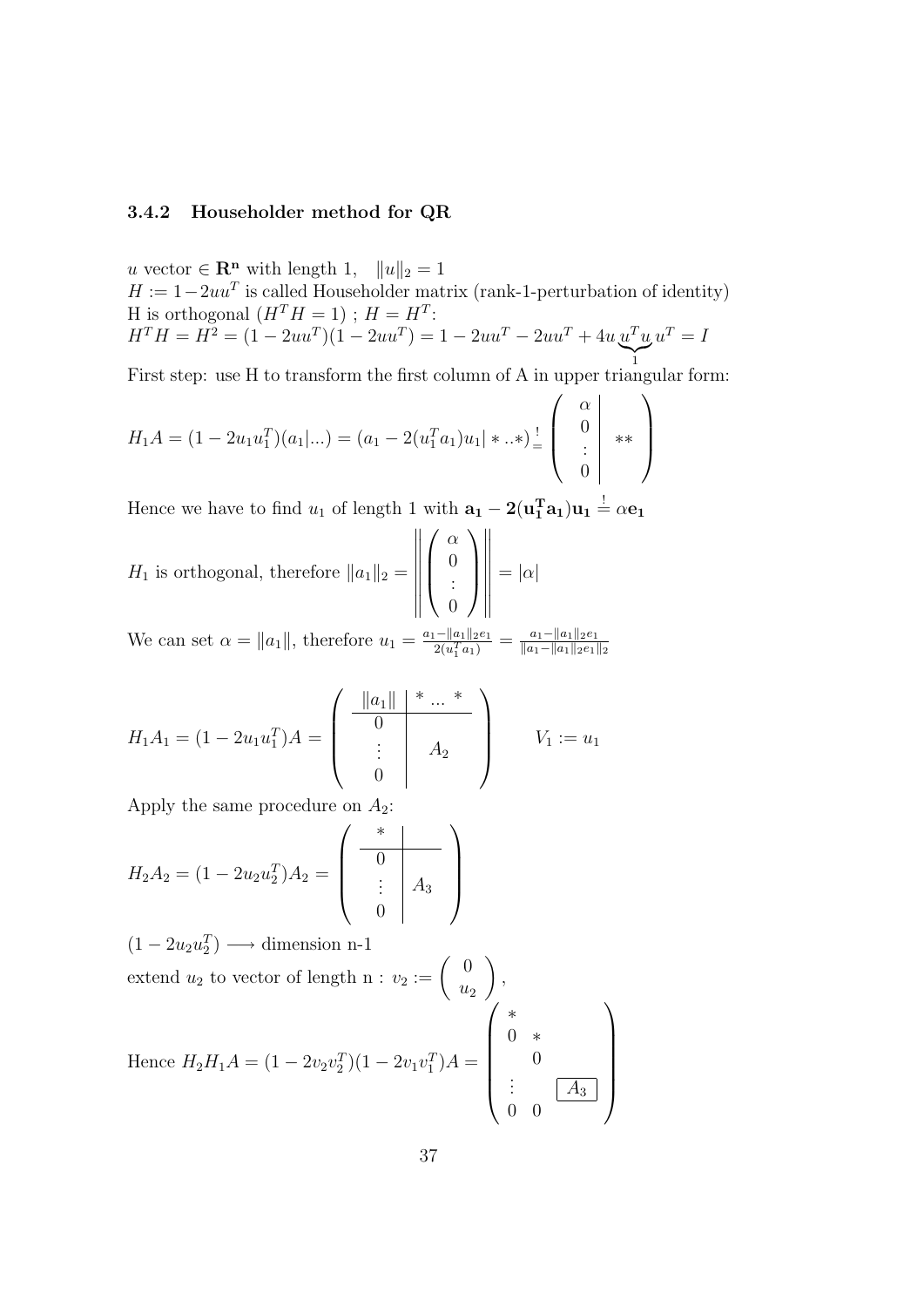Total: 
$$
H_{n-1} \cdots H_2 H_1 A = R
$$
 = upper triangular  
\n $A = QR$  with  $Q = (H_{n-1} \cdots H_2 H_1)^T = (H_1 \cdots H_{n-1})$ 

#### 3.4.3 Householder method in parallel

Idea: Compute  $u_1 \ldots u_k$ , but application of  $H_k \ldots H_1 A$  in *blocked* form for elimination of first k columns

Question: What is the structure of  $H_k \dots H_i =: V$ k

 $A = \left(\begin{array}{c|c} A_1 & A_2 \end{array}\right) \stackrel{?}{=} QR$ compute  $u_1$ ,  $H_1 = I - 2u_1u_1^T$ ,  $H_1A_1$ compute  $u_2$ ,  $H_2 = I - 2u_2u_2^T$ ,  $H_2(H_1A_1)$  usw...

**Theorem 3** 
$$
H_k \dots H_i = (1 - 2v_k v_k^T) \dots (1 - 2v_i v_i^T) = I - (v_k \dots v_i) T_i \begin{pmatrix} v_k^T \\ \vdots \\ v_i^T \end{pmatrix}
$$
  
with T. *upper* trizon *g*ular matrix

with  $T_i$  upper triangular matrix

Proof by Induction:  
\n
$$
\underbrace{\left[ (1 - 2v_k v_k^T) \dots (1 - 2v_i v_i^T) \right]}_{Assumption}
$$
\n
$$
= \left[ I - (v_k \dots v_i) T_i \begin{pmatrix} v_k^T \\ \vdots \\ v_i^T \end{pmatrix} \right] (1 - 2v_{i-1} v_{i-1}^T)
$$
\n
$$
= I - 2v_{i-1} v_{i-1}^T - (v_k \dots v_i) T_i \begin{pmatrix} v_k^T \\ \vdots \\ v_i^T \end{pmatrix} + 2(v_k \dots v_i) T_i \begin{pmatrix} v_k^T v_{i-1} \\ \vdots \\ v_i^T v_{i-1} \end{pmatrix} v_{i-1}^T
$$
\n
$$
= I - (v_k \dots v_i v_{i-1}) \begin{pmatrix} T_i & -2y \\ 0 & 2 \end{pmatrix} \begin{pmatrix} v_k^T \\ \vdots \\ v_{i-1}^T \end{pmatrix}
$$

Computation of  $H_k \dots H_i A$  as  $(I - Y T Y^T) A = A - Y T (Y^T A) = \begin{pmatrix} R & * \\ 0 & A \end{pmatrix}$  $\overline{0}$   $\overline{A}$  $\setminus$ with  $y = (u_1, \ldots, u_k)$  and then repeat with  $\tilde{A}$ .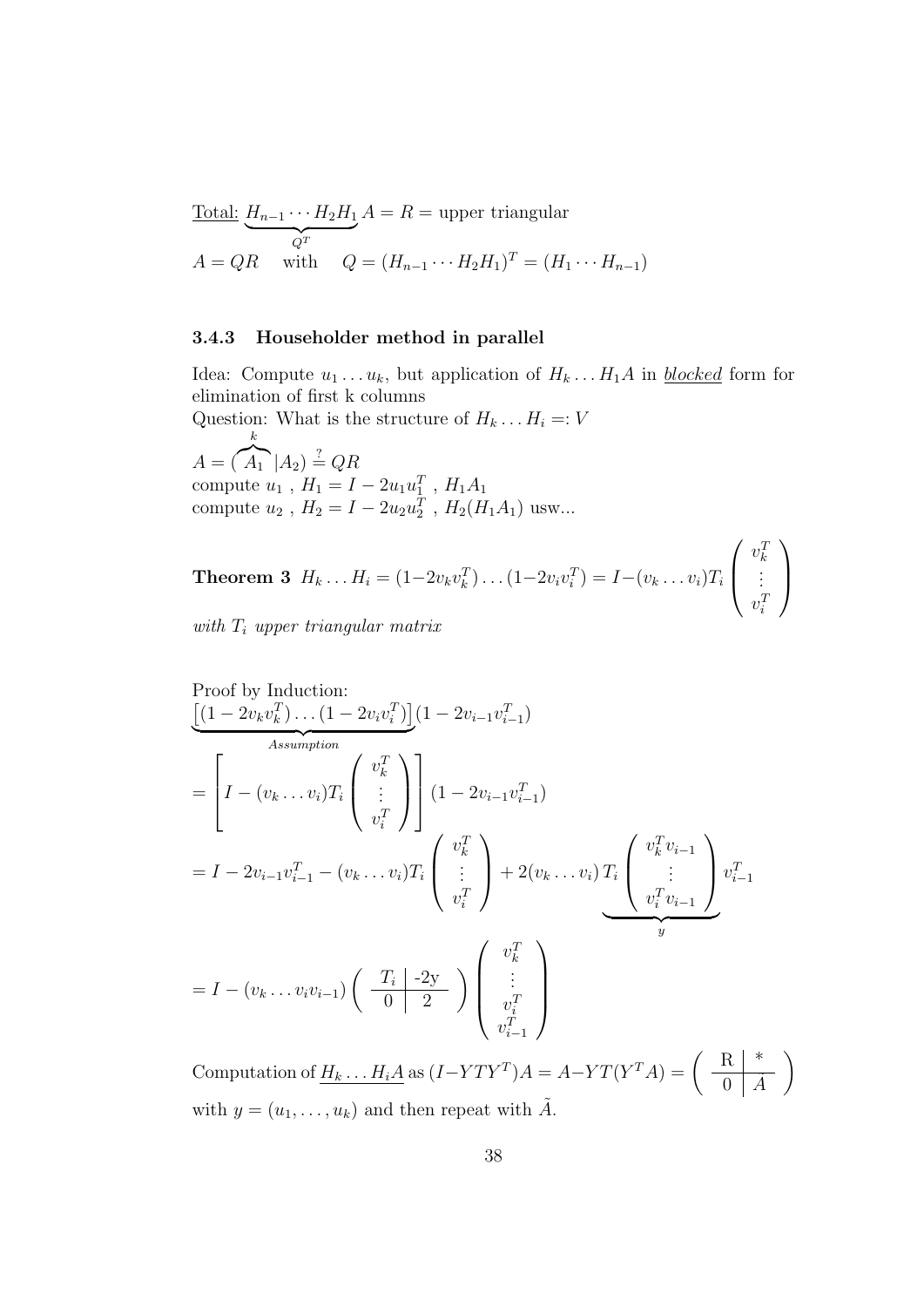# 4 Linear Equations with sparse matrices

## 4.1 General properties of sparse matrices

Full  $n \times n$  matrix:

2 )storage  $O(n^2)$ storage <br>  $O(n^3)$ solution  $\}$  too costly

Formulate the given problem such that the resulting linear system is sparse  $O(n)$  storage  $O(n)$  solution?

example: tridiagonal: most of the entries are zero Example matrix:

$$
A = \begin{pmatrix} 1 & 0 & 0 & 2 & 0 \\ 3 & 4 & 0 & 5 & 0 \\ 6 & 0 & 7 & 8 & 9 \\ 0 & 0 & 10 & 11 & 0 \\ 0 & 0 & 0 & 0 & 12 \end{pmatrix}; n = 5, \text{ nnz (number of nonzero entries)} = 12
$$

## 4.1.1 Storage in coordinate form

| values   AA   12   9   7   5   1   2   11   3   6   4   8   10 |  |  |  |  |  |  |  |
|----------------------------------------------------------------|--|--|--|--|--|--|--|
| row   JR   5   3   3   2   1   1   4   2   3   2   3   4       |  |  |  |  |  |  |  |
| column   JC   5   5   3   4   1   4   4   1   1   2   4   3    |  |  |  |  |  |  |  |

Superfluous information:

(storage nnz floating point numbers, 2nnz+2 integer numbers)

Computation of  $C = Ab$ 

for 
$$
j = 1 : nnz(A)
$$
  
\n $C_{JR(j)} = C_{JR(j)} + \underbrace{AA_{(j)}}_{a_{JR(j),JC(j)}} b_{JC(j)};$ 

end

indirect addressing (indexing) no c and  $b \rightarrow j$ umping in memory (Disadvantage) Advantage: does not prefer rows or columns.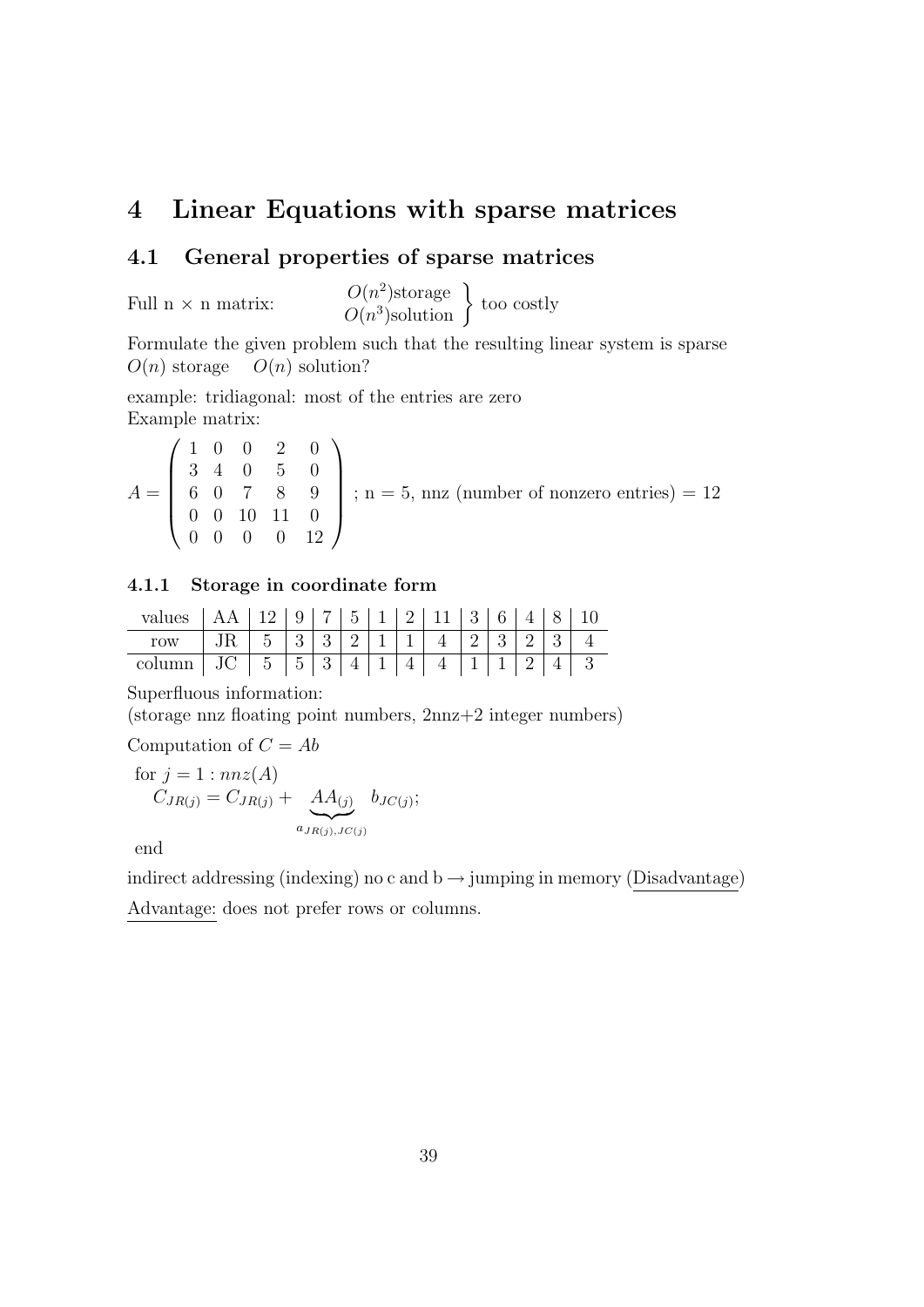## 4.1.2 Compressed Sparse Row Format: CSR



 $(nnz$  floating point numbers ;  $nnz+n+3$  integer numbers)

 $C = Ab$ : for  $i = 1:n$ for  $IA(i) : IA(i+1) - 1$  $C(i) = C(i) + AA(j)b(JA(j))$ end end

only indirect addressing and jumps in b. Compressed Sparse Column format

#### 4.1.3 Improving CSR by extracting the main diagonal entries

 $(nnz+1$  floating point numbers;  $nnz+1+2$  integer numbers)

AA JA 4 7 11 12 7 8 10 13 14 14 4  $2 \mid 3 \mid 5$ 2 4 6 8 9  $1 \; 4 \; 5 \; 3$ 10 Pointer to begin of first row main diagonal indices non diagonal entris in CSA, values and column indices Storage: 2(nnz(A)+1)

for  $i = 1:n$  $C(i) = AA(i)b(i)$ for  $JA(i): JA(i+1) - 1$  $c(i) = c(i) + AA(j)b(JA(j))$ end end

40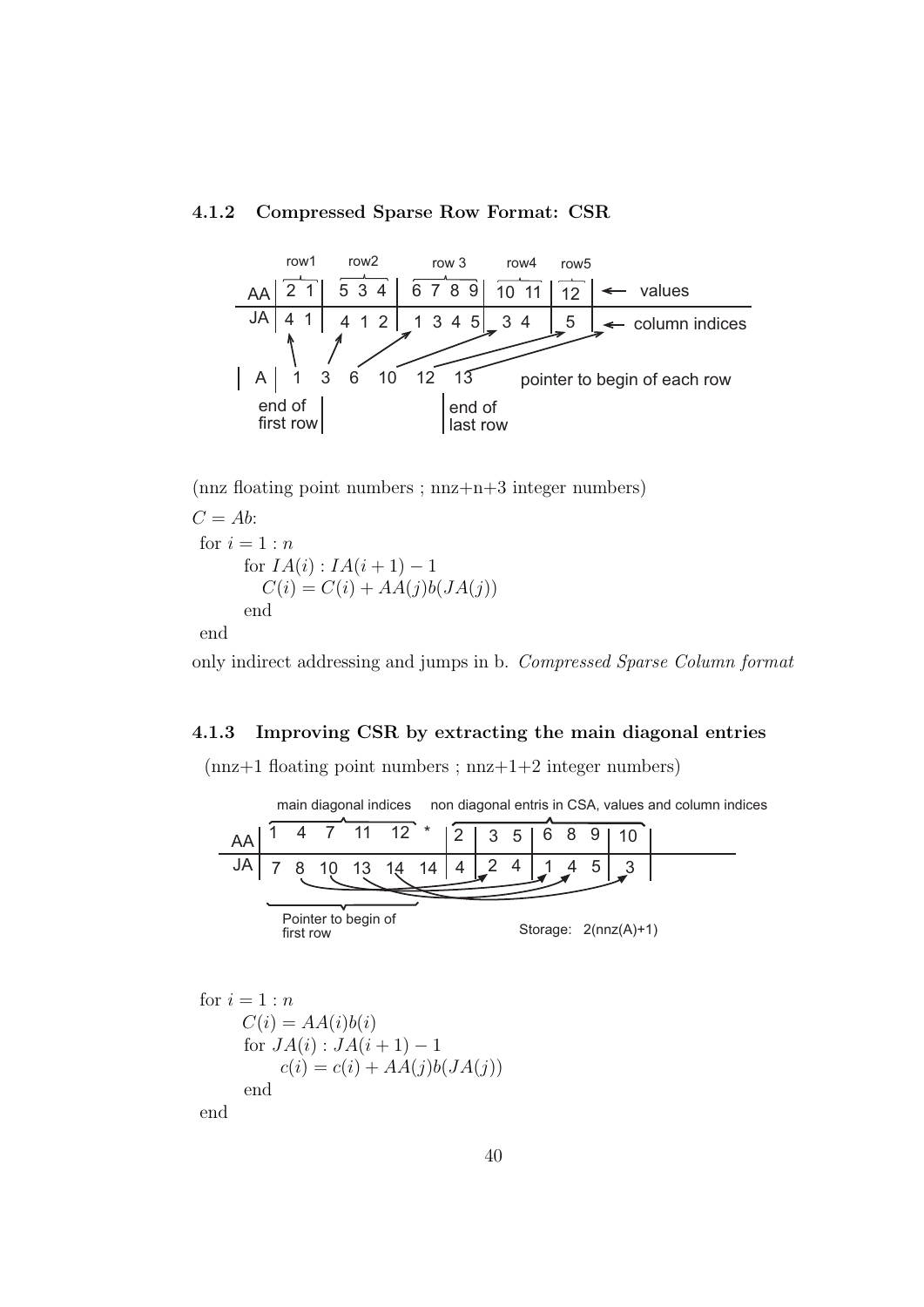#### 4.1.4 Diagonalwise storage, e.g. for band matrices

example:



only efficient for band matrices

## 4.1.5 rectangular, rowwise storage scheme by compressing from the right

1 0 2 0 0 3 4 0 5 0 0 6 7 0 8 0 0 9 10 0 0 0 0 11 12 ←− gives COEF (values) =  $\sqrt{ }$  $\overline{\phantom{a}}$ 1 2 0 3 4 5 6 7 8 9 10 0 11 12 0  $\setminus$  $\begin{array}{c} \hline \end{array}$ JCOEF (columnination) =  $\sqrt{ }$  $\overline{\phantom{a}}$ 1 3 ∗ 1 2 4 2 3 5 3 4 ∗ 4 5 ∗  $\setminus$  $\begin{array}{c} \hline \end{array}$  $\,$  storage:  $\sum_{=5}$ \* nnz of longest row of A  $n l = 3$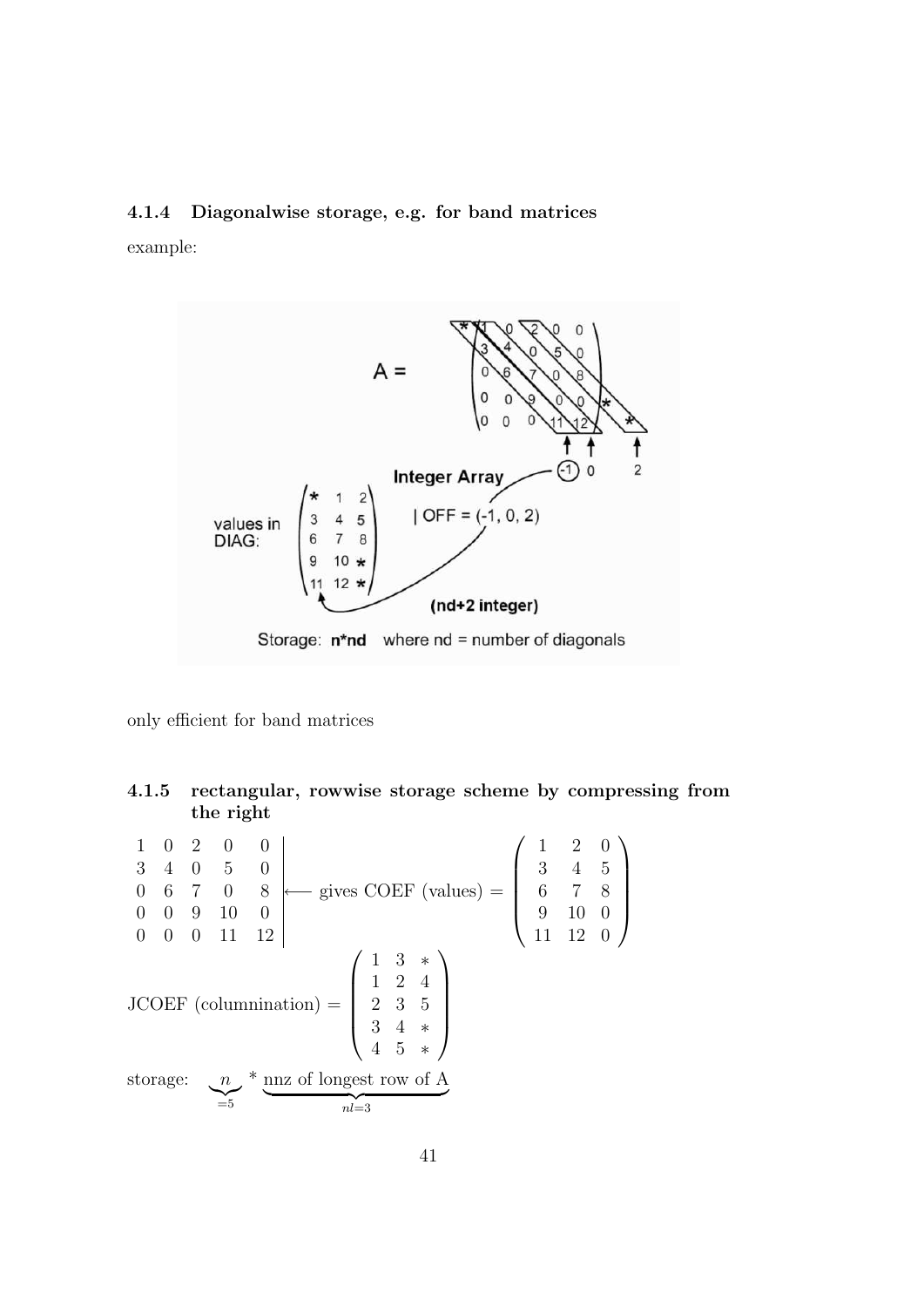$$
C = Ab \t; C = 0
$$
  
for  $i = 1 : n$   
for  $j = 1 : nl$   

$$
C(i) = C(i) + COEFF(i, j) * b(JCOEFF(i, j))
$$
  
end  
end  
ELLPACK

#### 4.1.6 Jagged diagonal form

First step: Sort rows after their length:

$$
A = \begin{pmatrix} 1 & 0 & 2 & 0 & 0 \\ 3 & 4 & 0 & 5 & 0 \\ 0 & 6 & 7 & 0 & 8 \\ 0 & 0 & 9 & 10 & 0 \\ 0 & 0 & 0 & 11 & 12 \end{pmatrix} \longrightarrow PA = \begin{pmatrix} 3 & 4 & 0 & 5 & 0 \\ 0 & 6 & 7 & 0 & 8 \\ 1 & 0 & 2 & 0 & 0 \\ 0 & 0 & 9 & 10 & 0 \\ 0 & 0 & 0 & 11 & 12 \end{pmatrix} \begin{pmatrix} 1 & 0 & 0 & 0 \\ 0 & 0 & 0 & 0 \\ 0 & 0 & 0 & 11 & 0 \\ 0 & 0 & 0 & 0 & 11 \end{pmatrix} \begin{pmatrix} 1 & 0 & 0 & 0 \\ 0 & 0 & 0 & 0 \\ 0 & 0 & 0 & 11 & 0 \\ 0 & 0 & 0 & 0 & 11 \end{pmatrix}
$$

Storage for PA in the form:

DJ values: 3 6 1 9 11 first jagged diagonal | 4 7 2 10 12 second |5 8| Column indices: JDIAG:  $1 \t2 \t1 \t3 \t4 \t2 \t3 \t3 \t4 \t5 \t4 \t5$ IDIAG: 1 2 3 4 5 6 7 8 9 10 11 12 13  $C = Ab$  ;  $C = 0$  $j = 1 : NDIAG$  $for i = 1: \overline{IDIAG(j+1) - IDIAG(j)}$ length of j jagged diagonals  $C(i) = C(i) + DJ($ k  $\overline{IDIAG(j) + i - 1}b(JDIAG($ similar to SAXPY k  $\widetilde{IDIAG}(j) + i - 1)$ end

end

Operations on local block data!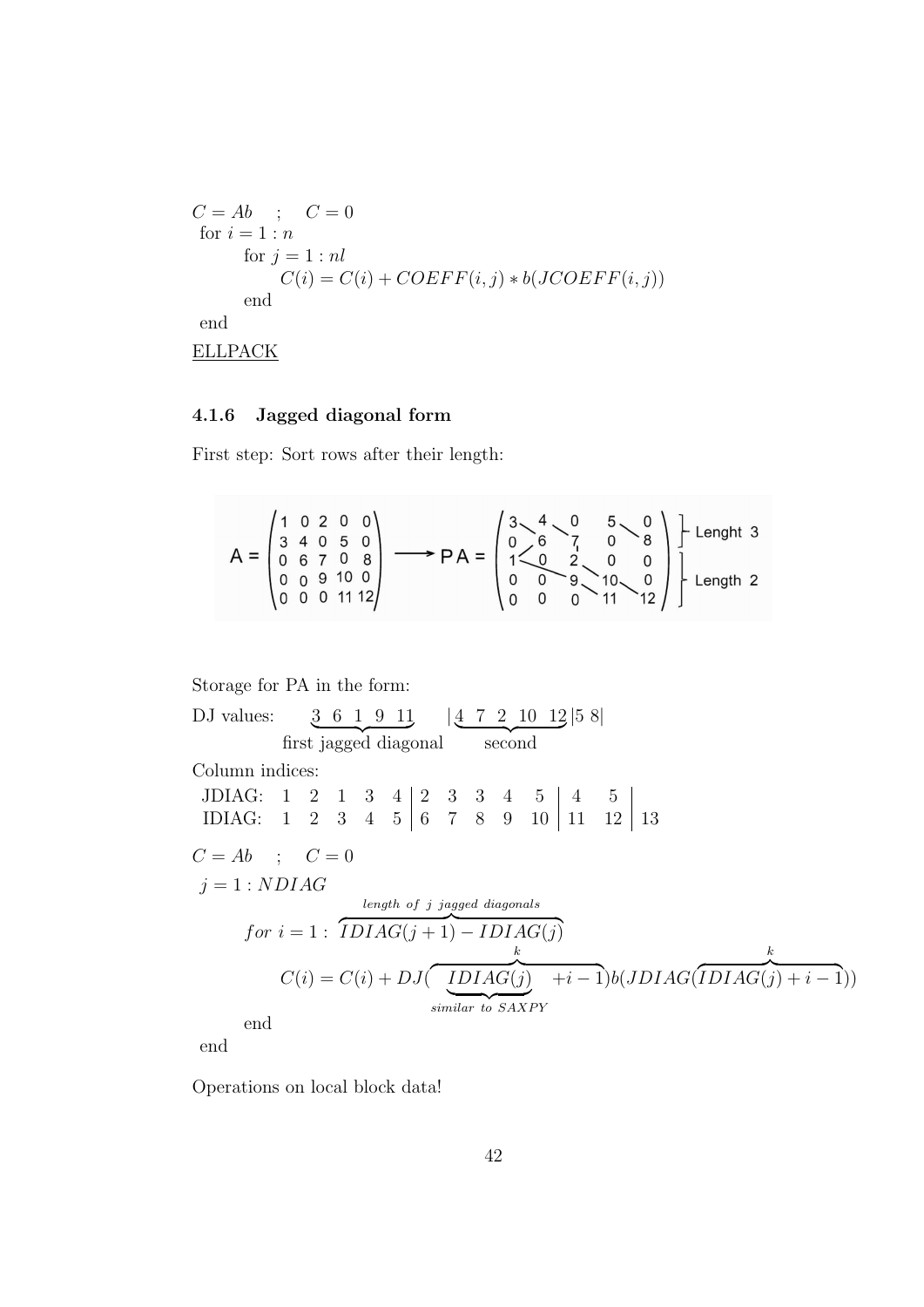## 4.2 Sparse Matrices and Graphs

4.2.1  $A = A^T > 0$  (n × n - matrix) symmetric, define Graph G(A):

Knots, vertices: 
$$
e_1, ..., e_n
$$
 ; edges  $(e_i, e_j) \Leftrightarrow a_{ij} \neq 0$   
example:  $A = \begin{pmatrix} * & * & 0 & * \\ * & * & * & 0 \\ 0 & * & * & * \\ * & 0 & * & * \end{pmatrix}$   
 $\rightarrow G(A) =$ 

$$
\begin{array}{c}\n\begin{array}{c}\n\cdot \\
\bullet \\
\bullet \\
\bullet \\
\end{array}\n\end{array}
$$

undirected graph:

$$
\begin{array}{c}\n\begin{array}{ccc}\n\bullet & \bullet & \bullet \\
\bullet_1 & \bullet_2 & \bullet_3 & \bullet_4\n\end{array}\n\end{array}
$$

Graph G(A) has adjacency matrix

$$
A(G(A)) = \begin{pmatrix} 1 & 1 & 0 & 1 \\ 1 & 1 & 1 & 0 \\ 0 & 1 & 1 & 1 \\ 1 & 0 & 1 & 1 \end{pmatrix}
$$
 has exactly the structure of A.

Symmetric permutation  $PAP<sup>T</sup>$ , by permuting row and columns of A in the same way: renumbering of the knots

(renumbering 3  $\leftrightarrow$  4 means, that  $r_3\leftrightarrow r_4$  and  $c_3\leftrightarrow c_4)$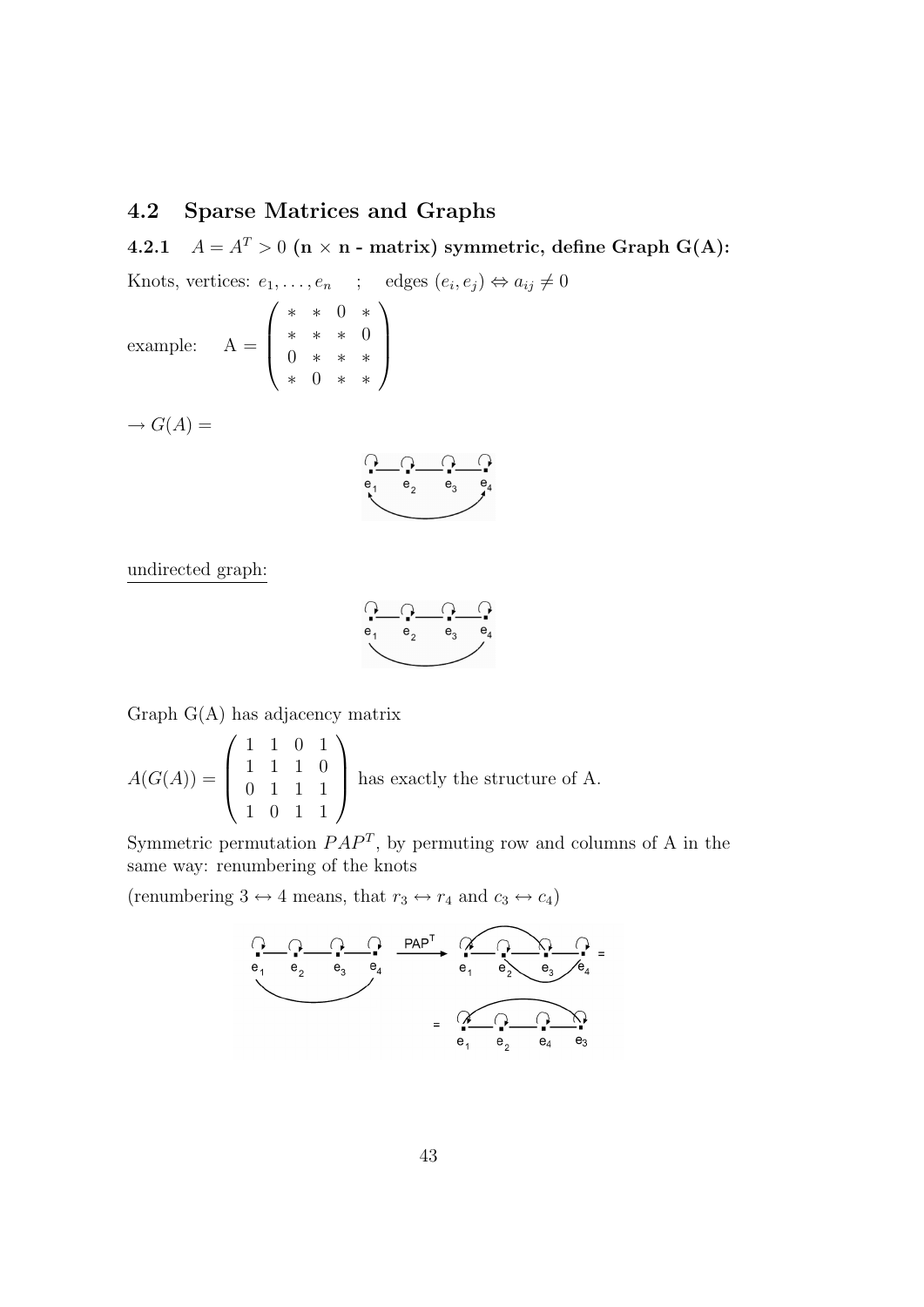4.2.2 A non symmetric: directed graph

 $\sqrt{ }$  $\overline{\phantom{a}}$ ∗ ∗ 0 0 0 ∗ ∗ 0 0 ∗ ∗ ∗ ∗ 0 0 ∗  $\setminus$ −→



"good" sparsity pattern: Block Diagonal:

Example: 
$$
A = \begin{pmatrix} * & 0 & * & 0 \\ 0 & * & 0 & * \\ * & 0 & * & 0 \\ 0 & * & 0 & * \end{pmatrix} \longrightarrow
$$

$$
= \begin{pmatrix} \searrow & 0 \\ \searrow & 0 \\ \heartsuit_1 & \heartsuit_2 & \heartsuit_3 \end{pmatrix} e_4
$$

Graph splits into two subgraphs; use permutation that groups together edges in the same subgraph:  $2 \Leftrightarrow 3$ 

new  $G(A)$ :



$$
PAP^{T} = \begin{pmatrix} * & * & 0 & 0 \\ * & * & 0 & 0 \\ 0 & 0 & * & * \\ 0 & 0 & * & * \end{pmatrix} = \begin{pmatrix} A_{1} & 0 \\ 0 & A_{2} \end{pmatrix} \text{ block diagonal}
$$

Reduce the solution of the large given matrix to the solution of small block parts. The block pattern is not disturbed in Gauss-Elimination.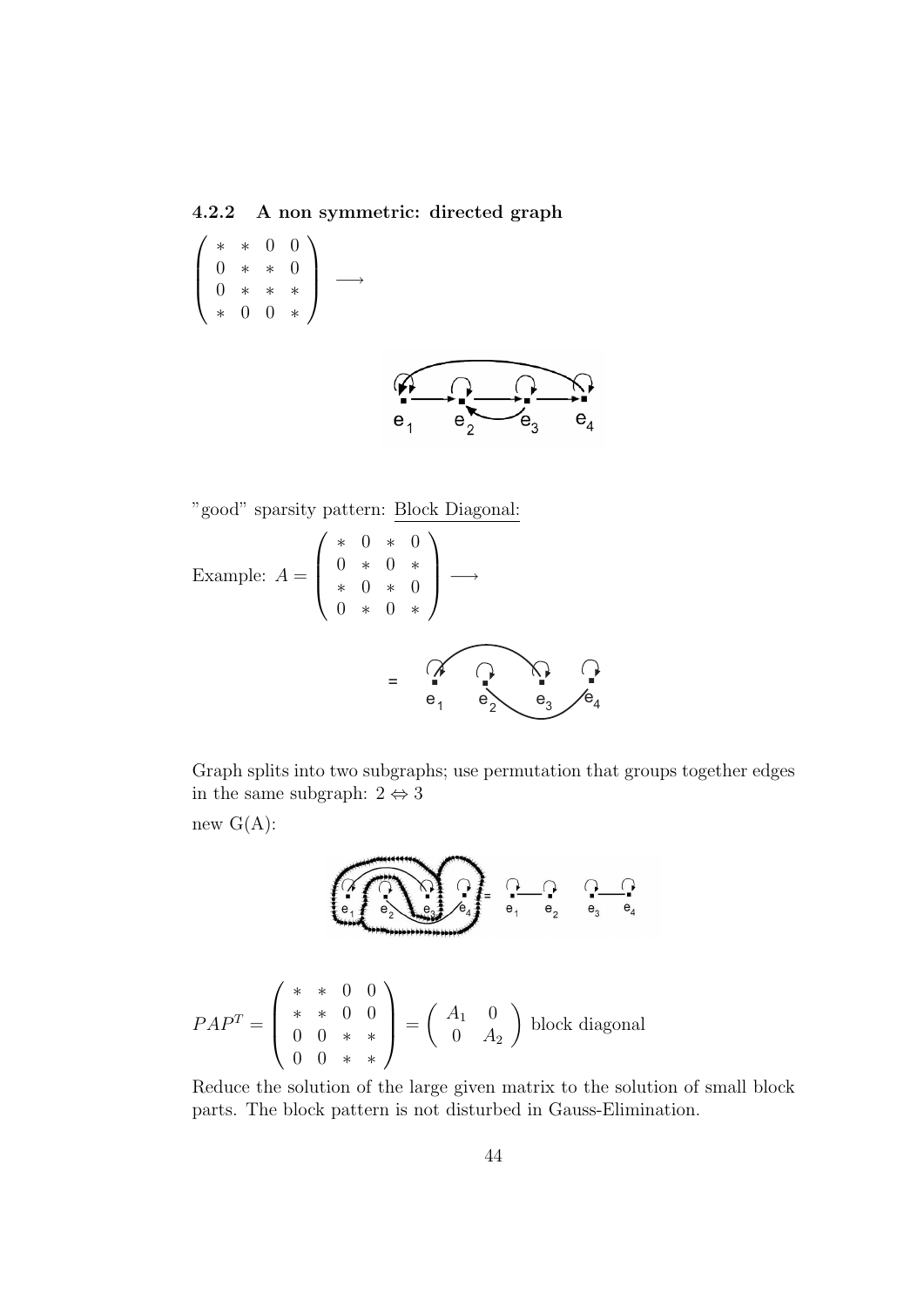$$
\begin{pmatrix}\nA_1 & 0 \\
0 & A_2\n\end{pmatrix}^{-1} = \begin{pmatrix}\nA_1^{-1} & 0 \\
0 & A_2^{-1}\n\end{pmatrix}
$$
\nBand Matrix:

\n
$$
A = \begin{pmatrix}\na_{11} & \cdots & a_{1p} & 0 & 0 \\
\vdots & \ddots & \ddots & \vdots & \vdots \\
a_{q1} & & \ddots & 0 & 0 \\
0 & \ddots & & \ddots & \vdots \\
\vdots & \ddots & \ddots & \vdots & \vdots \\
0 & 0 & \cdots & a_{nn}\n\end{pmatrix}
$$

Gaussian Elimination without pivoting maintains this pattern. cols: O(n · pq) and  $A = LU$  with

$$
L = \begin{pmatrix} l_{11} & 0 & & & & 0 \\ \vdots & \ddots & & & & \\ l_{q1} & & & & & \\ 0 & \ddots & & & & \\ & & \ddots & & & & 0 \\ 0 & 0 & & & & l_{nn} \end{pmatrix} \text{ and } U = \begin{pmatrix} u_{11} & \dots & u_{1p} & 0 & & 0 \\ 0 & \ddots & & & & \\ & & \ddots & & & \\ & & & & \ddots & \\ 0 & & & & 0 & u_{nn} \end{pmatrix}
$$

with pivoting u will have a larger bandwidth



## 4.2.3 Dissection form preserved during GE



(no fill-in GE)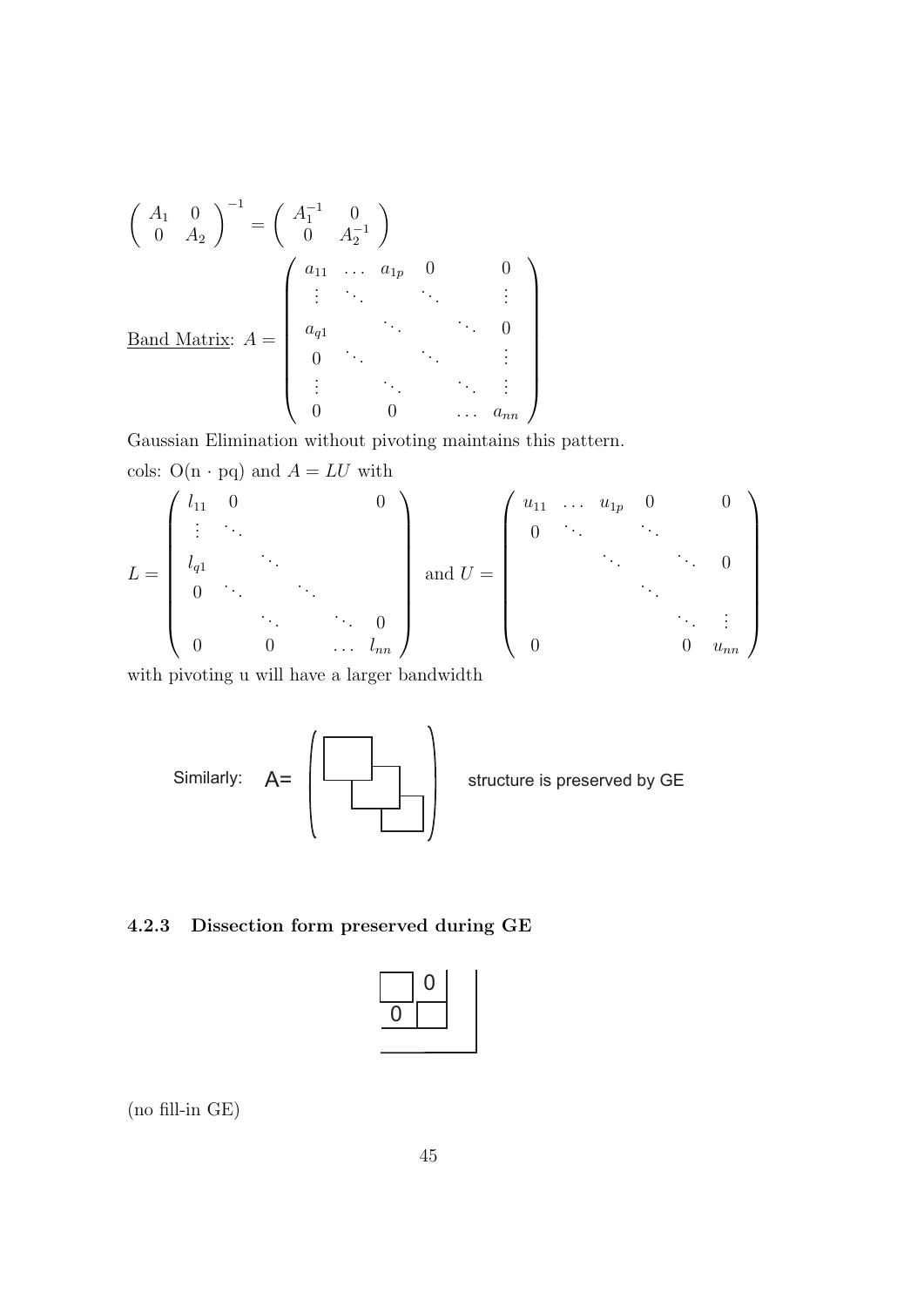Schur Complement for Block Matrices: Reduce to smaller matrices:

$$
\begin{pmatrix} B_1 & B_2 \ B_3 & B_4 \end{pmatrix} \cdot \begin{pmatrix} B_1^{-1} & D \ 0 & S^{-1} \end{pmatrix} = \begin{pmatrix} I & B_1D + B_2S^{-1} \ B_3D + B_4S^{-1} \end{pmatrix} \stackrel{!}{=} \begin{pmatrix} I & 0 \ * & I \end{pmatrix}
$$
  
Therefore  $B_1D + B_2S^{-1} \stackrel{!}{=} 0 \implies D = -B_1^{-1}B_2S^{-1}$   
and  $B_3D + B_4S^{-1} \stackrel{!}{=} I \implies I = -B_3B_1^{-1}B_2S^{-1} + B_4S^{-1}$   
 $\implies I = (B_4 - B_3B_1^{-1}B_2)S^{-1}$   
 $\implies S = B_4 - B_3B_1^{-1}B_2$  (Schur Complement)  
 $\begin{pmatrix} B_1 & B_2 \ B_3 & B_4 \end{pmatrix} = \begin{pmatrix} I & 0 \ B_3B_1^{-1} & I \end{pmatrix} \cdot \begin{pmatrix} B_1 & B_2 \ 0 & S \end{pmatrix}$ 

Instead of solving LE in B, we have to solve small systems in  $B_1$  and  $S$ Application in Dissection form:

$$
\left(\begin{array}{ccc} A_1 & 0 & F_1 \\ 0 & A_2 & F_2 \\ G_1 & G_2 & A_3 \end{array}\right)
$$

Schur complement relative to  $\begin{pmatrix} A_1 & 0 \\ 0 & A_1 \end{pmatrix}$  $0 \quad A_2$  $\setminus$ :

$$
S = A_3 - (G_1 \ G_2) \begin{pmatrix} A_1^{-1} & 0 \\ 0 & A_2^{-1} \end{pmatrix} \begin{pmatrix} F_1 \\ F_2 \end{pmatrix}
$$
  
=  $A_3 - G_1 A_1^{-1} F_1 - G_2 A_2^{-1} F_2$ 

Linear Equation in Dissection form:

$$
\begin{pmatrix}\nA_1 & 0 & F_1 \\
0 & A_2 & F_2 \\
G_1 & G_2 & A_3\n\end{pmatrix}\n\begin{pmatrix}\nx_1 \\
x_2 \\
x_3\n\end{pmatrix} \Longrightarrow \begin{pmatrix}\nA_1x_1 + F_1x_3 = b_1 \\
A_2x_2 + F_2x_3 = b_2 \\
A_2x_2 + F_2x_3 = b_3\n\end{pmatrix}
$$
\n
$$
\Longrightarrow \begin{pmatrix}\nx_1 = A_1^{-1}b_1 - A_1^{-1}F_1x_3 \\
x_2 = A_2^{-1}b_2 - A_2^{-1}F_2x_3\n\end{pmatrix}
$$
\n
$$
\Longrightarrow (G_1A_1^{-1}b_1 - G_1A_1^{-1}F_1x_3) + (G_2A_2^{-1}b_2 - G_2A_2^{-1}F_2x_3) + A_3x_3 = b_3
$$
\n
$$
\Longrightarrow (A_3 - G_1A_1^{-1}F_1 - G_2A_2^{-1}F_2)x_3 = b_3 - G_1A_1^{-1}b_1 - G_2A_2^{-1}b_2
$$
\n
$$
\begin{bmatrix}\nSx_3 = \hat{b_3}\n\end{bmatrix}
$$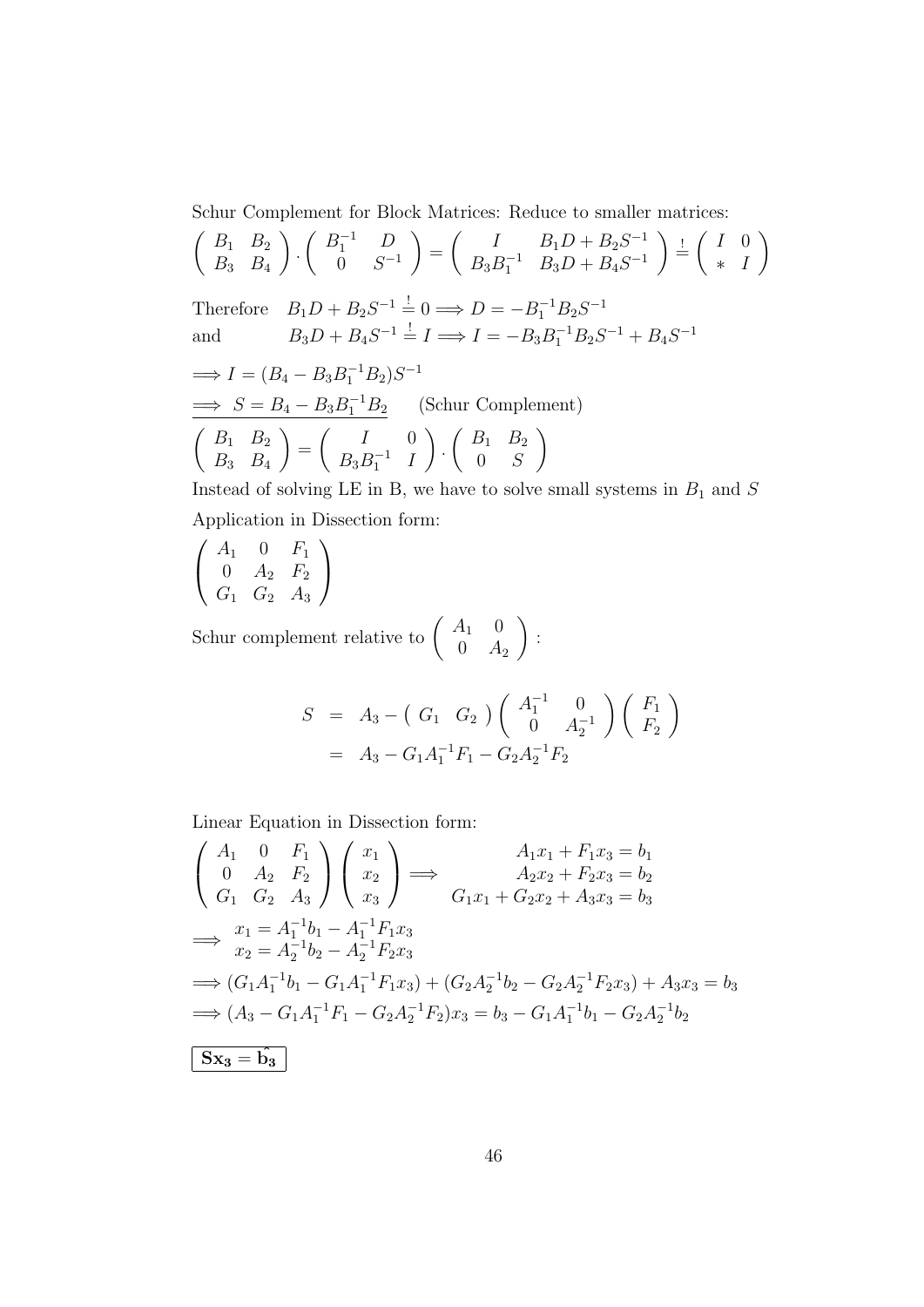- 1. Compute S by using  $A_1^{-1}$  and  $A_2^{-1}$
- 2. Solve  $Sx_3 = b_3$
- 3. Compute  $x_1$  and  $x_2$  by using  $A_1^{-1}$  and  $A_2^{-1}$

Sometimes  $S$  is full or too expensive to compute. Then use iterative method for  $Sx_3 = b_3$ , that uses only s<sup>\*</sup>vector, which can be computed easily with  $F_1$ ,  $F_2$ ,  $G_1$ ,  $G_2$  and  $A_1^{-1}$ ,  $A_2^{-1}$ .

## 4.3 Reordering

#### 4.3.1 Smaller Bandwidth by Cuthill Mckee-Algorithm

Given sparse matrix  $A, G(A)$ 



Define level sets:

 $S_1 = \{1\}$  $S_2$  = set of new edges connected to  $S_1$  by vertex  $\{2, 3, 4\}$  $S_3$  = set of new edges connected to  $S_2$  by vertex  $\{5, 6, 7\}$  $S_4 = \{8, 9, 10\}$  $S_5 = \{11\}$ 

Starting from one chosen vertex, according distance to the start knot. First edge in  $S_1$  gets number 1.

In each level set we sort and order the knots such that the first group of entries in  $S_i$  are the neighbours of the first entry in  $S_{i-1}$ , and the second group of entries in  $S_{i+1}$  are the neighbours of the second entry in  $S_i$ , and so on.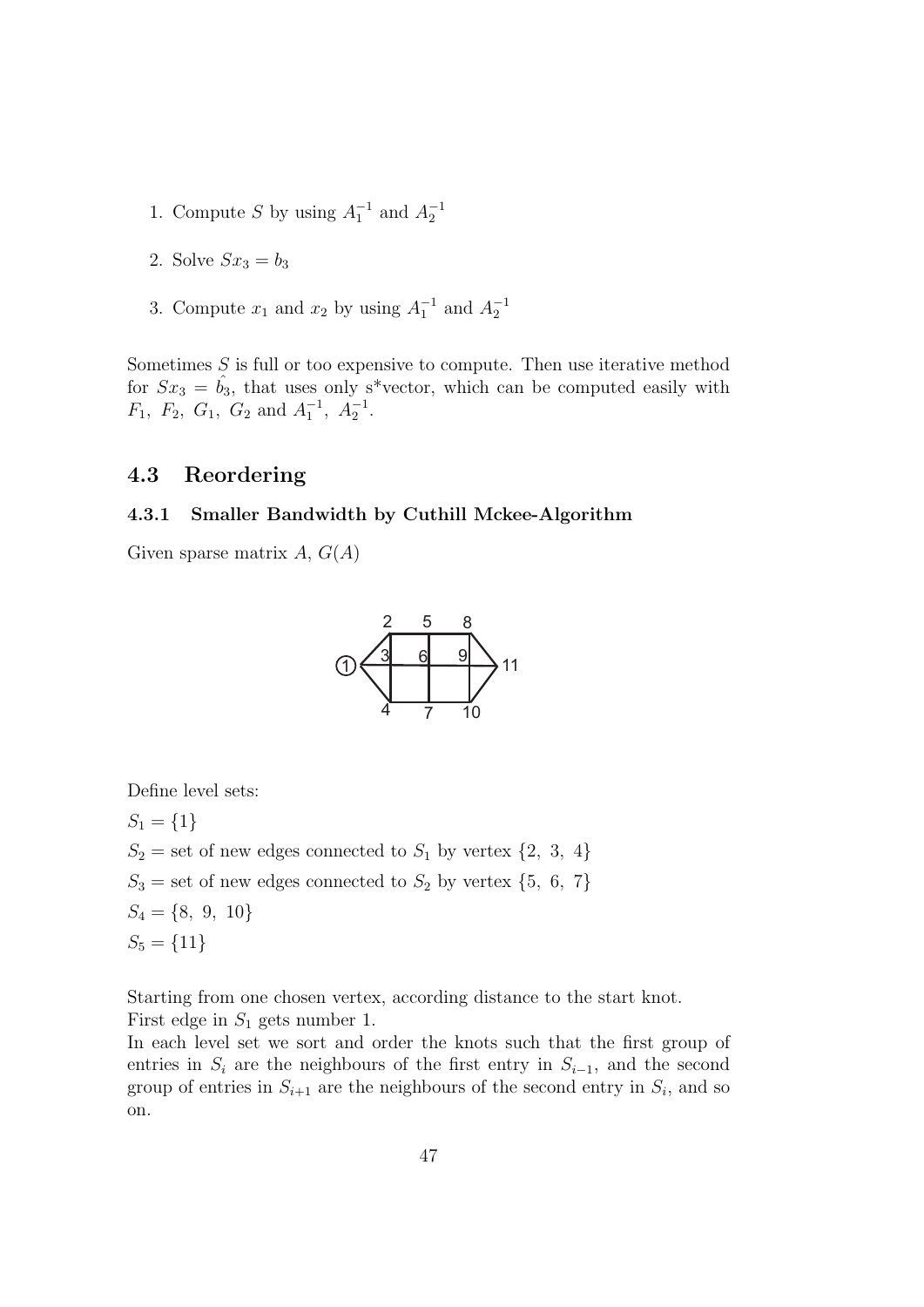

often Cuthill McKee-Algorithm ordering is reversed: Reverse Cuthill McKee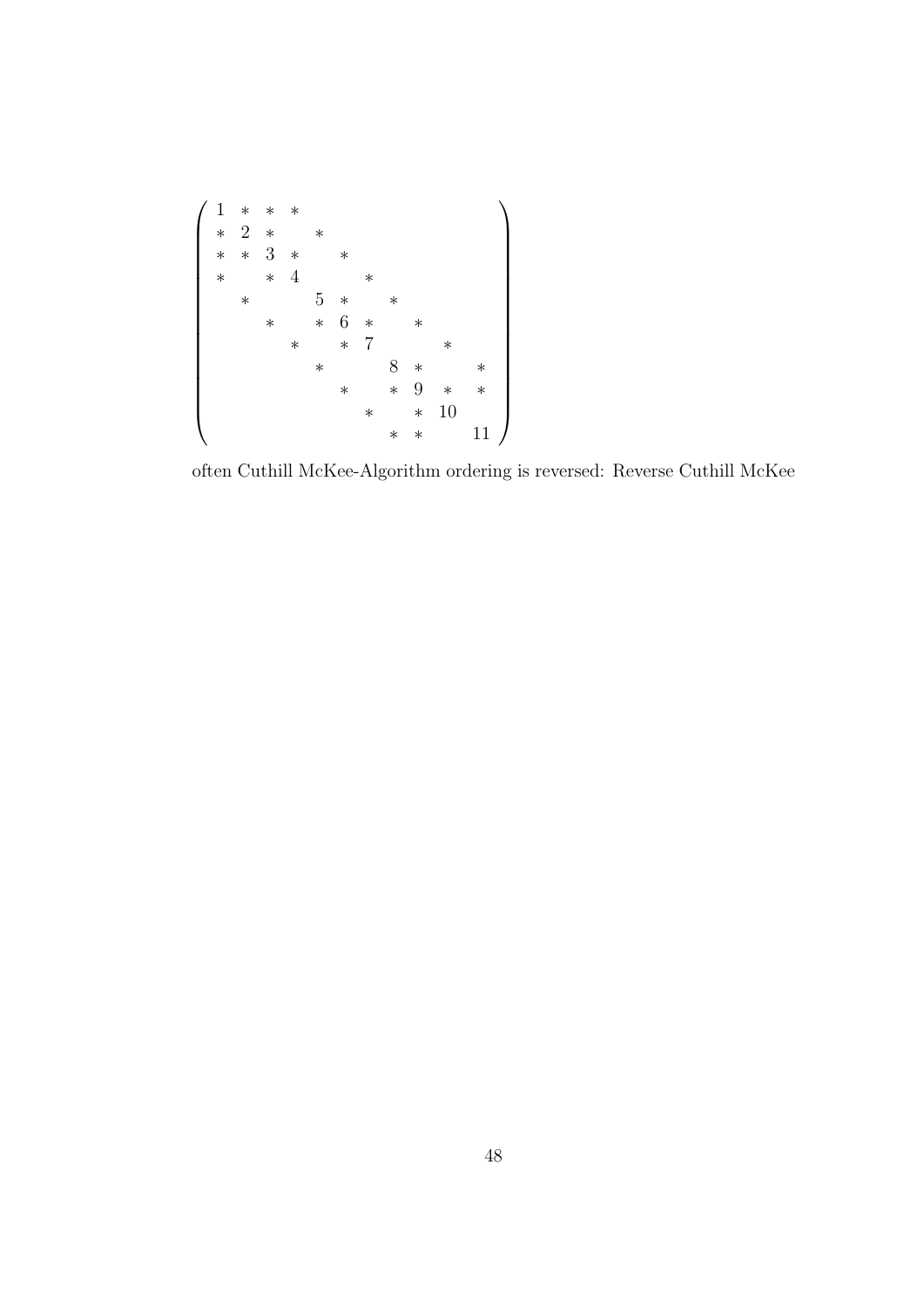

## 4.3.2 Dissection Reordering



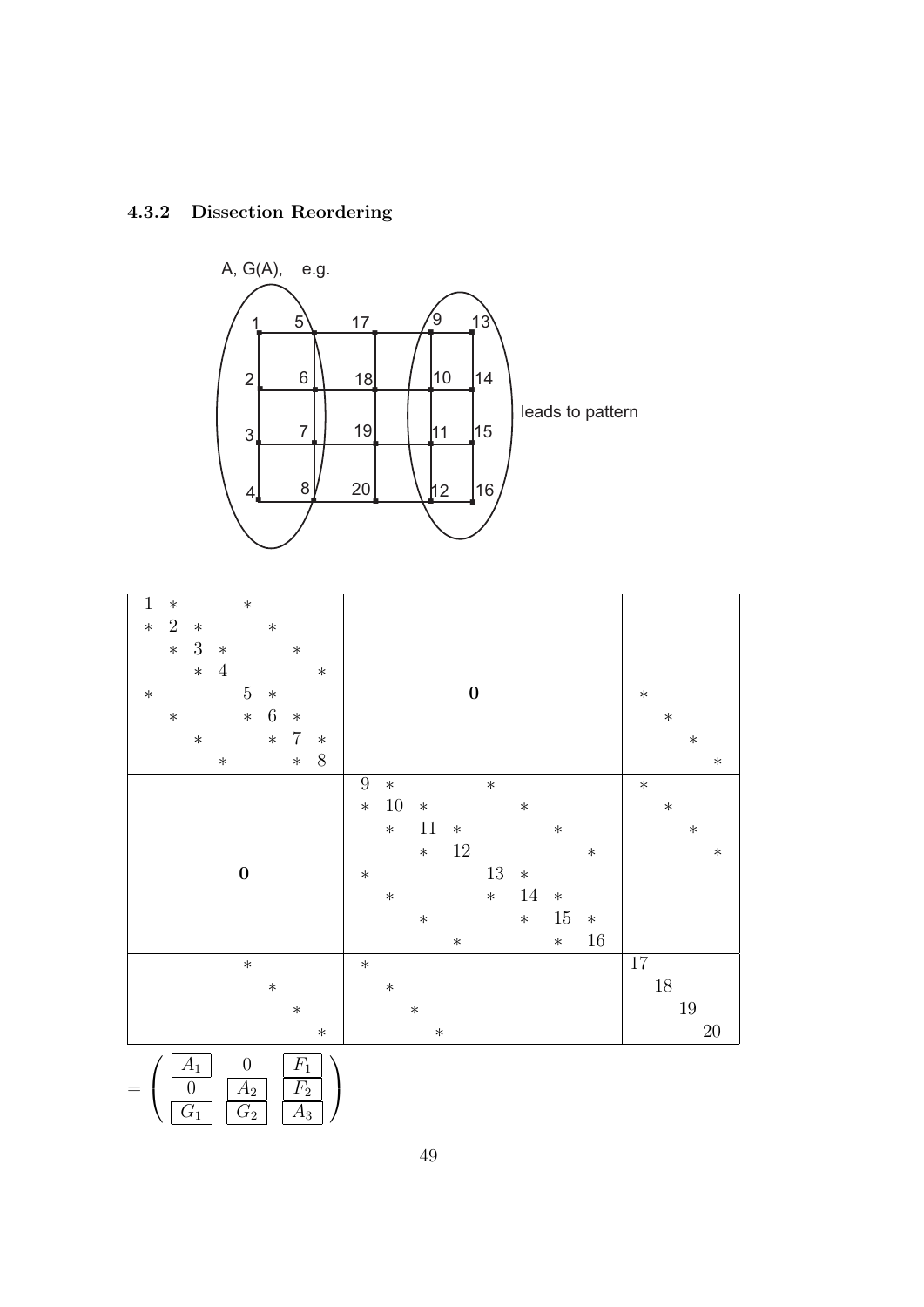#### 4.3.3 Algebraic pivoting: during GE

(Numerical pivoting: choose largest  $a_{ij} \longrightarrow a_{kk}$  as pivot element) Algebraic pivoting: choose largest  $a_{ij}$  from sparse row/column  $\longrightarrow a_{kk}$  as pivot element (small fill-in during GE-step) Minimum degree re-ordering for  $A = A<sup>T</sup> > 0$ first step: define  $r_j = #$  entries in row j (non-zero) in the G(A) =  $\#$  edges connected with vertex j choose i such that  $r_i = \frac{min}{i}$  $\int_j^{in} r_j$  (nearly empty now) choose  $a_{ii}$  pivot element  $i \leftrightarrow 1$  by symmetric permutation Do the elimination step in GE reduce the matrix by one

Repeat.

Generalization to nonsymmetric case: Markowitz-Criterion

define  $r - j = #$  entries in row j (non-zero)

 $c_k = #$  entries in column k (non-zero)

minimizes:  $\min_{j,k} (r_j - 1)(c_k - 1)$  choose  $a_{jk}$  as pivot element.

Apply permutation to put  $a_{j,k}$  in diagonal position In practise: mixtures of algebraic and numerical pivoting: include a condition, that  $|a_{i,s}|$  should be not too small!

Example: 
$$
\begin{pmatrix} * & * & \cdots & * \\ * & * & 0 & * \\ \vdots & \ddots & \vdots & * \\ * & * & * \end{pmatrix} \xrightarrow{\underset{\text{GE}}{GE}} \begin{pmatrix} * & * & \cdots & * \\ 0 & * & * & \cdots & * \\ \vdots & * & * & * \\ 0 & * & * & * \end{pmatrix} \xrightarrow{-full}
$$
\n
$$
G(A):
$$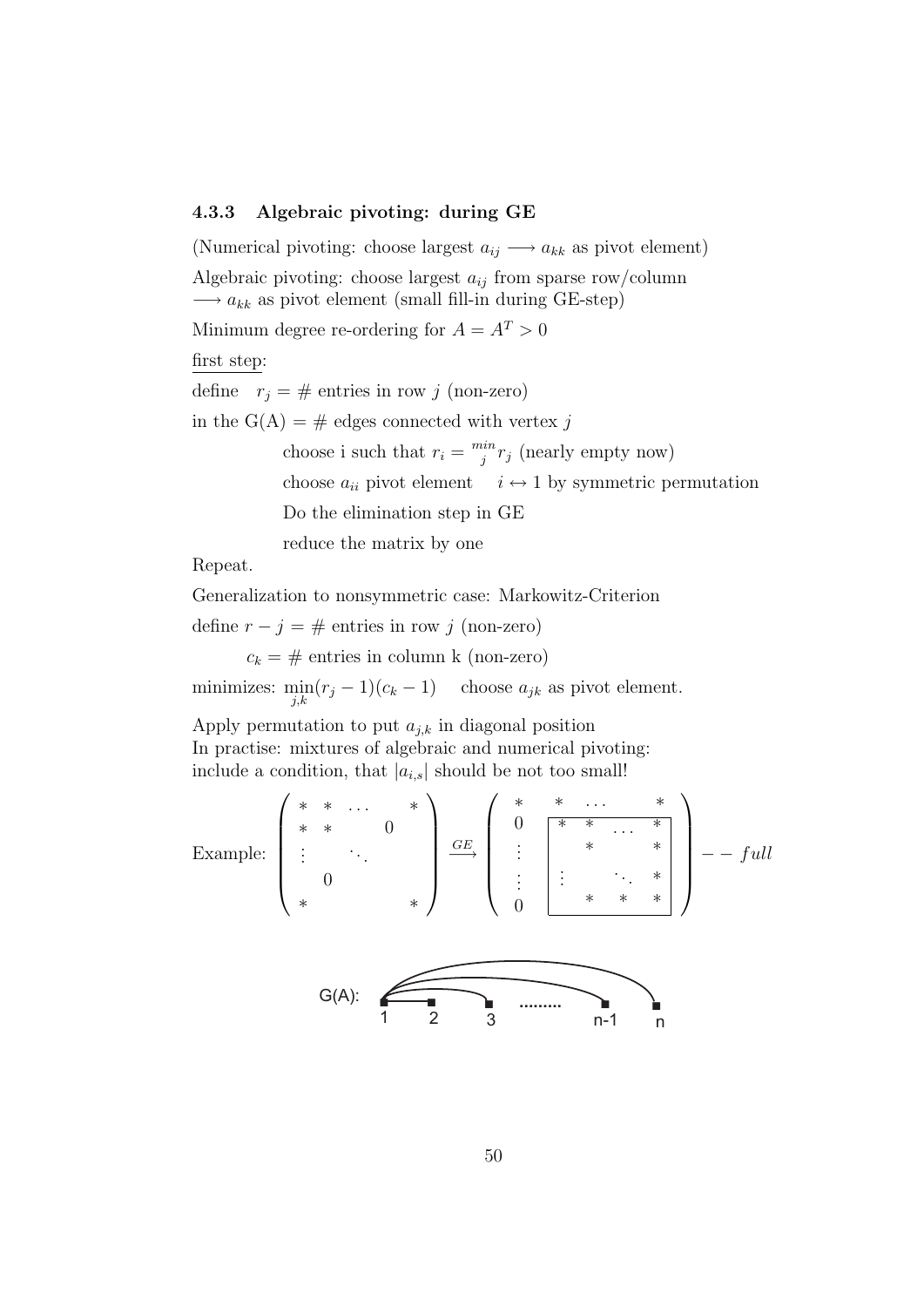Cuthill-Mckee with starting edge  $\{1\}$ :  $S_1 = \{1\}, S_1 = \{1, ..., n\}$ given no improvement with start  $\{2\}$ :  $S_1 = \{1\}$ ,  $S_2 = \{1\}$ ,  $S_3 = \{2, \ldots, n\}$ ...

Permutation such that smallest bandwidth also not very helpful.

Matching: set of edges, for each row/column index there is exactly one edge. Matching gives a permutation of the rows  $\Rightarrow$  nonzero diagonal entries.



Example: 
$$
\begin{pmatrix} 0 & 0 & * & 0 \\ * & * & 0 & 0 \\ * & 0 & 0 & 0 \\ 0 & * & * & * \end{pmatrix} \quad \omega(\pi) = \sum_{i,j \text{ nonzero}} log|a_{ij}|
$$

move here for example  $(1,3)$  to  $(3,3)$  and  $(2,1)$  to  $(1,1)$ 

Perfect matching, maximizing  $\omega(\pi)$  heuristic methods to get approximal solutions. For symmetric matrix we need a symmetric permutation  $PAP<sup>T</sup>$ .

low permutation  $\leftrightarrow$  perfect matching

$$
\begin{pmatrix} 1 & 2 & 3 \ 2 & 3 & 1 \end{pmatrix} \begin{pmatrix} 1 & 2 & 3 \\ 2 & 3 & 1 \end{pmatrix} \quad 1 \to 2 \to 3 \to 1
$$
  

$$
\begin{pmatrix} 1 & 3 \ 3 & 1 \end{pmatrix} \begin{pmatrix} 3 & 2 \\ 2 & 3 \end{pmatrix} \begin{pmatrix} 3 & 2 \\ 2 & 3 \end{pmatrix} \quad 1 \to 3 \to 2, 3 \to 1, 2 \to 3
$$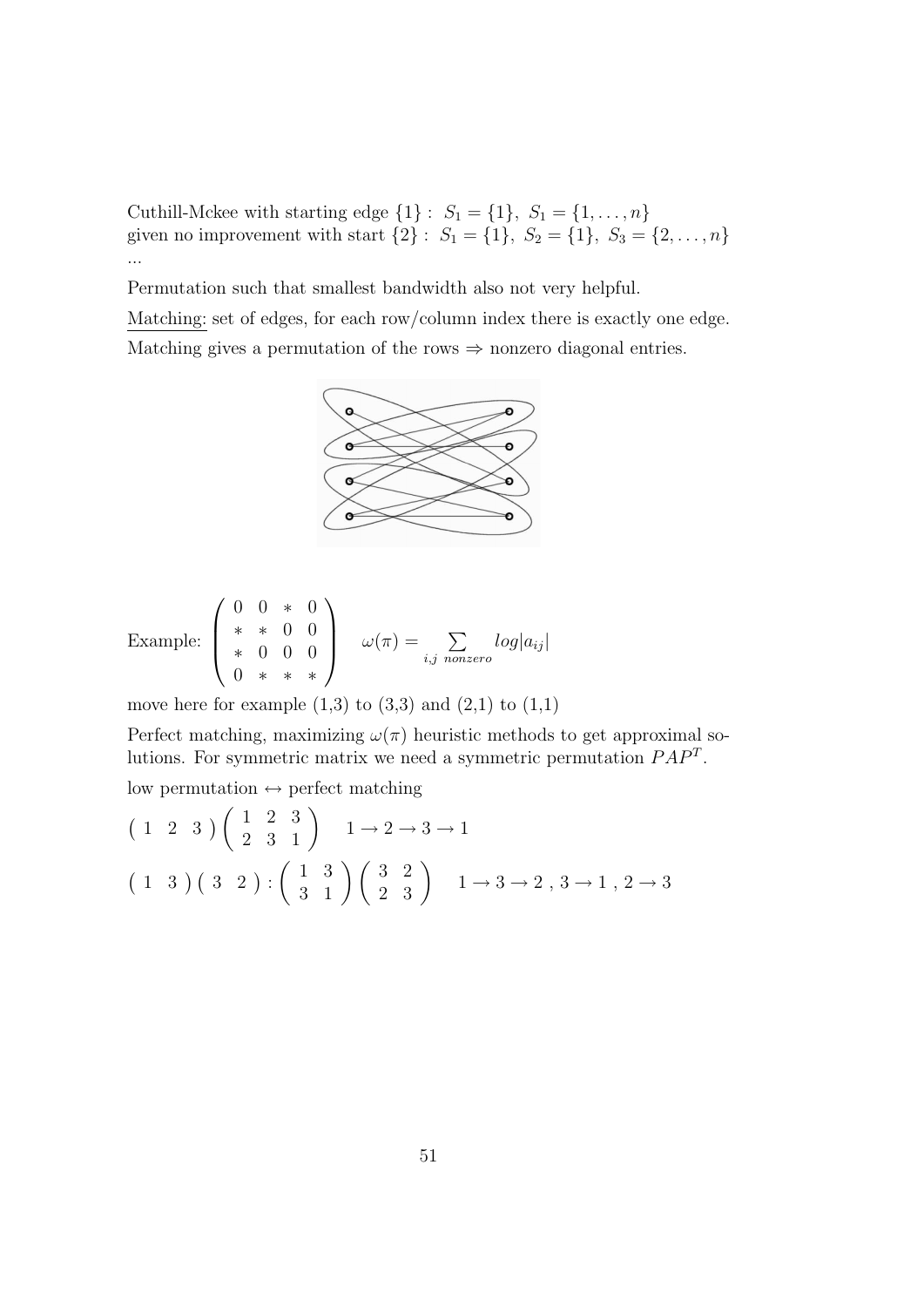

## Minimum Degree: is very good Choose edge 1 with degree n-1 Therefore replace 1 by 2 with degree 1

$$
\longrightarrow\n\begin{pmatrix}\n* & * & 0 & & & 0 \\
* & * & \dots & \dots & * \\
0 & * & 0 & & 0 \\
& & \vdots & & \ddots & 0 \\
& & & \vdots & & \ddots & 0 \\
0 & * & 0 & & 0 & * \n\end{pmatrix}\n\xrightarrow{\underset{\text{GE}}{\text{GE}}}\n\begin{pmatrix}\n* & * & \dots & * \\
0 & * & \dots & * \\
& 0 & * & 0 \\
\vdots & & \vdots & & \ddots & 0 \\
& & & \vdots & & \ddots & 0 \\
& & & & 0 & * \n\end{pmatrix}
$$

Next pivot 3, and so on ; works in  $O(n)$ 

Global reordering:

\n
$$
\begin{pmatrix}\n * & * & 0 & & 0 \\
 * & * & \dots & \dots & * \\
 0 & * & 0 & 0 \\
 \vdots & & \vdots & & 0 \\
 0 & * & 0 & 0 & * \n\end{pmatrix}\n\longrightarrow\n\begin{pmatrix}\n * & & & & \\
 * & & & & \\
 & & \ddots & & \\
 & & & & * \\
 \hline\n & & & & * \\
 \hline\n & & & & * \\
 \hline\n & & & & * \\
 \hline\n & & & & * \\
 \hline\n & & & & * \\
 \hline\n & & & & * \\
 \hline\n & & & & * \\
 \hline\n & & & & * \\
 \hline\n & & & & * \\
 \hline\n & & & & * \\
 \hline\n & & & & * \\
 \hline\n & & & & * \\
 \hline\n & & & & * \\
 \hline\n & & & & * \\
 \hline\n & & & & * \\
 \hline\n & & & & * \\
 \hline\n & & & & * \\
 \hline\n & & & & & * \\
 \hline\n & & & & & * \\
 \hline\n & & & & & * \\
 \hline\n & & & & & * \\
 \hline\n & & & & & * \\
 \hline\n & & & & & * \\
 \hline\n & & & & & * \\
 \hline\n & & & & & * \\
 \hline\n & & & & & * \\
 \hline\n & & & & & * \\
 \hline\n & & & & & & * \\
 \hline\n & & & & & & * \\
 \hline\n &
$$

be permutation  $1 \leftrightarrow n$ ; GE in  $O(n)$ 

Change the numbering such that indices in a  $2 \times 2$  permutation have subsequent numbers: Apply symmetric permutation.

The large entries appear in  $2 \times 2$  diagonal blocks.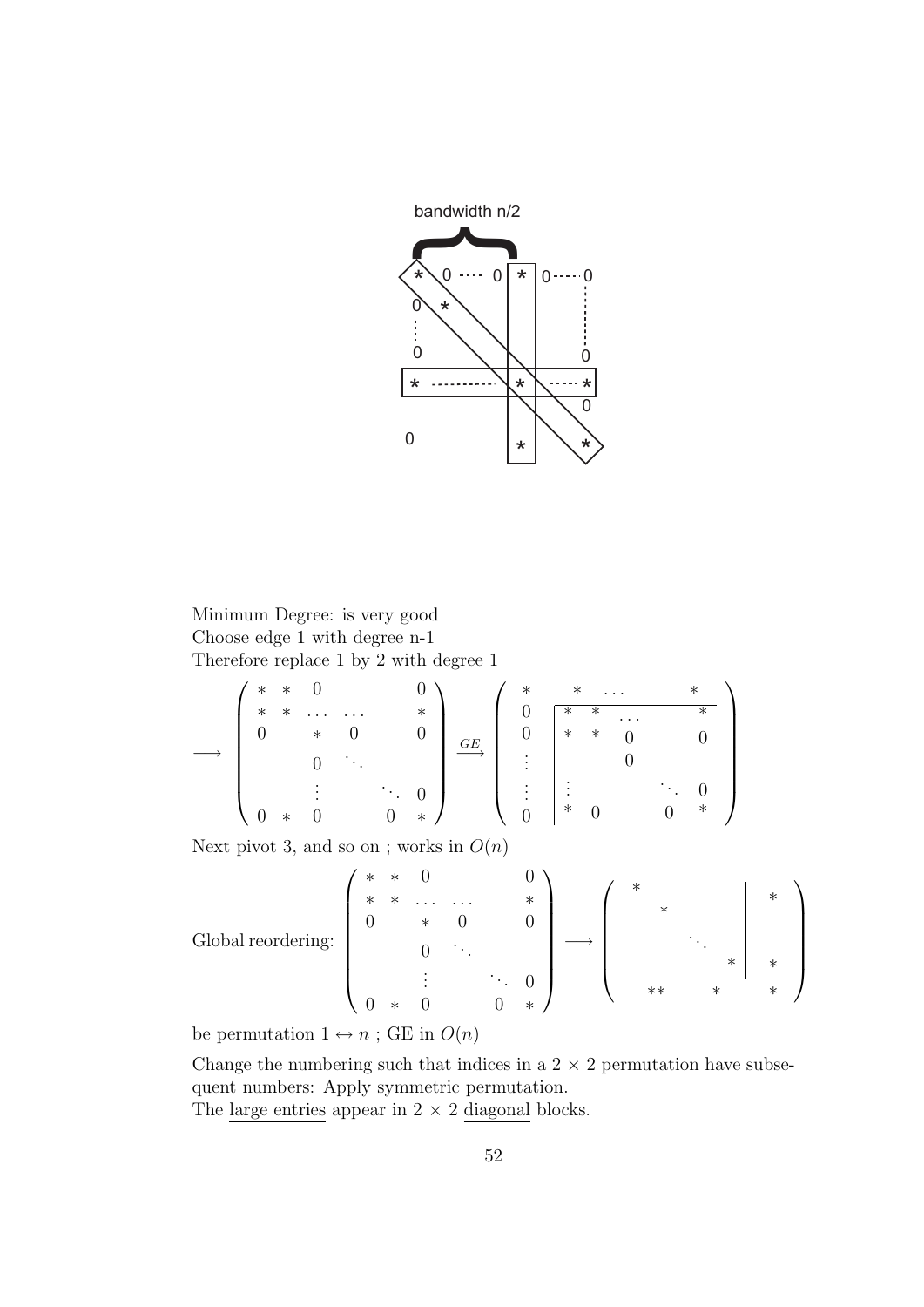# 4.4 Gaussian Elimination in Graph

 $A = A<sup>T</sup> > 0$  symmetric positive definite No need for numerical pivoting Example  $G(A)$ :





Fill in: pattern of row  $J$  is added to non zero entries in column  $7$  $\implies$  indices connected with row 7 give a dense submatrix here the submatrix to row/column 3, 6, 8 and 11 gets dense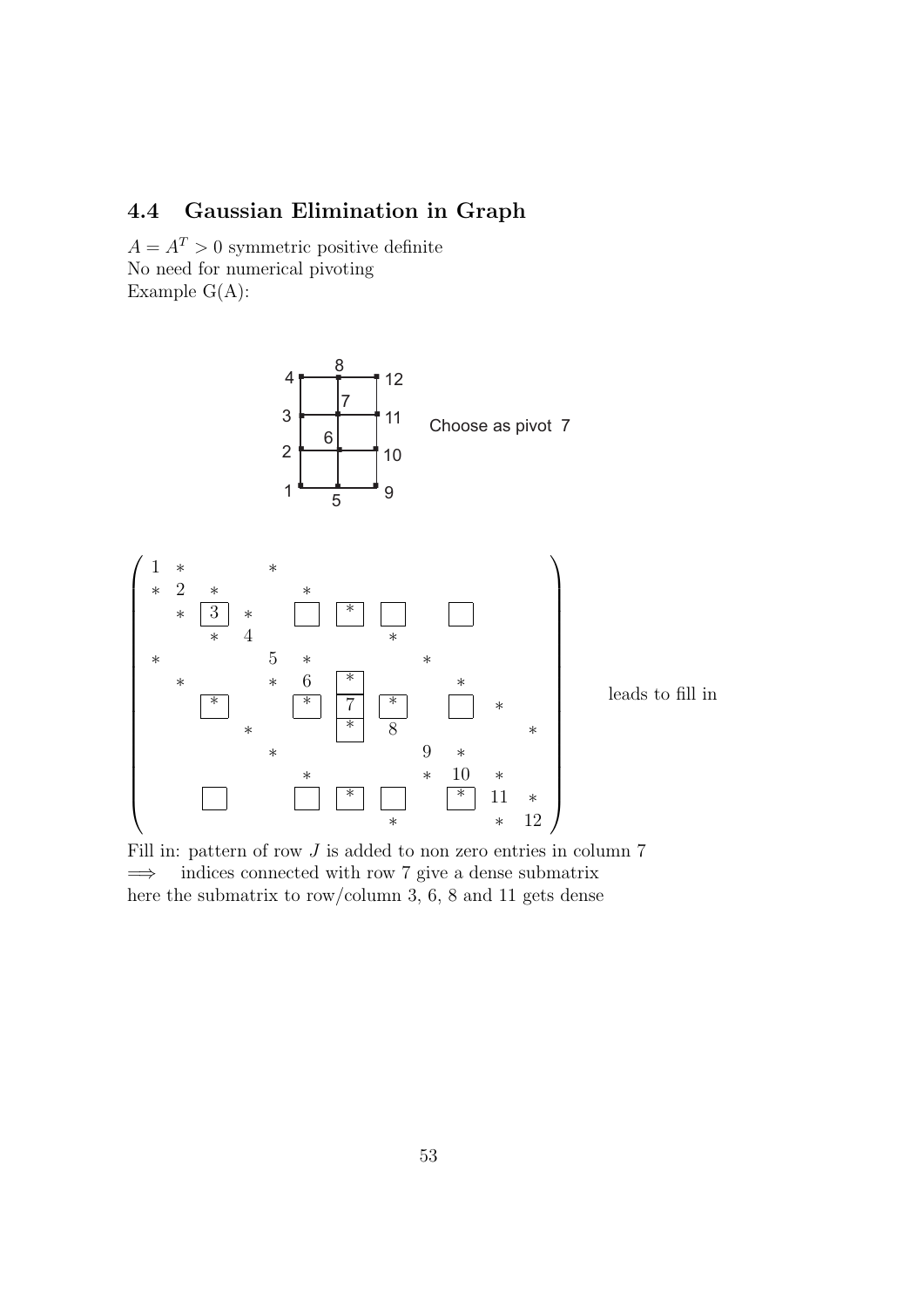New graph:



one step GE in the graph consists in

- remove edge 7

- add vertices such that all neighbours of 7 get fully connected Definition: A fully connected graph is called 'clique', e.g.



In each elimination step the pivot knot is removed (pivot row and column are removed) and a subclique in the graph is generated. Connecting all neighbours of the pivot entry.

Next step in GE: with pivot 6: neighbours: 2, 3, 5, 8, 10, 11

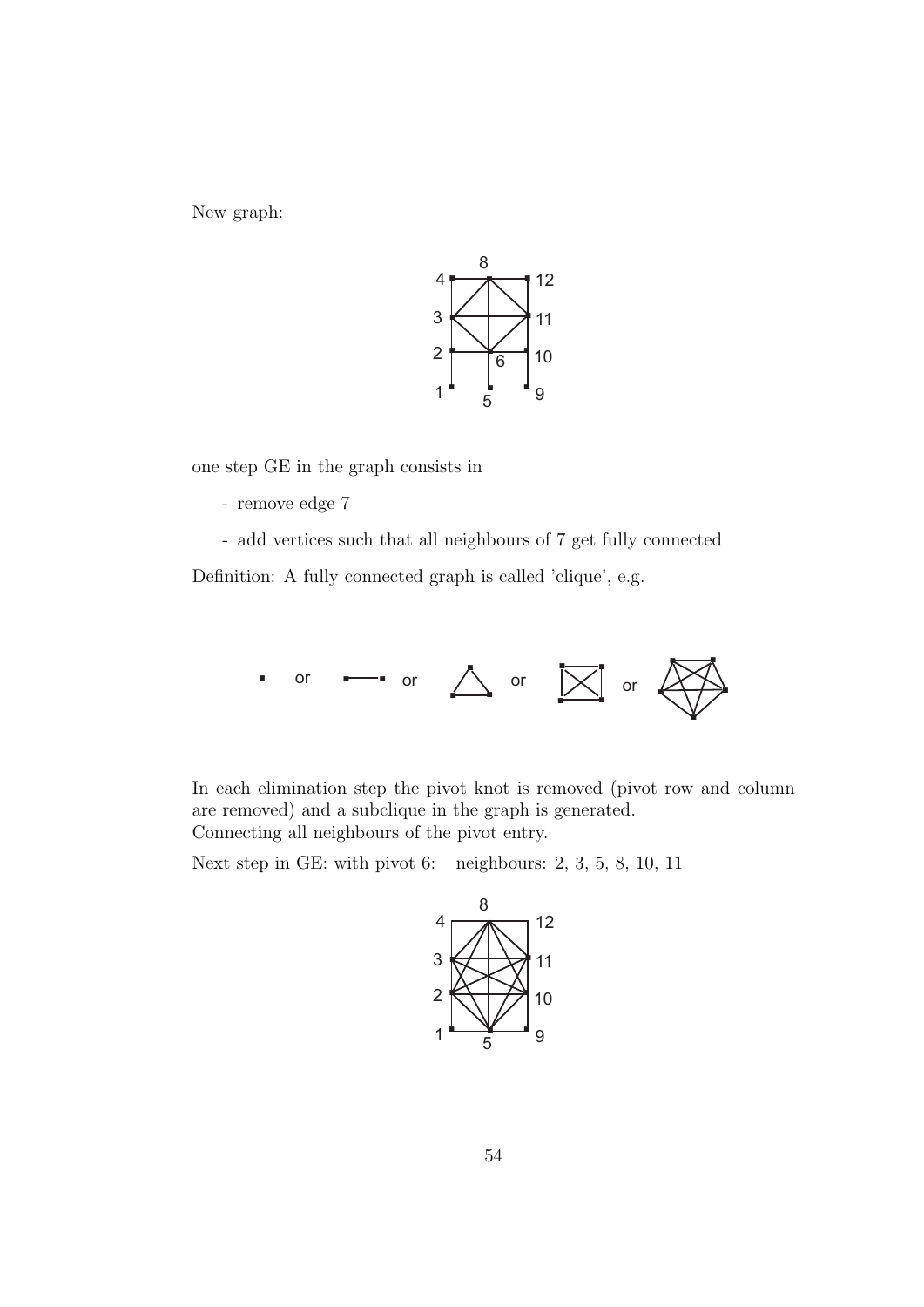Gaussian elimination can be modelled without numerical computations only by computing the graphs algebraically.

Advantages:

- algebraic prestep is cheap
- gives information on the data structure (pattern) of resulting matrices
- shows whether Gaussian Elimination makes sense
- formulation in cliques, because in the course of GE, there will appear more and more cliques: cliques give short discretization of the graphs

## 4.5 Different direct solvers

Frontal methods for band matrices



- Apply first GE step with column pivoting in dense frontal matrix
- compute next row/column and move frontal matrix one step right+down

Multifrontal method for general sparse matrices

example:  $A =$  $\sqrt{ }$  $\overline{\phantom{a}}$ ∗ 0 ∗ ∗ 0 ∗ ∗ ∗ ∗ ∗ ∗ 0 ∗ ∗ 0 ∗  $\setminus$  $\Big\}$ 

 $d_{11}$  first pivot element is related to first frontal matrix, that contain all numbers related to one step GE with

|                                                                                          |          | $a_{13}$                | $a_{14}$                   |
|------------------------------------------------------------------------------------------|----------|-------------------------|----------------------------|
| $\frac{a_{i1}a_{1j}}{a_{i1}}$ : in dense submatrix: $  a_{31}$<br>$a_{11}$ :<br>$a_{11}$ |          | $a_{31}a_{13}$          | $a_{31}a_{14}$<br>$a_{11}$ |
|                                                                                          | $a_{41}$ | $a_{41}a_{13}$<br>$a_1$ | $a_{41}a_{14}$             |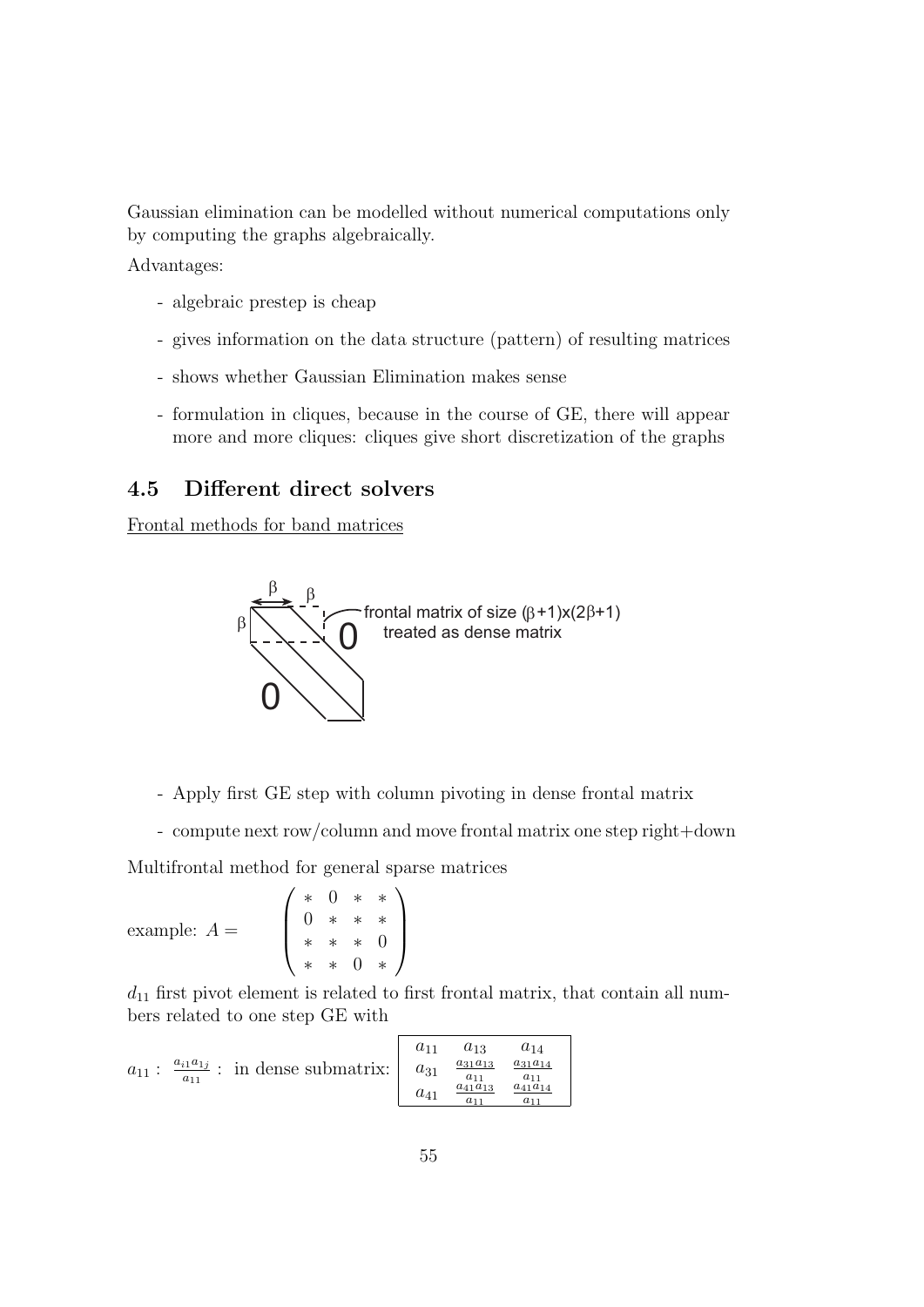Because  $a_{12} = 0$ , wee can in parallel consider  $a_{22}$  and the frontal matrix, related to the one step GE with  $a_{22}$ :

| $a_{22}$ | $a_{23}$                   | $a_{24}$                   |
|----------|----------------------------|----------------------------|
| $a_{32}$ | $a_{32}a_{23}$             | $a_{32}a_{24}$             |
| $a_{42}$ | $a_{22}$<br>$a_{42}a_{23}$ | $a_{22}$<br>$a_{42}a_{24}$ |
|          | $a_{22}$                   | $a_{22}$                   |

The computations  $a_{ij} \rightarrow a_{ij} - \frac{a_{i1}a_{1j}}{a_{i1}}$  $a_{11}^{i1a_{1j}}$  and  $a_{ij} \rightarrow a_{ij} - \frac{a_{i2}a_{2j}}{a_{22}}$  $a_{22}$ are independent and can be done in parallel.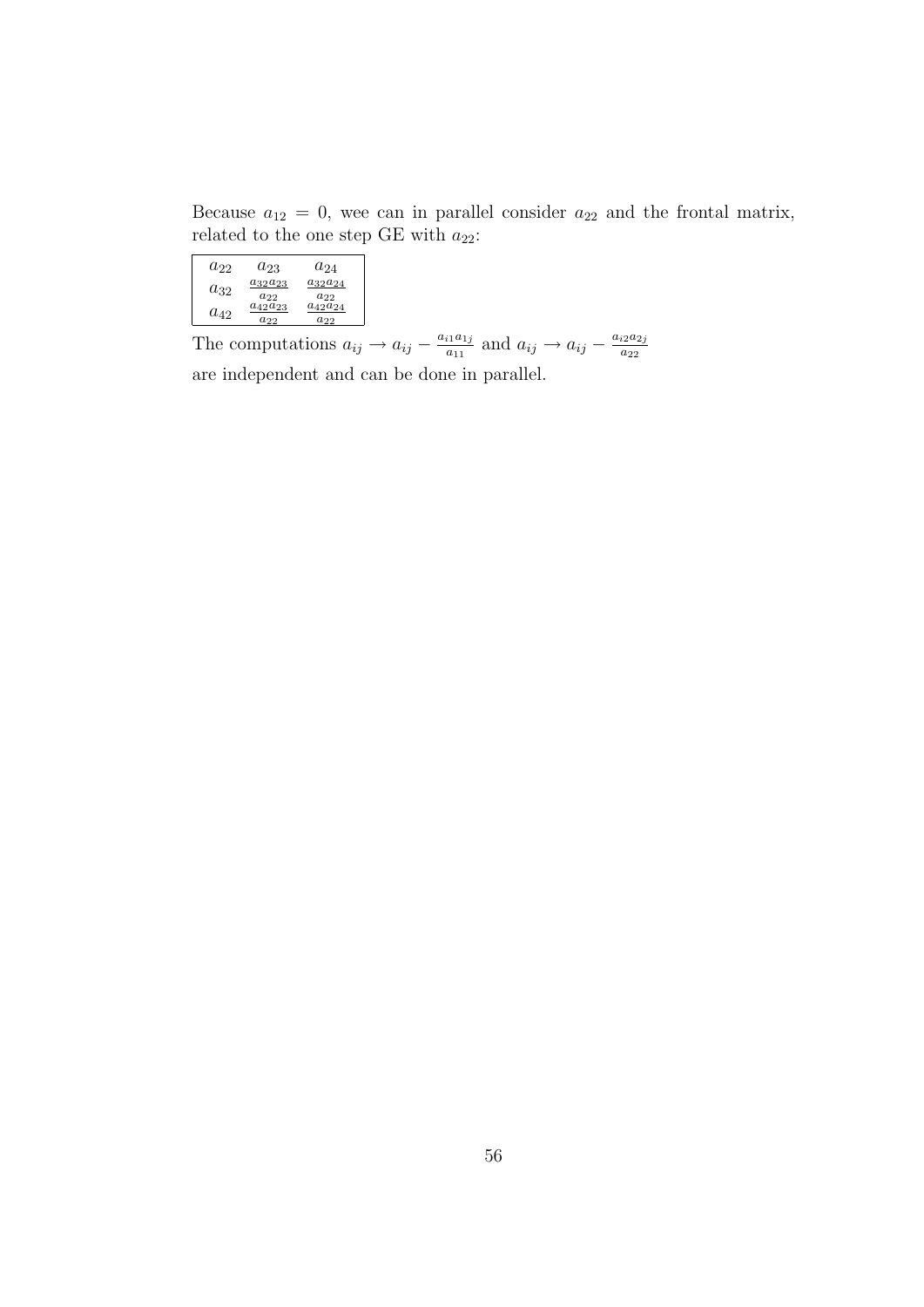# 5 Iterative methods for sparse matrices

 $X_0$  initial guess (e.g  $X_0 = 0$ )

Iteration function  $\phi: x_{k+1} = \phi(x_k)$  gives sequence  $|x_0, x_1, x_2, x_3, x_4, \dots|$ should converge  $\stackrel{k\to\infty}{\longrightarrow} \bar{x} = A^{-1}b$  (fast convergence)

Advantage: computation of  $\phi(x)$  needs only matrix-vector products. Do not change the pattern. It is easy to parallelize. Big question: fast convergence?

## 5.1 stationary methods

## **5.1.1** Richardson Iteration for Solving  $Ax = b : \bar{x} := A^{-1}b$

 $b = (A - I + I)x = (A - I)x + x \Longrightarrow x = b + (I - A)x = b + Nx$ Fix point iteration  $x = \phi(x)$  with  $\phi(x) = b + Nx$ 

 $x_0$  start  $x_{k+1} = \phi(x_k) = b + Nx_k$ if  $x_k$  convergent,  $x_k \to \tilde{x}$ , then  $\tilde{x} = b + N\tilde{x} \Rightarrow A\tilde{x} = b \Rightarrow \hat{x} = \tilde{x}$ other formulation:  $\phi(x) = b + x - Ax = x + (b - Ax) = x + r(x)$  r - residual Convergence analysis via "Neumann Series"

$$
x_k = b + Nx_{k-1} = b + N(b + Nx_{k-2}) = b + Nb + Nx_{k-2}
$$
  
= b + Nb + N<sup>2</sup>b + Nx\_{k-3} = ... = b + Nb + ... + N<sup>k-1</sup>b + N<sup>k</sup>x<sub>0</sub>  
=  $(\sum_{i=0}^{k-1} N^i)b + N^kx_0$ 

Special case:  $x_0 = 0$ :  $x_k =$  $\sum_{i=1}^{k-1}$  $j=0$  $N^j)b$ 

$$
\Rightarrow x_k \in span(b, Nb, N^2b, \dots, N^{k-1}b) = span(b, Ab, A^2b, \dots, A^{k-1}b) = K_k(A, b)
$$

 $=$  Krylov-row of dimension k to matrix A and vector b, assume  $||N|| < 1$ :

then 
$$
\sum_{j=0}^{k-1} N^j \stackrel{convergence}{\longrightarrow} \sum_{j=0}^{\infty} N^j = (I - N)^{-1} = A^{-1} \quad (\sum_{j=0}^{\infty} q^j = \frac{1}{1-q})
$$
  
\n
$$
\Rightarrow x_k \to (\sum_{j=0}^{\infty} N^j) b = (I - N)^{-1} b = (I - (I - A))^{-1} b = A^{-1} b = \bar{x}
$$

Richardson gives convergent sequence if "A=I" Error:  $e_k := x_k - \hat{x}$ 

$$
e_{k+1} = x_{k+1} - \hat{x} = \underbrace{(b + Nx_k)}_{\phi(x_k)} - \underbrace{(b + N\hat{x})}_{\phi(\hat{x})} = N(x_k - \hat{x}) = Ne_k
$$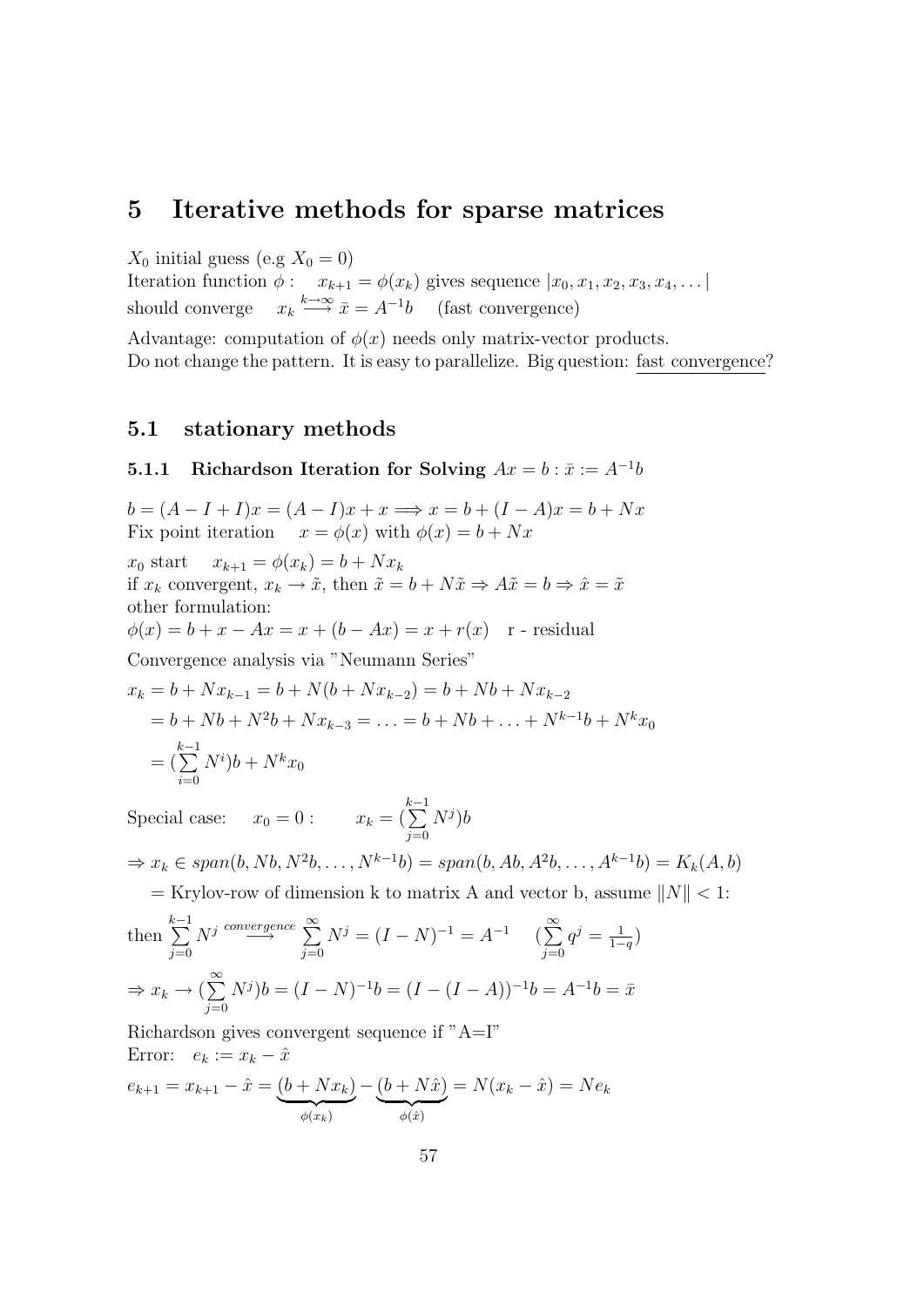$$
||e_k|| \le ||N|| ||e_{k-1}|| \le ||N||^2 ||e_{k-2}|| \le \dots \le ||N||^k ||e_0||
$$
  

$$
||N|| < 1 \Rightarrow ||N||^k \stackrel{k \to \infty}{\longrightarrow} 0 \Rightarrow ||e_k|| \stackrel{k \to \infty}{\longrightarrow} 0 \quad ; \quad \rho(N) = \rho(I - A) < 1
$$

largest absolute value of an eigenvalue  $\langle 1 \Rightarrow$  define a norm with  $||A|| \langle 1||$ Eigenvalues of A have to be in a circle around 1 with radius 1.

#### 5.1.2 Better splitting of A

 $A := M - N$ Modifications of Richardson to get better convergence.  $b = Ax = (M - N)x = Mx - Nx \Leftrightarrow x = M^{-1}b + M^{-1}Nx$ 

$$
new \phi(x) = M^{-1}b + M^{-1}Nx = M^{-1}b + M^{-1}(M - A)x
$$
  
=  $M^{-1}(b - Ax) + x = x + M^{-1}r(x)$ 

M should be simple (easy to solve)  $x_{k+1} = M^{-1}b + M^{-1}Nx_k = x_k + M^{-1}(b - Ax_k) = x_k + M^{-1}r_k$ is equivalent to Richardson applied on  $M^{-1}Ax = M^{-1}b$ 

Therefore convergent for  $\rho(M^{-1}N) = \rho(I - M^{-1}A) < 1$ M is also called a precondition, because  $M^{-1}A$  should be better conditioned than A itself:  $M^{-1}A \approx I$ 

#### 5.1.3 Jacobi (Diagonal) - Splitting:

 $A = M - N = D - (L + U)$ with L: lower triangular, U: upper triangular, D: diagonal part of A



 $x_{k+1} = D^{-1}b + D^{-1}(L+U)x_k = D^{-1}b + D^{-1}(D-A)x_k = x_k + D^{-1}r_k$ convergent if  $\rho(M^{-1}N) = \rho(I - D^{-1}A) < 1$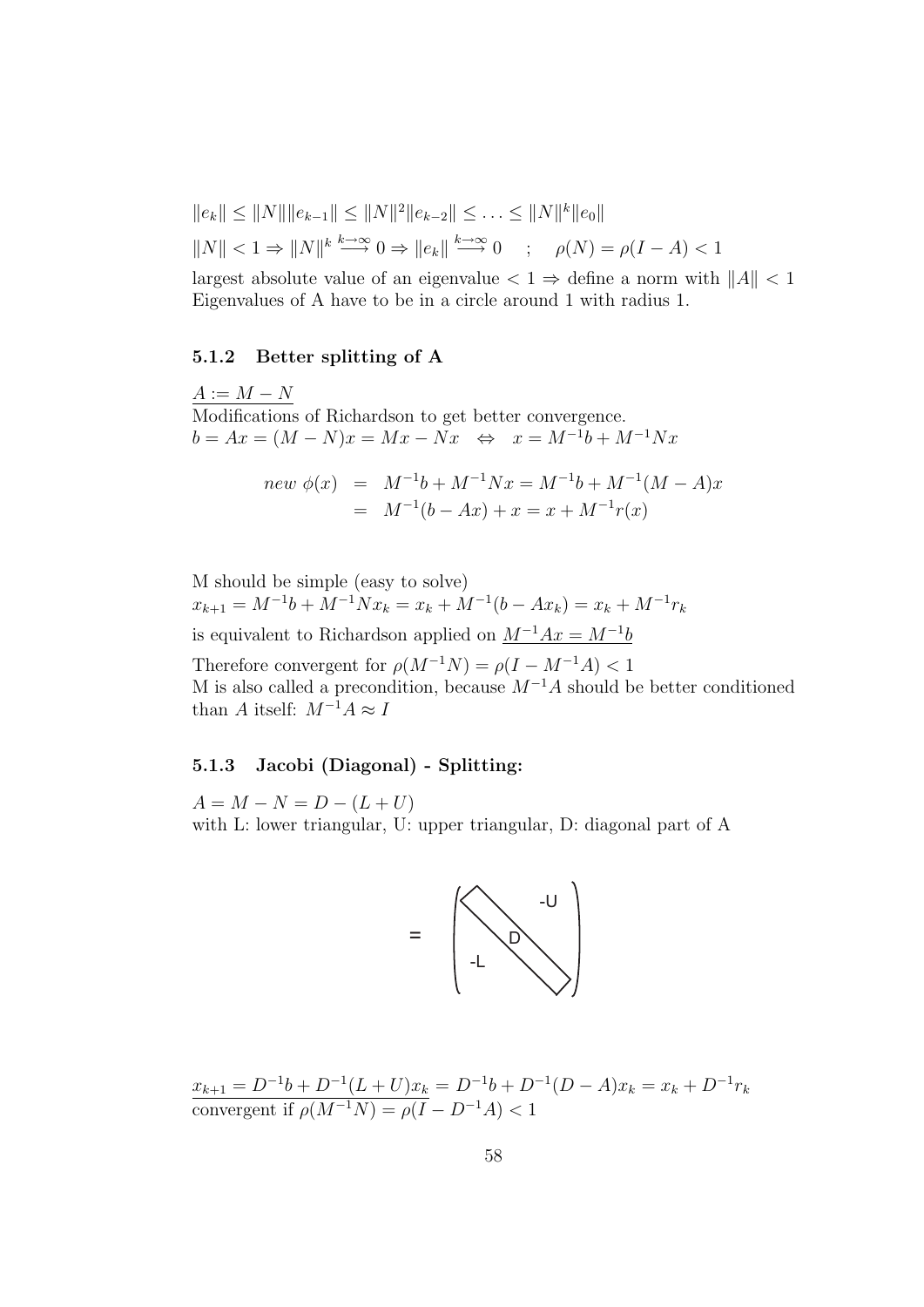elementwise:

$$
x_j^{k+1} = \frac{1}{a_{jj}} (b_j - \sum_{\substack{m=1 \ m \neq j}}^n a_{jm} x_m^{(k)})
$$

or

$$
a_{jj}x_j^{k+1} = b_j - \sum_{m=1}^{j-1} a_{jm}x_m^{(k)} - \sum_{m=j+1}^{n} a_{jm}x_m^{(k)}
$$

To improve convergence:  $x_{k+1} = x_k + D^{-1}r_k$   $D^{-1}r_k$  correction step

 $x_{k+1} = x_k +$ include damping  $\omega$  D<sup>-1</sup> $r_k$  with step length  $\omega$ : damped Jacobi

$$
x_{k+1} = x_k + \omega D^{-1} r_k = x_k + \omega D^{-1} (b - Ax_k) = x_k + \omega D^{-1} b - \omega D^{-1} Ax_k
$$
  
=  $(I - \omega D^{-1} A)x_k + \omega D^{-1} b = (I - \omega D^{-1} (D - L - U))x_k + \omega D^{-1} b$   
=  $\omega D^{-1} b + [(1 - \omega)I + \omega D^{-1} (L + U)]x_k$ 

$$
\text{convergent if } \rho([\underbrace{(1-\omega)I+\omega D^{-1}(L+U)}_{\text{$I$ for $\omega\to 0$}}])<1
$$

Jacobi method is easy to parallelize: for  $\omega = 1$ : Jacobi: look for optimal  $\omega$ only A \* vector,  $D^{-1}$  \* vector

To improve convergence (Block Jacobi):



### 5.1.4 Gauss-Seidel method by improving convergence

j<br>1. ma

$$
a_{jj}x_j^{(k+1)} = b_j - \sum_{m=1}^{j-1} a_{jm}x_m^{(k+1)} - \sum_{m=j+1}^{n} a_{jm}x_m^{(k)} \qquad j = 1, 2, ..., n
$$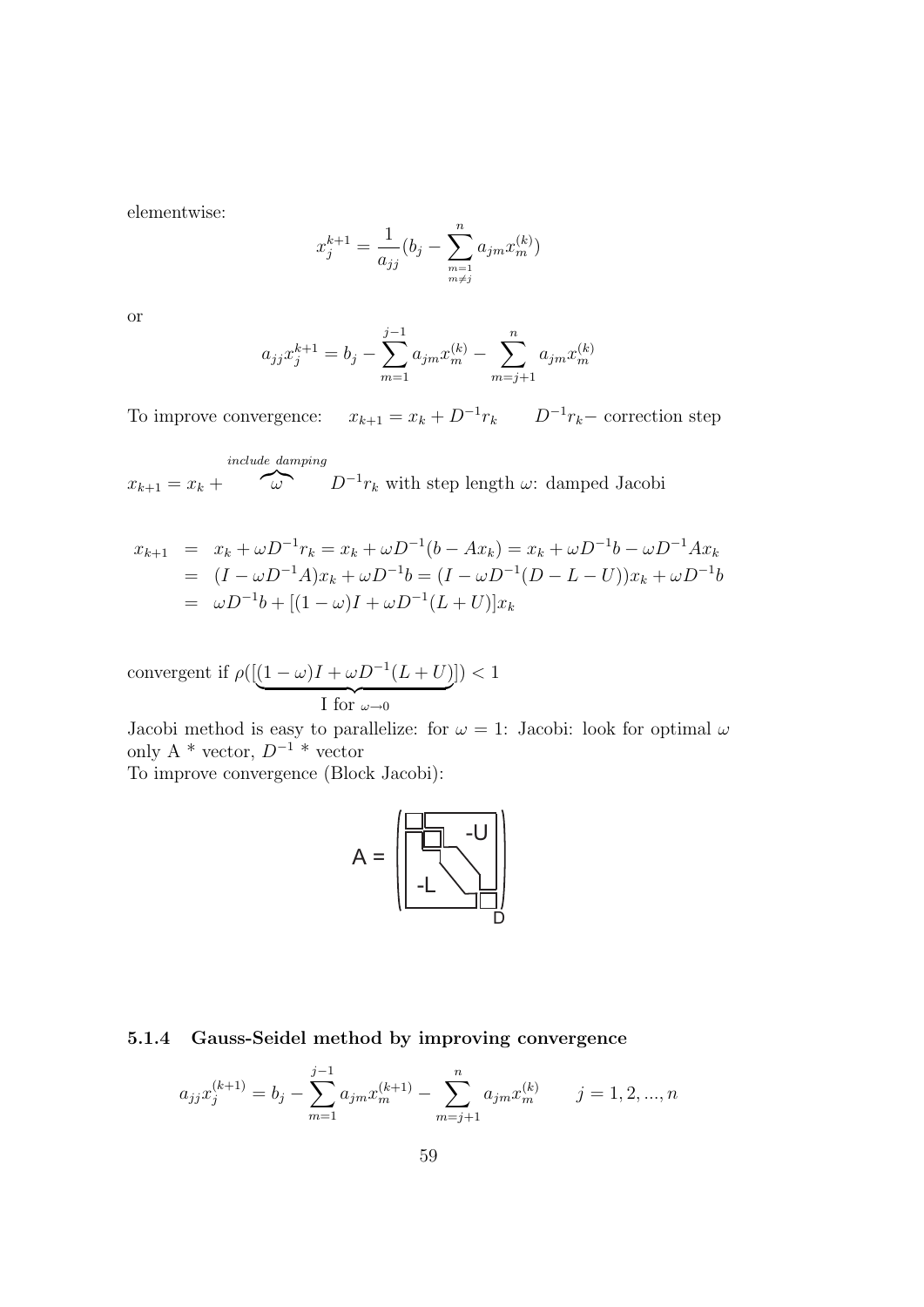Try to use the newest available information in each step. Advantage: fast convergence

$$
a_{kk}x_j^{(k+1)} = b_j - \sum_{m=1}^{j-1} a_{jm}x_m^{(k+1)} - \sum_{m=j+1}^{n} a_{jm}x_m^{(k)}
$$

 $Dx_{k+1} = b + Lx_{k+1} + Ux_k$  or  $(D - L)x_{k+1} = b + Ux_k$ is related to splitting  $A = (D - L)$  ${\gamma}$   ${\gamma}$  $-$  U  $\gamma$ <sup>N</sup> : Gauss-Seidel-method

In each step we have to solve a triangular linear system: disadvantage in parallel!

Data depending graphs for iteration methods reorder A colouring of the graph red-block (circle):

$$
\begin{array}{ccc}\n\circ & \times & \circ & \times & \circ \\
\times & \circ & \times & \circ & \circ \\
\times & \circ & \times & \circ & \circ \\
\times & \circ & \times & \circ & \circ \\
\end{array}
$$
 compromise: convergence  $\leftrightarrow$  parallelism  

$$
\begin{array}{ccc}\n\circ & \times & \circ & \circ \\
\circ & \circ & \circ & \circ \\
\vdots & \vdots & \end{array}
$$

convergence depending on  $\rho(1-(D-L)^{-1}A) < 1$  $(D - L)^{-1}Ax = (D - L)^{-1}b$ Damping:  $x_{k+1} = x_k + \omega (D - L)^{-1} r_k$ Stationary methods can be written in the form in general:  $x_{k+1} = C + Bx_k$  with constant vector C and iteration matrix B  $=x_k + \bigcup_{k=1}^{k}$ |{z} preconditioner  $r_k$  $\rho(B)$  < 1 convergence  $B = I - FA$ 

## 5.2 Nonstationary Methods

## 5.2.1 Let A symmetric positive definite  $A = A^T > 0$  (spd.)

Consider function  $\phi(x) = \frac{1}{2}(x^T A x) - b^T x$ Derivative:  $\nabla \phi(x) = Ax - b$  gradient  $\phi$  Paraboloid  $\bar{x}$  Minimum of  $\phi$  is unique with  $\nabla \phi(\bar{x}) = A\bar{x} - b = 0 \Leftrightarrow A\bar{x} = b$ Compute  $\bar{x}$ , solution of  $Ax = b$  by approximating minimum of  $\phi$  iteratively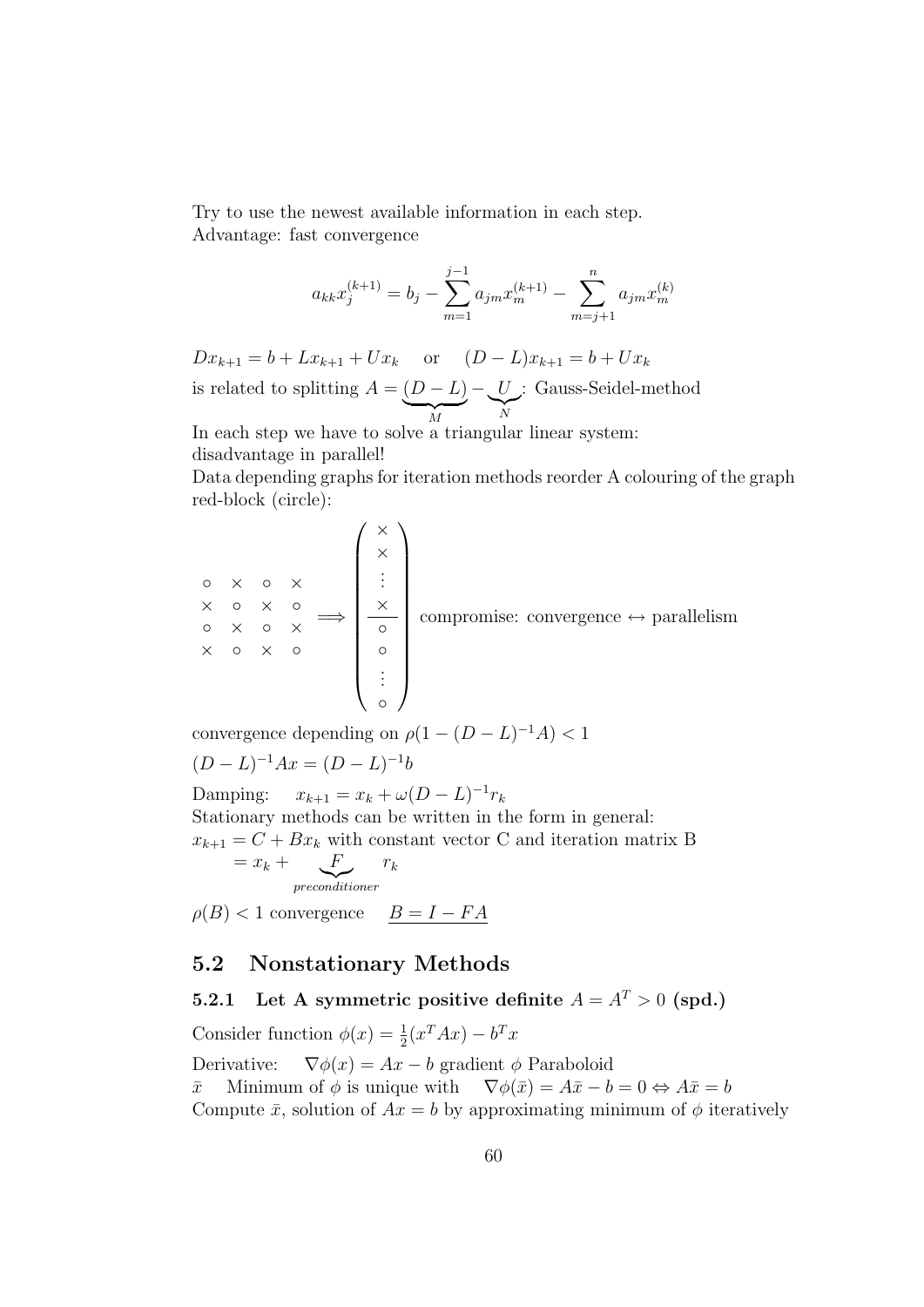$x_k$  last iterate: find  $x_{k+1} = x_k + \lambda v$  with search direction v and stepsize  $\lambda$ , such that  $\phi(x_{k+1}) < \phi(x_k)$  and hence  $x_{k+1}$  is nearer to minimum. Search direction v:

$$
\frac{d}{d\lambda}\phi(x_k + \lambda v)|_{\lambda=0} = \nabla\phi(x_k)v \text{ (directional derivative)} \leq 0
$$
\nOptimal search direction\n
$$
\frac{v = -\nabla\phi(x_k)}{v = -\nabla\phi(x_k)} = b - Ax_k = r_K \to \frac{x_{k+1} = x_k + \lambda r_k}{x_k}
$$
\nstepsize  $\lambda$ : finding\n
$$
\min_{\lambda} \phi(x_k + \lambda r_k) \text{ is a simple 1D-problem}
$$
\n
$$
\frac{d}{d\lambda}\phi(x_k + \lambda r_k) = \frac{d}{d\lambda}(\frac{1}{2}(x_k^T + \lambda r_k^T)A(x_k + \lambda r_k) - b^T(x_k + \lambda r_k))
$$
\n
$$
= \frac{d}{d\lambda}(\frac{1}{2}x_k^T A x_k + \lambda r_k^T A x_k + \frac{\lambda^2}{2}r_k^T A r_k - b^T x_k - \lambda b^T r_k)
$$
\n
$$
= r_k^T A x_k - b^T r_k + \lambda r_k^T A r_k
$$
\n
$$
= -r_k^T r_k + \lambda r_k^T A r_k \stackrel{!}{=} 0
$$
\n
$$
\Leftrightarrow \lambda = \frac{r_k^T r_k}{r_k^T A r_k} \qquad v_k = r_k
$$

Algorithm:  $x_{k+1} = x_k + \frac{r_k^T r_k}{r^T A r}$  $\frac{r_k^r r_k}{r_k^T A r_k} r_k$  with  $r_k = b - Ax_k$ 

Gradient Method, steepest decent.

locally optimal search directions are not globally optimal, if paraboloid is very distorted ⇔ very small and large eigenvalues.

if condition(A) =  $||A||_2 ||A^{-1}||_2 = \frac{\lambda_{max}}{\lambda_{min}}$  $\frac{\lambda_{max}}{\lambda_{min}} >> 1 \Leftrightarrow cond(A) >> 1$ guaranteed convergence, but mostly slow!



To analyse this slow convergence also theoretically, we introduce the following norm (so-called A-norm)

 $||x||_A := \sqrt{x^T A x}$ 

Then it holds for the error  $x - \bar{x}$  with  $\bar{x} = A^{-1}b$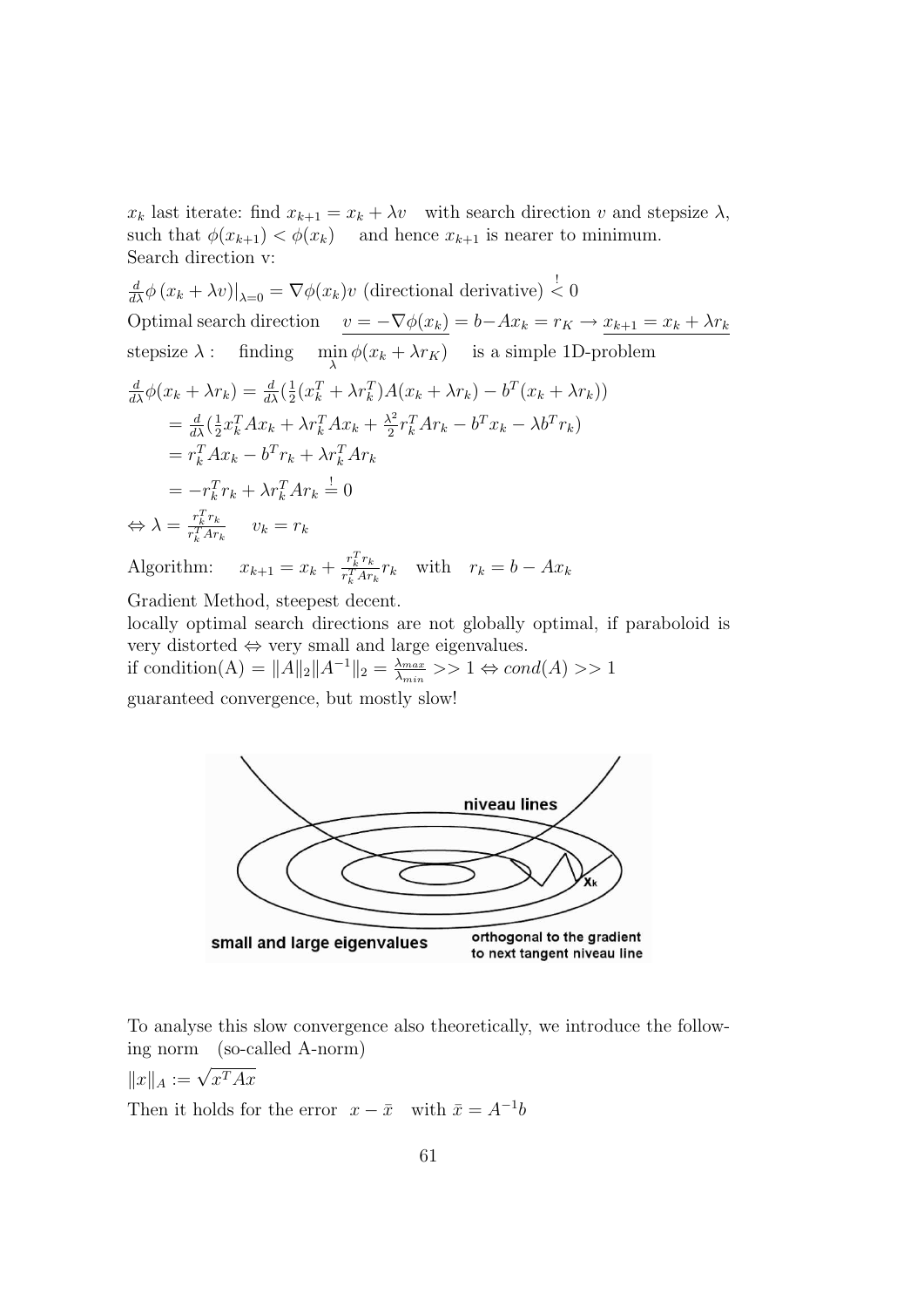$$
||x - \bar{x}||_A^2 = ||x - A^{-1}b||_A^2 = (x - A^{-1}b)^T A (x - A^{-1}b) =
$$
  
=  $x^T A x - 2b^T x + b^T A^{-1}b = 2\phi(x) + b^T A^{-1}b$ 

Hence minimizing  $\phi$  is equivalent to minimizing the error in the A-norm. with  $x_{j+1} := x_j + \lambda_j r_j$ ,  $r_j = b - Ax_j$  and  $\lambda_j = \frac{r_j^T r_j}{r_j^T A r_j^T}$  $\overline{r_j^TAr_j}$ we get the following inequality between  $\phi(x_{i+1})$  and  $\phi(x_i)$ :  $\phi(x_{j+1}) = \frac{1}{2}(x_j^T + \lambda_j r_j^T)A(x_j + \lambda_j r_j) - (x_j^T + \lambda_j r_j^T)b$  $=\frac{1}{2}$  $\frac{1}{2}x_j^TAx_j+\lambda_jx_j^TAr_j+\frac{\lambda_j^2}{2}r_j^TAr_j-x_j^Tb-\lambda_jr_j^Tb$  $= \phi(x_j) + \lambda_j r_j^T (Ax_j - b) + \frac{\lambda_j^2}{2} r_j^T A r_j$  $=\phi(x_j) - \frac{r_j^T r_j}{r_i^T A r_j}$  $\frac{r_j^{\scriptscriptstyle +} r_j}{r_j^{\scriptscriptstyle T} A r_j} r_j^{\scriptscriptstyle T} r_j + \frac{1}{2}$ 2  $(r_j^T r_j)^2$  $\frac{(\overline{r_j}\,\overline{r_j})^+}{(\overline{r_j^T}A r_j)^2}r_j^T A r_j$  $= \phi(x_j) - \frac{1}{2}$ 2  $(r_j^T r_j)^2$  $\overline{(r_j^T A r_j)}$  $= \phi(x_j) - \frac{1}{2}$ 2  $(r_j^T r_j)^2$  $\overline{r_j^T Ar_j r_j^T A^{-1} r_j}$  $\overbrace{\qquad \qquad \rho_j}$  $\rho_j$  $r_j^T A^{-1} r_j$  $= \phi(x_j) - \frac{1}{2}$  $\frac{1}{2}\rho_j(b - Ax_j)^T A^{-1}(b - Ax_j)$  $= \phi(x_j) - \frac{\rho_j}{2}$  $\frac{\partial j}{2}(b^T A^{-1}b + x_j^T Ax_j - 2b^T x_j)$  $= \phi(x_j) - \rho_j(\phi(x_j) + \frac{1}{2}b^T A^{-1}b)$  $\Rightarrow \phi(x_{j+1}) + \frac{1}{2}b^{T}A^{-1}b = \phi(x_{j}) + \frac{1}{2}b^{T}A^{-1}b - \rho_{j}(\phi(x_{j}) + \frac{1}{2}b^{T}A^{-1}b)$  $\Rightarrow \|x_{j+1} - \bar{x}\|_A^2 = \|x_j - \bar{x}\|_A^2 (1 - \rho_j)$  error in next step  $\rho_j = \frac{(r_j^T r_j)^2}{r_i^T A r_i r_i^T A^2}$  $\frac{(r_j^{\scriptscriptstyle +} r_j^{\scriptscriptstyle +})^{\scriptscriptstyle +}}{r_j^{\scriptscriptstyle T} A r_j r_j^{\scriptscriptstyle T} A^{-1} r_j} \ge \frac{1}{\lambda_{max}} \frac{1}{1/\tau}$  $\overline{\lambda_{max}}\left|1/\lambda_{min}\right|$  $\lambda_{max}(A^{-1})$  $=\frac{1}{\cos d}$  $cond(A)$  $(range(A) = \{\frac{r_j^T A r_j}{r T_{x,j}}\})$  $\frac{1}{r_j^T r_j}$   $|r_j \in A\}$   $[\lambda_{min}(A), \lambda_{max}(A)]$  $\Rightarrow \|x_{j+1} - \bar{x}\|_A^2 = (1 - \frac{1}{\text{cond}})$  $\frac{1}{cond(A)}) \|x_j - \bar{x}\|_A^2$ 

Is therefore  $cond(A) >> 1$ , then the improvement in every iteration step is nearly nothing.

Therefore we have very slow convergence!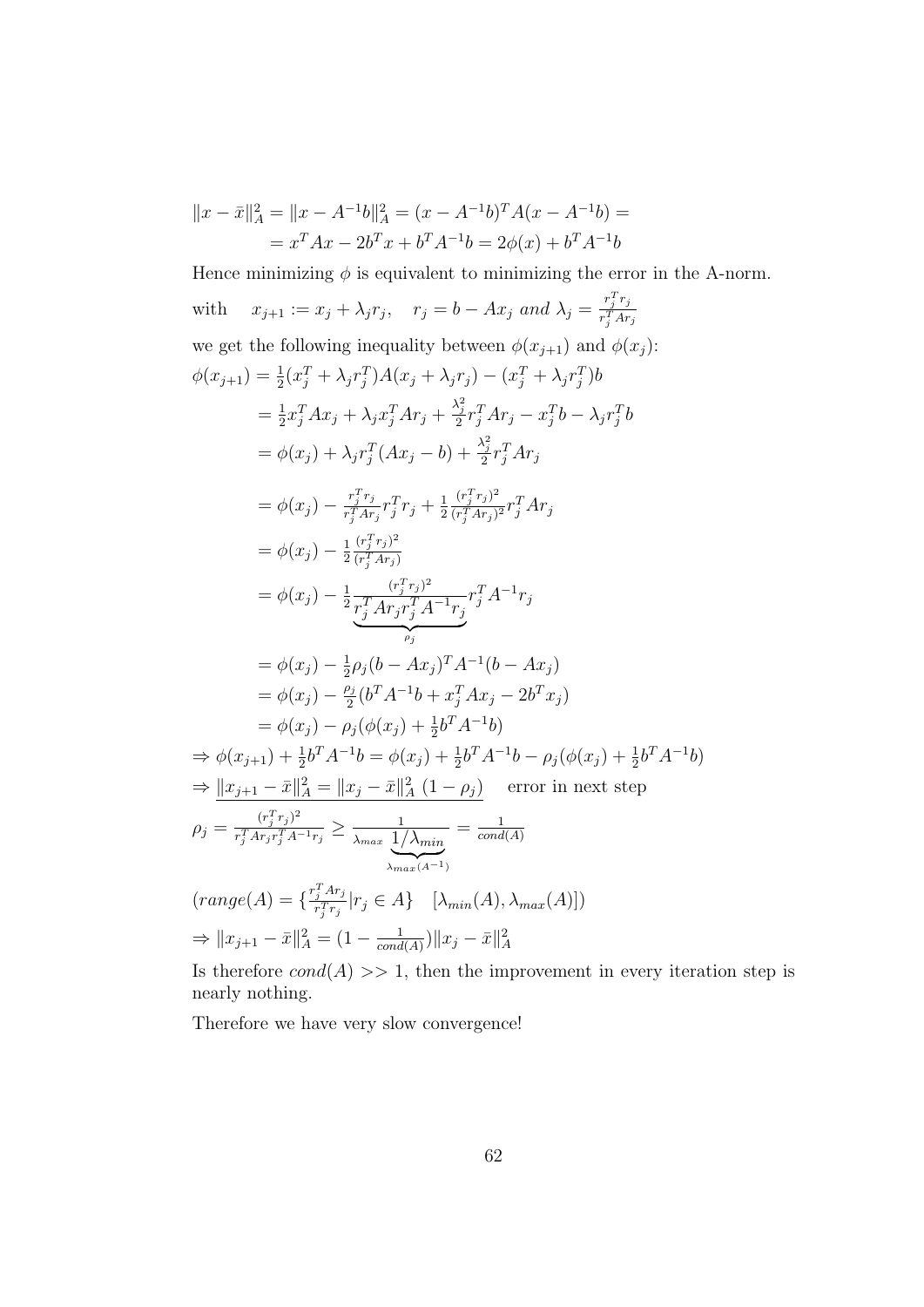#### 5.2.2 Improving the gradient method  $\rightarrow$  conjugate gradients

Ansatz:  $x_{k+1} = x_k + \alpha_k p_k$  ( $\alpha_k$  stepsize ;  $p_k$  search direction) As search direction we do not use the gradient, but a modification of the gradient.

Choose new search direction such that  $p_k$  is orthogonal to  $p_j \Leftrightarrow p_k^T A p_j = 0$ 

We choose the new search direction as the projection of the gradient on the A-conjugate subspace relative to previous  $p_k$ .

 $\alpha_k$  derived by I-dimensional minimization as before

Algorithm: 
$$
x_0 = 0
$$
,  $r_0 = b - Ax_0$   
\nfor  $k = 1, 2, ...$ :  $\beta_{k-1} = r_{k-1}^T r_{k-1} / r_{k-2}^T r_{k-2}$   $\beta_0 = 0$   
\n $p_k = r_{k-1} + \beta_{k-1} p_{k-1}$   $(p_k \text{ A-conjugate to } p_{k-1}, p_{k-2}, ...)$   
\n $\alpha_k = r_{k-1}^T r_{k-1} / p_k^T A p_k$  (1-dimensional min.)  
\n $x_k = x_{k-1} + \alpha_k p_k$   
\n $r_k = r_{k-1} - \alpha_k A p_k$   
\nif  $||r_k|| < \epsilon$ : stop Conjugate gradient method

Main properties of the computed vectors:

 $p_j^T A p_k = 0 = r_j^T r_k$  for  $j \neq k$  $span(p_1, \ldots, p_j) = span(r_0, \ldots, r_{j-1}) = span(r_0, Ar_0, \ldots, A^{(j-1)}r_0) = K_j(A, r_0)$ (Krylov subspaces) especially for  $x_0 = 0$  :  $span(b, Ab, ..., A^{(j-1)}b) = K_i(A, b)$ 

 $x_k$  is the best approximate solution in subspace  $K_k(A, b)$ 

for  $x_0 = 0$ :  $x_k \in span(b, Ab, ..., A^{(j-1)}b)$  and  $||x_k - \bar{x}||_A = \min_{x \in K(A,b)} ||x - \bar{x}||_A$ 

 $\rightarrow$  main property:  $\bar{x} = A^{-1}b$ 

Choosing these special search directions, the 1D minimization gives us the best solution relative to a k-dimensional subspace. In each step optimal solution to larger and larger subspaces!

Consequence: after n steps:  $K_n(A, b) = \mathbb{R}^n$  $\implies x_n = \bar{x}$  in exact arithmetic or:  $\min_{x_k \in K_n} ||x_k - \bar{x}||_A = 0$ 

Unfortunately, this is only true in exact arithmetic.

Also convergence after n steps would be not good enough.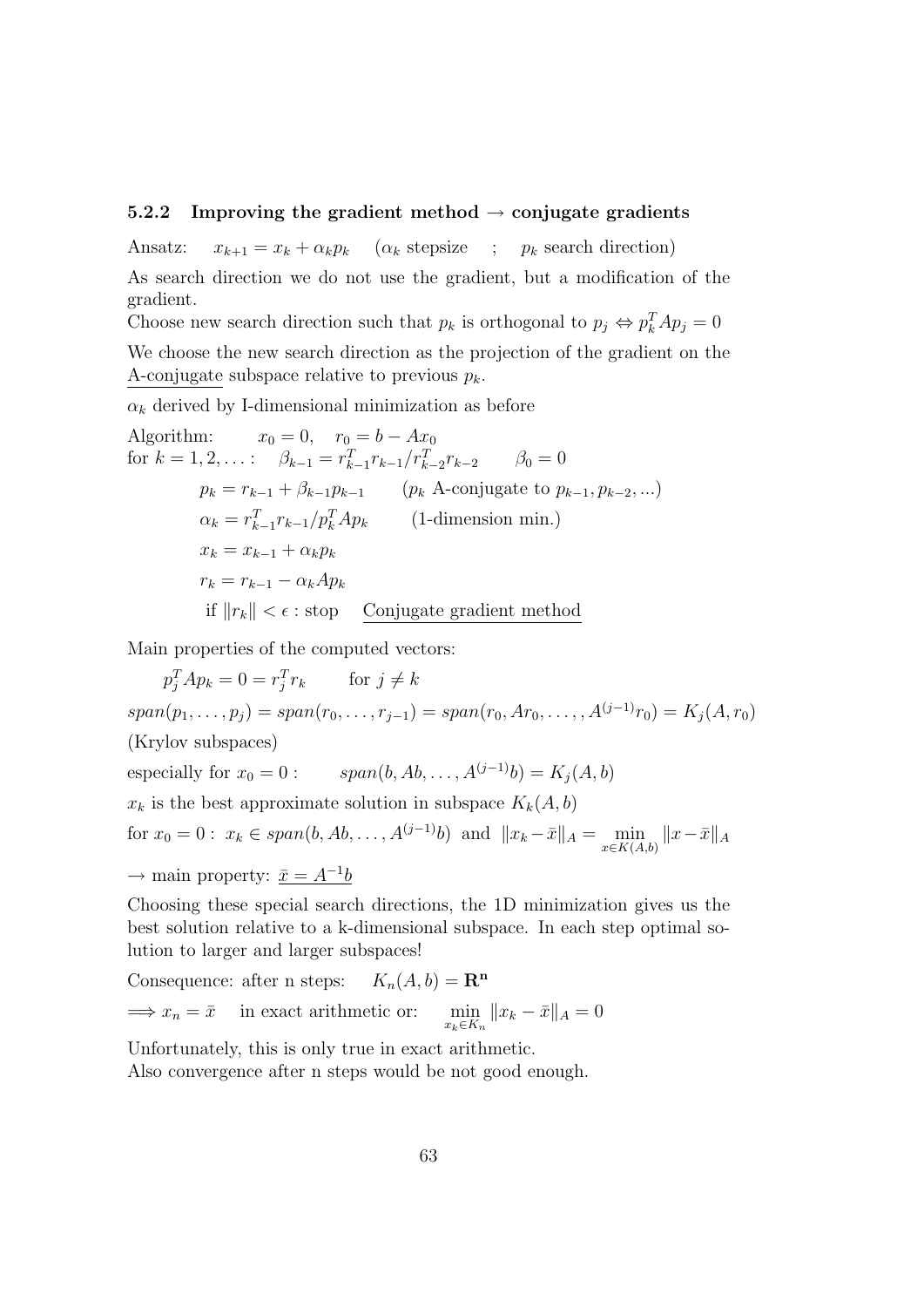error estimation for  $x_0 = 0$ :

$$
||e_k||_A = ||x_k - \bar{x}||_k = \min_{x \in K_k(a,b)} ||x - \bar{x}||_A = \min_{\alpha_j} ||\sum_{j=0}^{k-1} \alpha_j (A^j b) - \bar{x}||_A
$$
  
= 
$$
\min_{p_{k-1}(x)} ||p_{k-1}(A)b - \bar{x}||_A = \min_{p_{k-1}(x)} ||p_{k-1}(A)A\bar{x} - \bar{x}||_A
$$
  
= 
$$
\min_{q_k(0)=1} ||q_k(A) (\bar{x} - x_0)||_A = ||e_k||_A
$$

a spd.  $\Rightarrow$   $A = U\Lambda U^T$  ( $\Lambda$ : diagonal matrix/eigenvalues, in U: eigenvectors) we can write:  $e_0 = \sum_{n=1}^{\infty}$  $j=1$  $\xi_j u_j$  (u<sub>1</sub>, ..., u<sub>n</sub> are ONB of eigenvectors of A)

$$
\Rightarrow ||e_k||_A = \min_{q_k(0)=1} ||q_k(A)\sum_{j=1}^n \xi_j u_j||_A
$$
  
\n
$$
= \min_{q_k(0)=1} ||\sum_{j=1}^n \xi_j q_k(A) u_j||_A
$$
  
\n
$$
= \min_{q_k(0)=1} ||\sum_{j=1}^n \xi_j q_k(\lambda_j) u_j||_A
$$
  
\n
$$
\leq \min_{q_k(0)=1} [\max_{j=1}^n |q_k(\lambda_j)| || \sum_{j=1}^n \xi_j u_j||]
$$
  
\n
$$
= \min_{q_k(0)=1} [\max_{j=1}^n |q_k(\lambda_j)|] ||e_0||_A
$$

by choosing any polynomial with  $q_k(0) = 1$  and degree k, we can derive estimates for the error  $\boldsymbol{e}_k$ 

e.g.: 
$$
q_k(x) := (1 - \frac{2}{\lambda_{max} + \lambda_{min}} x)^K
$$
 leads to:  
\n
$$
||e_k||_A \le \max_{j=1}^n |q_k(\lambda_j)||e_0||_A = \max_{j=1}^n |1 - \frac{2}{\lambda_{max} + \lambda_{min}} \lambda_j|^K ||e_0||
$$
\n
$$
= |(1 - \frac{2\lambda_{max}}{\lambda_{max} + \lambda_{min}})^k ||e_0||_A
$$
\n
$$
= (\frac{\lambda_{min} - \lambda_{max}}{\lambda_{max} + \lambda_{min}})^k ||e_0||_A
$$
\n
$$
= (\frac{cond(A) - 1}{cond(A) + 1})^k ||e_0||_A
$$

Better estimates by normalized Chebychev polynomials:  $T_n(x) = \cos(n \arccos(x))$ 

$$
\|e_k\|_A\leq \tfrac{1}{T_k(\frac{cond(A)+1}{cond(A)-1})}\leq 2\left(\frac{\sqrt{cond(A)}-1}{\sqrt{cond(A)}+1}\right)^k
$$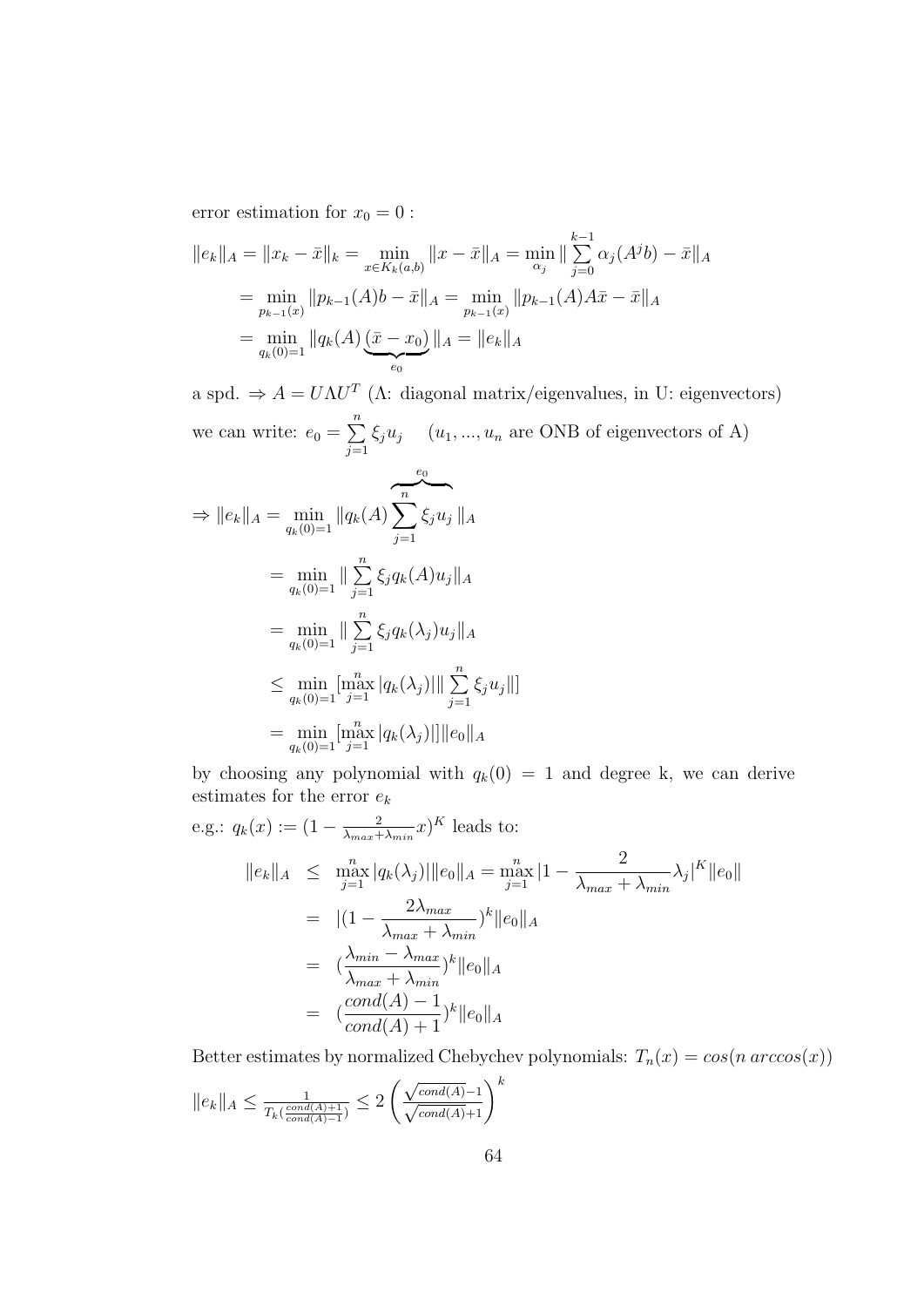e.g. assume that A has only two eigenvalues  $\lambda_1$  and  $\lambda_2$ 

set 
$$
q_2(x) := \frac{(\lambda_1 - x)(\lambda_2 - x)}{\lambda_1 \lambda_2} \Rightarrow q_2(0) = 1 \Rightarrow ||e_2||_A \le \max_{j=1,2} |q_2(\lambda_j)||e_0||_A = 0
$$
  
\n $\Rightarrow$  convergence of cg-method after 2 steps!

Similar behaviour for eigenvalue clusters. After 2 steps: small error.

#### 5.2.3 GMRES for General Matrix A, not spd

Consider small subspaces  $U_m$  and determine optimal approximate solutions in these subspaces for  $Ax = b$  in  $U_m$ .

so we restrict x to the form  $x = U_m y$ :  $\min_{x \in U_m} ||Ax - b||_2 = \min_y ||A(U_m y) - b||_2$ could be solved by normal equations  $U_m^T A^T A U_m y = U_m^T A^T b$ What subspace  $U_m$  should we choose? (relative to Ax=b):  $U_m := U_m(A, b) = span(b, Ab, \dots, A^{m-1}b)$  (bad basis for  $U_m$ ) First step: provide Orthonormal basis for  $U_m(A, b)$ :  $u_1 := b / ||b||_2$ for  $j = 2 : m$  $\tilde{u}_j := Au_{j-1}$  –  $\sum_{ }^{j-1}$  $k=1$  $(u_k^T A u_{j-1})$  $\overline{h_{k} \, i=1}$  $h_{k,j-1}$  $u_k \Rightarrow \tilde{u}_j \perp u_1, \ldots, u_{j-1}$ 

$$
u_j:=\tilde{u}_j/\underbrace{\|\tilde{u}_j\|_2}_{h_{j,j-1}}
$$

end.

$$
Au_{j-1} = \sum_{k=1}^{j-1} (u_k^T A u_{j-1}) u_k + \tilde{u}_j = \sum_{k=1}^{j-1} h_{k,j-1} u_k + h_{j,j-1} u_j = \sum_{k=1}^{j} h_{k,j-1} u_k
$$

$$
AU_m = A(u_1, \dots, u_m) = (u_1, \dots, u_{m+1})\tilde{H}_{m+1,m} = \tilde{U}_m \tilde{H}_{m+1,m}
$$

with 
$$
\tilde{H}_{m+1,m} = \begin{pmatrix} h_{11} & \cdots & \cdots & h_{1m} \\ h_{21} & \ddots & & \vdots \\ 0 & \ddots & \ddots & \\ \vdots & \ddots & \ddots & h_{m,m} \\ 0 & \cdots & 0 & h_{m+1,m} \end{pmatrix}
$$
 Upper m+1×1

m Hessenberg form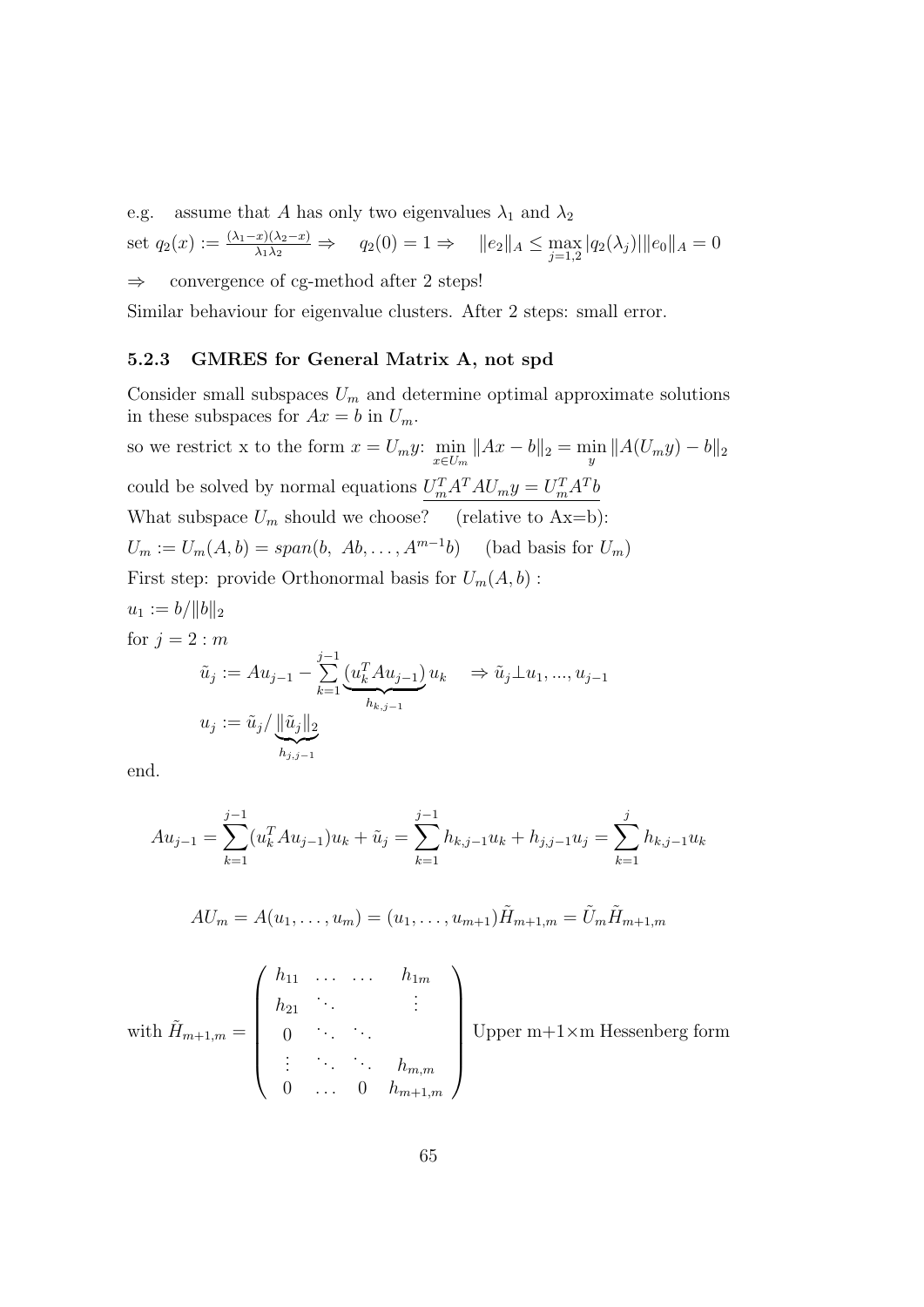Now we can solve the minimization problem:

$$
\min_{x \in U_m} \|Ax - b\|_2 = \min_{y} \|A(U_m y) - b\|_2
$$

$$
= \min_{y} \|U_m \tilde{H}_{(m+1,m)} y - \|b\|u_1\|_2
$$

$$
= \min_{y} \|U_m (\tilde{H}_{(m+1,m)} y - \|b\|e_1)\|_2
$$

$$
= \min_{y} \|\tilde{H}_{(m+1,m)} y - \|b\|e_1\|_2
$$

because  $U_m$  is part of an orthogonal matrix. (invariant)

We can use Givens rotation to compute a QR-decomposition of the upper Hessenberg matrix  $\tilde{H}_{(m+1,m)}$ 

$$
G_1\begin{pmatrix} * & * \\ \cdot & \cdot \\ \cdot & \cdot \\ \cdot & * \end{pmatrix}, \quad G_2\begin{pmatrix} * & * & * \\ 0 & * & \cdot \\ \cdot & \cdot & \cdot \\ \cdot & * & * \end{pmatrix}, \dots, G_m\begin{pmatrix} * & * \\ 0 & * \\ \cdot & \cdot \\ \cdot & * \end{pmatrix}
$$
\n
$$
\text{gives } Q\tilde{H}_{(m+1m)} = G_m \dots G_2 G_1 \tilde{H}_{(m+1m)} = R = \begin{pmatrix} \dots \\ \cdot & \cdot \\ \cdot & \cdot \\ 0 & \dots 0 \end{pmatrix} = \begin{pmatrix} R_m \\ 0 \end{pmatrix}
$$

$$
\min_{x \in U_m} \|Ax - b\|_2 = \min_{y} \|\tilde{H}_{(m+1,m)}y - \|b\|e_1\|_2
$$
  
\n
$$
= \min_{y} \|\begin{pmatrix} R_m y \\ 0 \end{pmatrix} y - \|b\|G_m...G_1 e_1\|_2
$$
  
\n
$$
= \min_{y} \|\begin{pmatrix} R_m y \\ 0 \end{pmatrix} - \tilde{b}_m\|_2
$$
  
\n
$$
= \min_{y} \|\begin{pmatrix} R_m y - \tilde{b}_1 \\ -\tilde{b}_2 \end{pmatrix}\|_2
$$

Solution:  $R_m y = \tilde{b}_1 \rightarrow Y$ GMRES:

- Compute  $\tilde{H}_{(m+1,m)}$  by Arnoldi-orthogonalization
- compute QR-factorization
- solve least squares problem  $\longrightarrow x_k$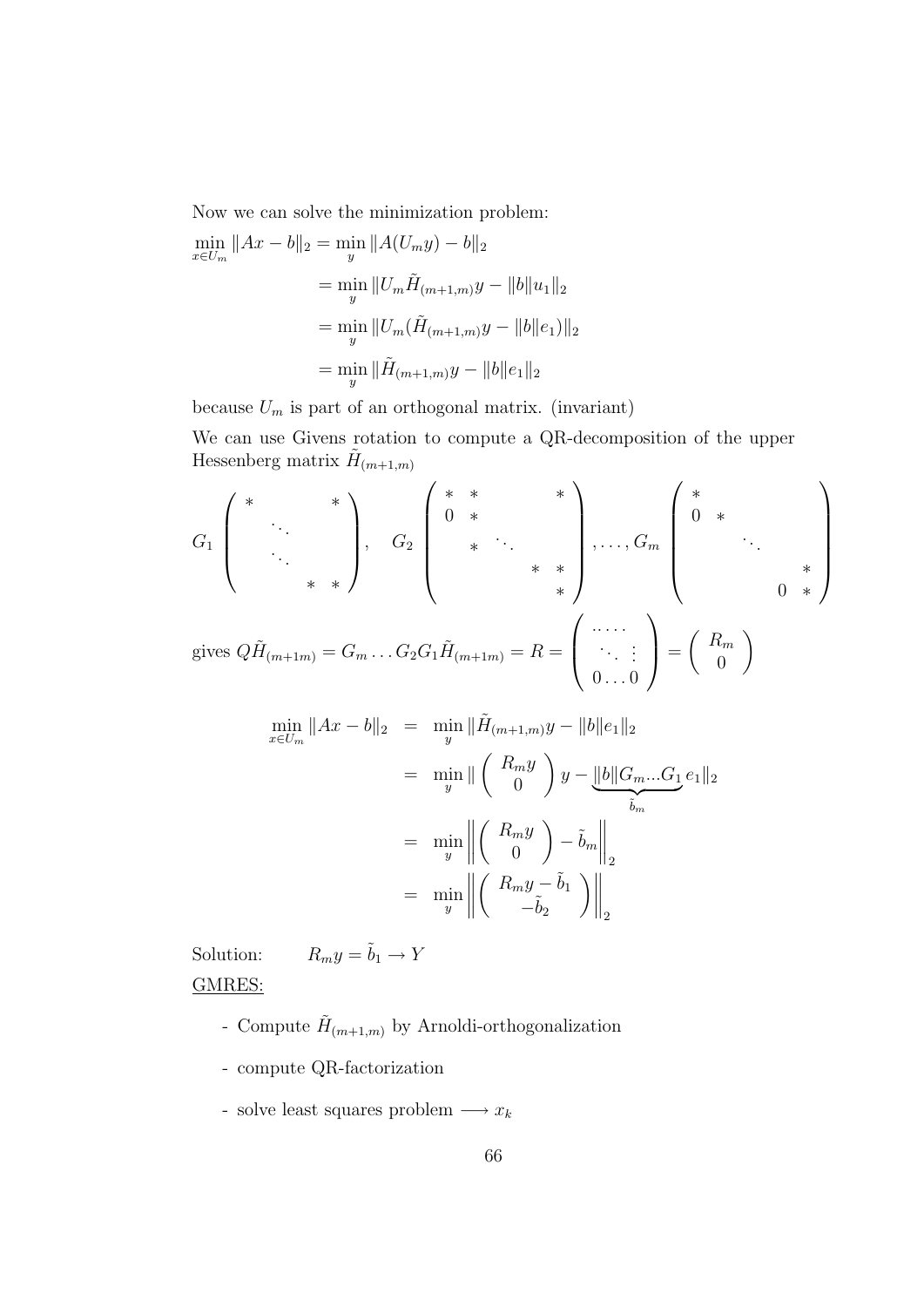Iterative: enlarge  $U_m$  to  $A^m U_m \longrightarrow$  new column in  $\tilde{H}_{(m+1,m)}$  $\rightarrow$  new Givens matrix update QR  $\rightarrow$  new column in R

 $\longrightarrow$  solve enlarged LS by updating  $x_k$ 

Gets very costly after 50 steps. Restarted version: GMRES(20) $\rightarrow \tilde{x}$  $A(\tilde{x} - x) = b \Rightarrow Ax = b - A\tilde{x} = \tilde{r}$ . Call GMRES(20) for  $Ax = \tilde{r}$ 

$$
||r_m||_2 := ||Ax_m - b||_2 = \min_{x \in U_m} ||Ax - b||_2 = \min_{x_j} ||A[\sum_{j=0}^{m-1} \alpha_j(A^j b)] - b||_2
$$
  
\n
$$
= \min_{p_{m-1}} ||Ap_{m-1}(A)b - b||_2 = \min_{q_m(0)=1} ||q_m(A)b||_2 = \min_{q_m(0)=1} ||Vq_m(1)V^{-1}b||_2
$$
  
\n
$$
\leq ||V||_2 ||V^{-1}||_2 ||b||_2 [\max_{j=1}^{n} \min_{q_m(0)=1} ||q_m(\lambda_j)||] = cond|V| ||r_j||_2 \min_{q_m(0)=1}^{n} \max_{j=1}^{n} |q_m(\lambda_j)|
$$
  
\n*like cg.*

#### 5.2.4 Convergence of cg. or GMRES

Convergence of cg./GMRES depends strongly on the position of eigenvalues.

$$
A = \left(\begin{array}{ccc} 0 & & & 1 \\ 1 & \ddots & & \\ & \ddots & \ddots & \\ & & 1 & 0 \end{array}\right)
$$



GMRES needs n steps!

Preconditioning: Improve the eigenvalue location of A: replace the given  $Ax = b$  by  $P^{-1}Ax = P^{-1}b$  (implicit)  $(P \approx A)$ or  $MAx = Mb$  (explicit)  $(M \approx A^{-1})$  $(P_1^{-1}AP_2^{-1})(P_2x) = P_1^{-1}b \Leftrightarrow \tilde{A}\tilde{x} = \tilde{b}$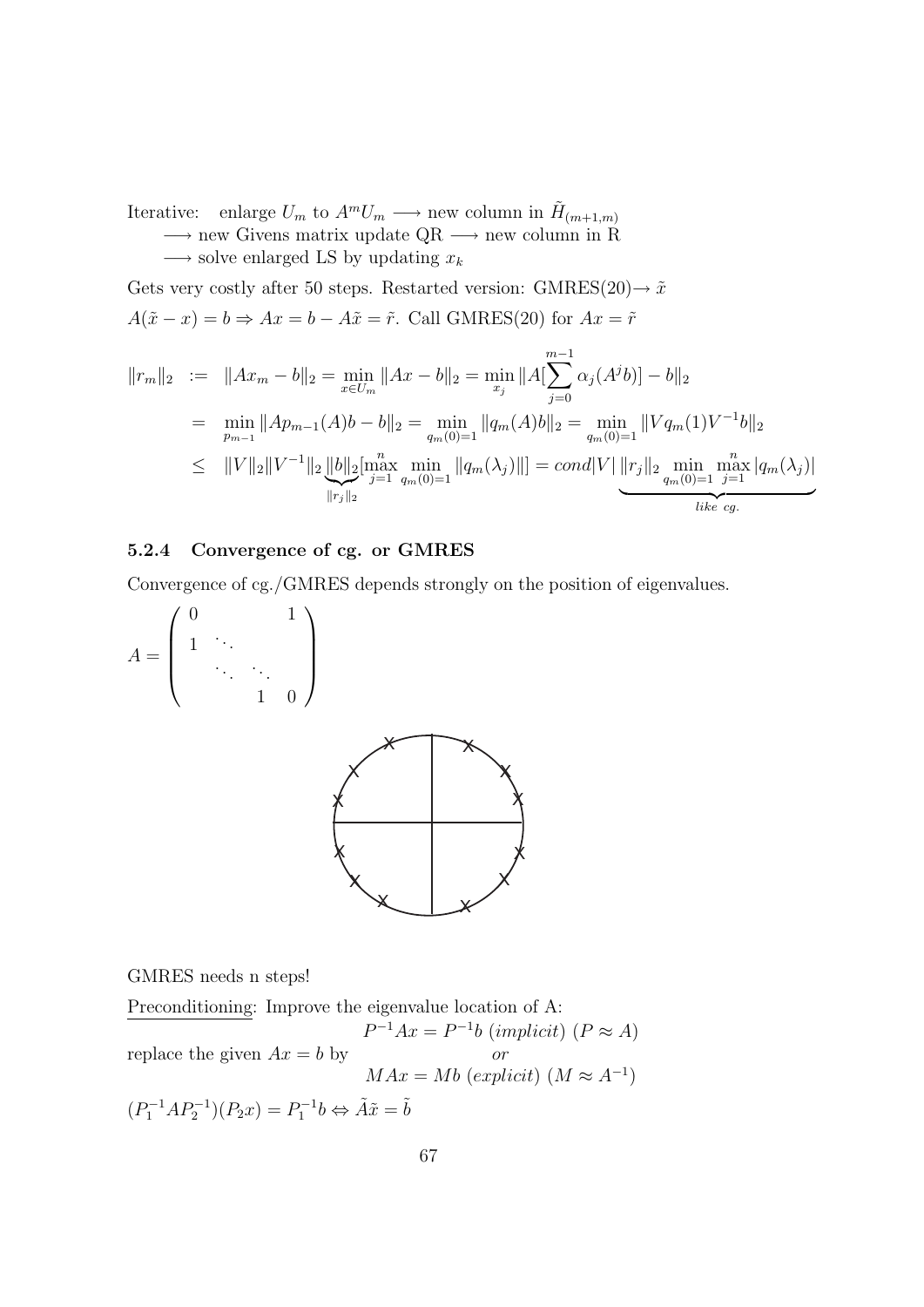symmetric:  $(P_1^{-1}AP_1^{-T})(P_1^Tx) = (P_1b)$  ( $\tilde{A}$  should have clustered eigenvalues) stationary methods:  $A = M - N$ ;  $b = Ax = (M - N)x = Mx - Nx$  $\Rightarrow x_{k+1} = M^{-1}b + M^{-1}Nx_k = M^{-1}b + (I - M^{-1}A)x_k$ 

convergent iff  $||I - M^{-1}A|| < 1 \Leftrightarrow$  eigenvalues of  $M^{-1}A$  are clustered near 1 Good splitting  $\rightarrow$  good precondition

Improve stationary methods by using the related splitting as preconditions in cg. or GMRES:

- (i) Jacobi-splitting with  $D = diag(A) \longrightarrow$  Jacobi preconditioner  $M := D$
- (ii) Gauss-Seidel splitting  $M := L + D$
- (iii)  $ILU = incomplete LU decomposition:$

Apply GE-algorithm, but reduced cg. on the pattern of the sparse matrix A.

$$
A = \begin{pmatrix} * & * & * \\ * & * & * \\ * & * & * \end{pmatrix} \to \text{to } L = \begin{pmatrix} * & * & 0 \\ * & * & * \\ * & * & * \end{pmatrix}, U = \begin{pmatrix} * & * & * \\ * & * & * \\ 0 & * & * \end{pmatrix}
$$

$$
A = LU + R
$$

Modification:

ILU(0) related pattern of A; ILU(1) related to  $L(0)U(0)$ 

ILUT: Treshhold ILU: Apply standard GE, but in each step sparsification by deleting all entries less or equal  $\Sigma$ .

MILU: Modified ILU:

$$
\begin{pmatrix} 2 & -1 & & & \\ -1 & 2 & -1 & & \\ & -1 & 2 & -1 & \\ & & & \ddots & \ddots \end{pmatrix} \begin{pmatrix} 1 \\ 1 \\ 1 \\ \vdots \\ 1 \end{pmatrix} = \begin{pmatrix} 1 \\ 0 \\ \vdots \\ 0 \\ 1 \end{pmatrix}
$$

Apply GE with sparsification. Move all deleted entries to the diagonal.

IC (incomplete cholesky - symmetric form of ILU) implicite preconditioners.

disadvantage: in each step we have to solve sparse triangular system  $ILU \rightarrow L,U$  hard to parallelize Idea: explicit preconditioner  $M \approx A^{-1}$ 

to minimize 
$$
||AM - I||_?
$$
 choose Frobenius norm  $||B||_F^2 = \sum_{j=1}^n (B_{.j})_2^2 = \sum_{i=1}^n (B_{i.})_2^2$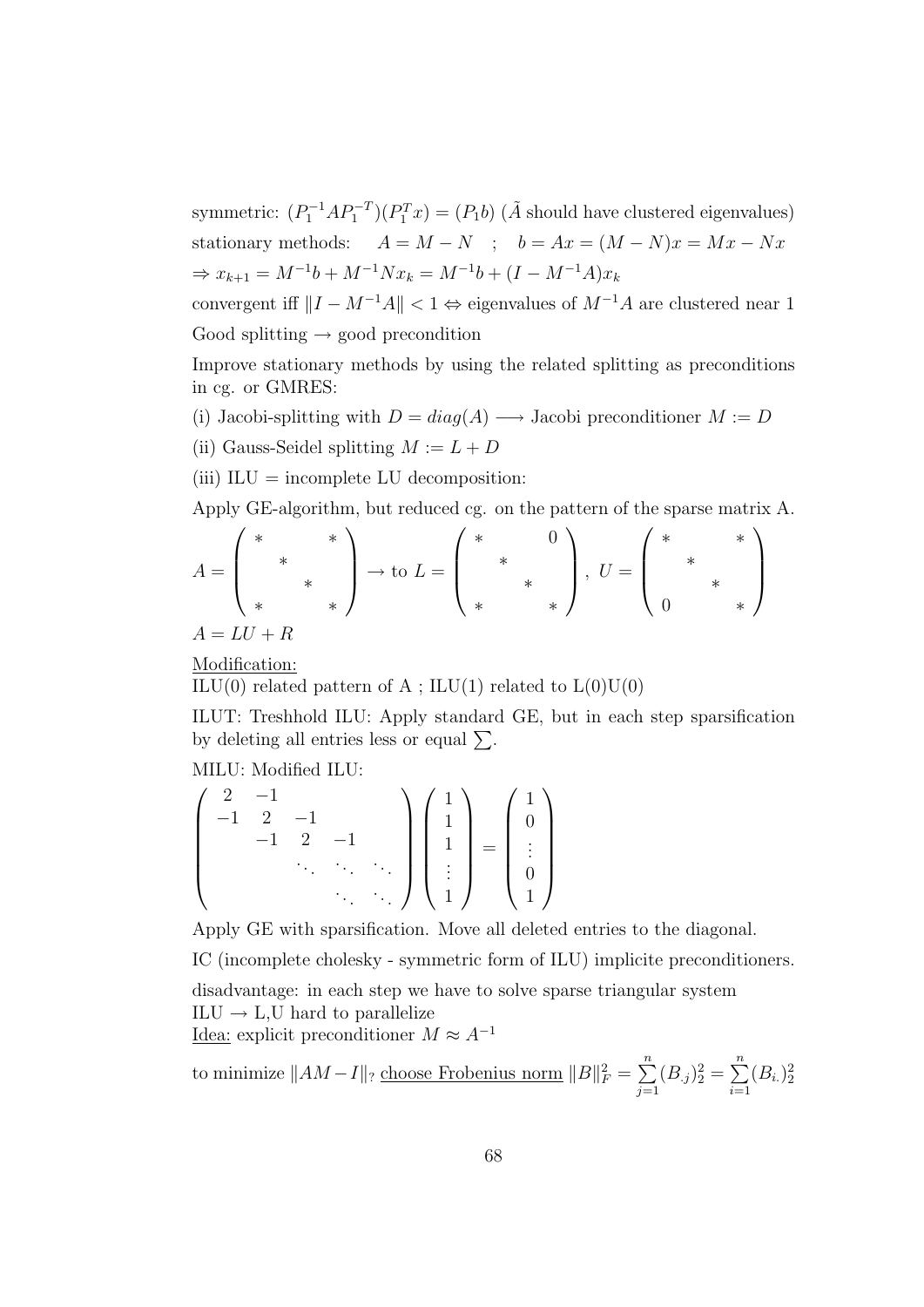choose matrix class polynomial preconditioner:

$$
A^{-1}(A^{n} + \gamma_{n-1}A^{n-1} + ... + \gamma_1A + \gamma_0) \equiv 0 \Rightarrow \gamma_0A^{-1} = -A^{n-1} - \gamma_{n-1}A^{n-2} - ... - \gamma_1
$$
  
\n
$$
min||I - p_m(A)A||: \min_{p_m \in P_m} \max_{\lambda_1, ..., \lambda_m} |1 - p_m(\lambda)\lambda|
$$
  
\nAssume that the eigenvalues in interval:  $0 < c \le \lambda \le d < \infty$   
\nfor  $\min_{p_m \in P_m} \max_{\lambda \in [c,d]} |1 - p_m(\lambda)\lambda| \Rightarrow$  solution:  $p_m(x) = \frac{T_{m+1}\left(\frac{d+c}{d-c}\right) - T_{m+1}\left(\frac{d+c-2x}{d-c}\right)}{xT\left(\frac{d+c}{d-c}\right)}$   
\n(transformation from oscillation [-1, 1] to [c, d])  
\n*cg.*, GMRES are optimal in Krylov spaces (b, Ab,  $A^2b$ , ...)  
\n $p_m(A)b$  is easy to parallelize, but not optimal.  
\nchoose M: sparse matrices, same sparcity as A  
\n
$$
\min_{M \in P(A)} ||AM - I||_F^2 = \min_{M \in P(A)} \sum_{j=1}^n ||(AM - I)e_j||_2^2 = \sum_{j=1}^n \min_{M \in P(A)} ||\underbrace{AM_j - e_j}_{vectors}||_2^2
$$

n independent minimization problems for computing  $M_1, M_2, \ldots, M_n$ 



$$
\Leftrightarrow A(\cdot, I_j)M(I_j) - e_j(I_j \text{ are the non-zero entry indices of } M_j)
$$
  

$$
J_j := \text{indices of non-zero rows of } A(\cdot, I_j) \to \min\|A(J_j, I_j)M(I_j) - e_j(J_j)\|
$$

Least squares problem can be solved by QR-method, Givens or Householder. Solve n independent small LS problems, to get M. To apply this preconditioner in cg. or GMRES: we only have to multiply sparse M times vector.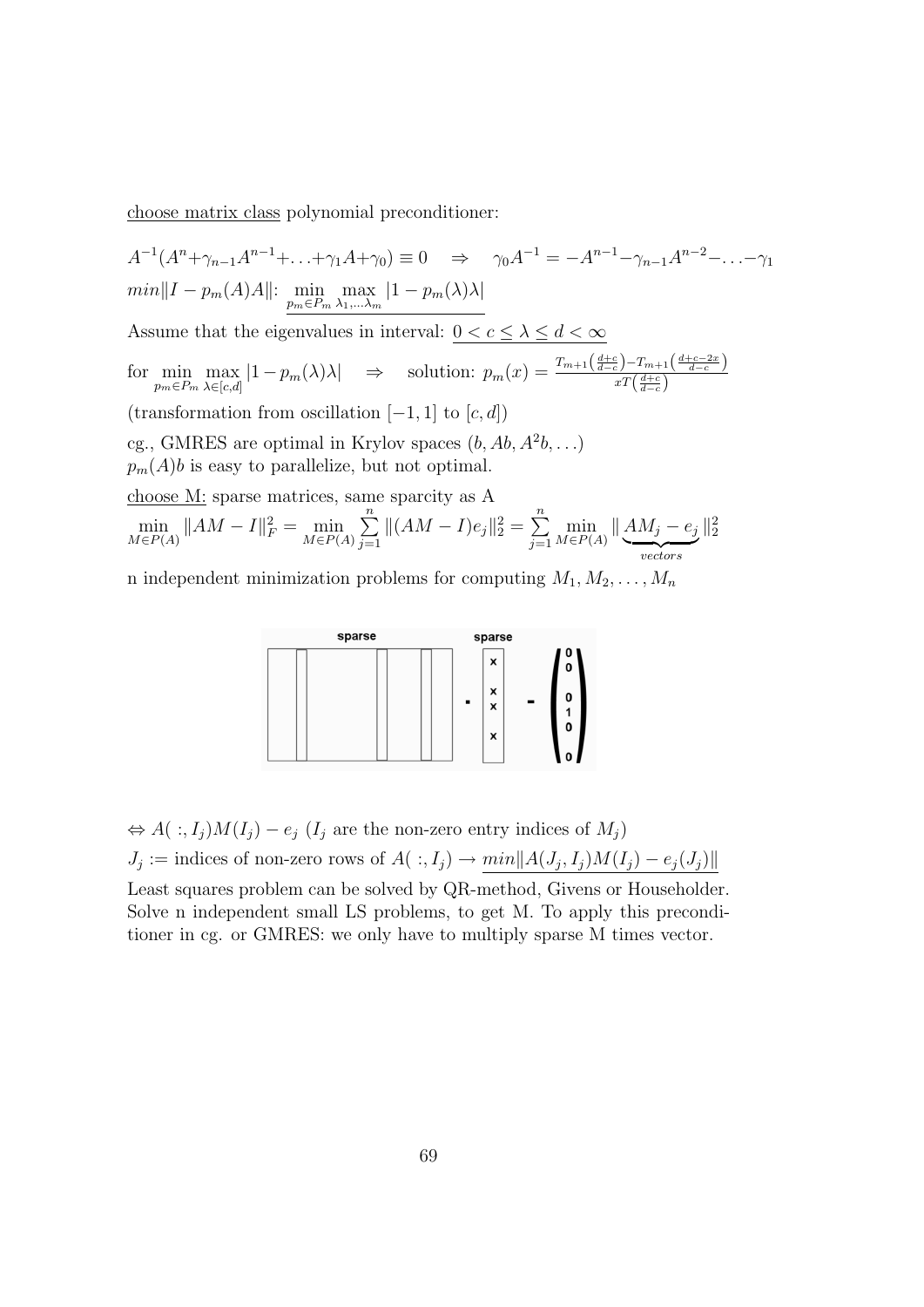# 6 Collection remaining problems

# 6.1 Domain Decomposition Methods for Solving PDE



region  $Ω$  with boundary  $Γ$ Given PDE, e.g. Laplace equation:  $\Delta u = u_{xx} + u_{yy} = \frac{\delta^2 u}{\delta x^2} + \frac{\delta^2 u}{\delta y^2}$  $\frac{\delta^2 u}{\delta y^2} \stackrel{!}{=} f(x, y)$ *in*  $\Omega$  and  $u|_{\Gamma} = q$  Dirichlet problem

How to parallelize?



 $\Gamma_1$  boundary of  $\Omega_1$  with  $\tilde{\Gamma}_1$  unknown values  $\Gamma_2$  boundary of  $\Omega_2$  with  $\tilde{\Gamma}_2$  unknown values

Idea:

| Solve PDE $\Omega_1$ with some                        | Solve PDE $\Omega_2$ with some                                                         |  |  |  |
|-------------------------------------------------------|----------------------------------------------------------------------------------------|--|--|--|
|                                                       | estimated boundary values for $\Gamma_1$ some estimated boundary values for $\Gamma_2$ |  |  |  |
| Exchange boundary values on $\Gamma_1$ and $\Gamma_2$ |                                                                                        |  |  |  |
| overlapping Domain Decomposition                      |                                                                                        |  |  |  |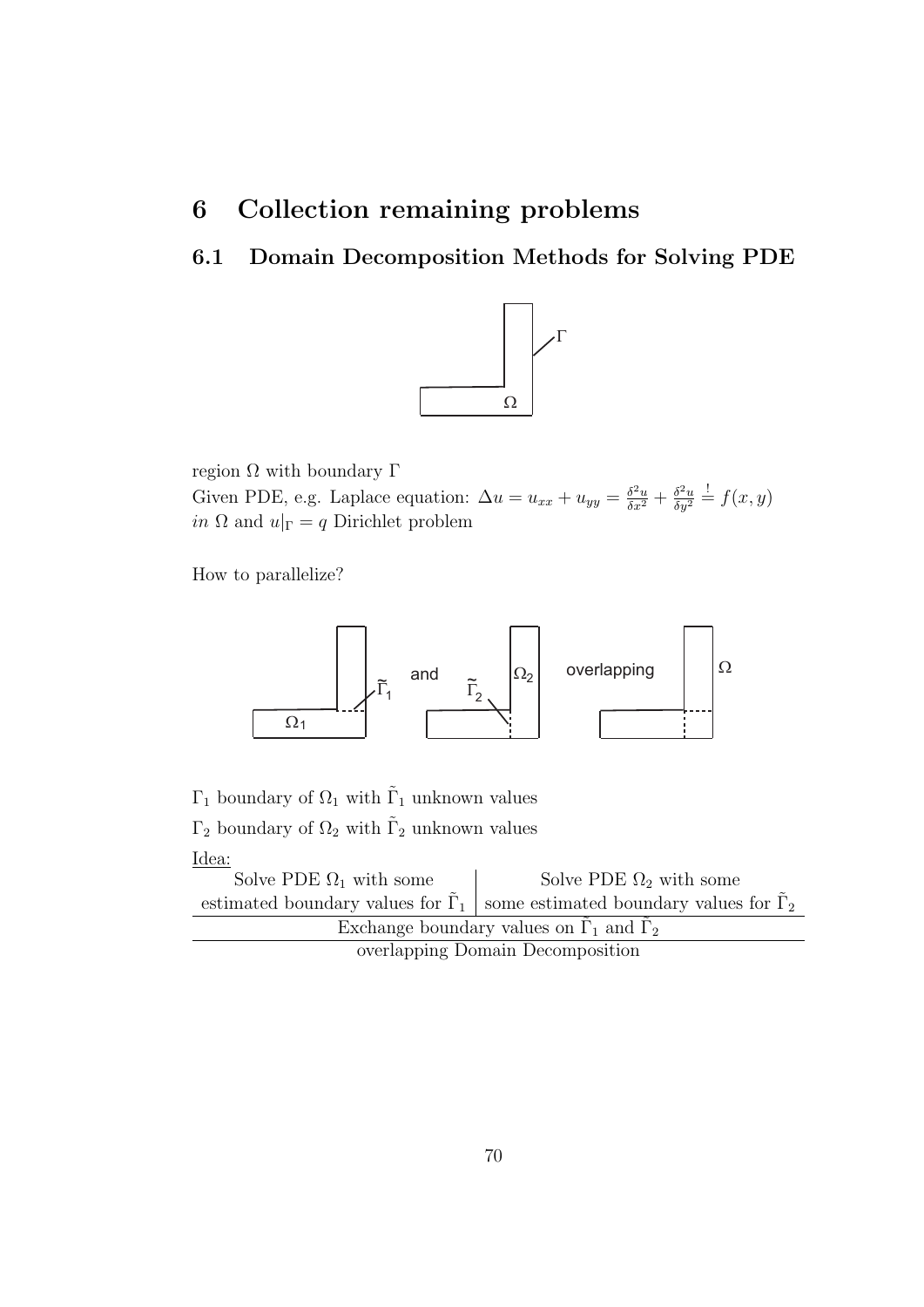Second approach: Nonoverlapping  $DD \leftrightarrow Dissection$  method:



$$
\left(\begin{array}{ccc} A_1 & 0 & F_1 \\ 0 & A_2 & F_2 \\ G_1 & G_2 & A_3 \end{array}\right) \cdot \left(\begin{array}{c} u_1 \\ \hat{u}_2 \\ \hat{u}_3 \end{array}\right) = \left(\begin{array}{c} f_1 \\ f_2 \\ f_3 \end{array}\right)
$$

Solve by Schur complement or preconditioner  $(S = A_3 - G_1 A_1^{-1} F_1 - G_2 A_2^{-1} F_2)$ :

$$
M = \begin{pmatrix} A_1^{-1} & * & * \\ * & A_2^{-1} & * \\ * & * & 1 \end{pmatrix} \sim \text{to solving PDE in } \Omega_1 \text{ and } \Omega_2
$$

# 6.2 Parallel Computation of the Discrete Fourier Transformation

Definition: 
$$
\omega_n = e^{\frac{-2\pi i}{n}}
$$
;  $y = DFT(x)$ ;  $y_k = \sum_{j=0}^{n-1} \omega_n^{kj} x_j$   $(k = 0, 1, ..., n - 1)$   
\n
$$
Y = \begin{pmatrix} 1 & 1 & \cdots & 1 \\ 1 & \omega_n & * & \omega_n^{(n-1)} \\ \vdots & \vdots & \ddots & \vdots \\ 1 & \omega_n^{(n-1)} & \cdots & \omega_n^{(n-1)(n-1)} \end{pmatrix} \begin{pmatrix} x_0 \\ \vdots \\ x_{n-1} \end{pmatrix} = \begin{pmatrix} f_1 x \\ f_2 x \\ \vdots \\ f_n x \end{pmatrix}
$$

collection of n independent dot-products

For a dot-product we can use fan-in algorithm: n-processors  $\rightarrow O(logn)$  steps In total:  $n \times n$  processors  $\rightarrow O(logn)$  steps for DFT Complexity in parallel for DFT is  $O(logn)$ 

Sequentially the complexity of the DFT is  $O(n \log n)$  (FFT-method)

What is a good sparsity pattern for M?

$$
\left(\begin{array}{c|c}\nA & B \\
\hline\nB & A\n\end{array}\right)^{-1} = \left(\begin{array}{cc} * & * \\
 * & * \end{array}\right)
$$

A priori patterns for M:

 $A, A^2, A^3, \dots$  triangular;  $A^T, A^{2^T}, A^{3^T}, \dots$  orthogonal,  $(A^T A), (A^T A)^2$ Sparsification: Delete small entries in A,  $(\epsilon)$ ,  $A_{\epsilon}$ ,  $A_{\epsilon}^2$ ,  $A_{\epsilon}^T$ , ...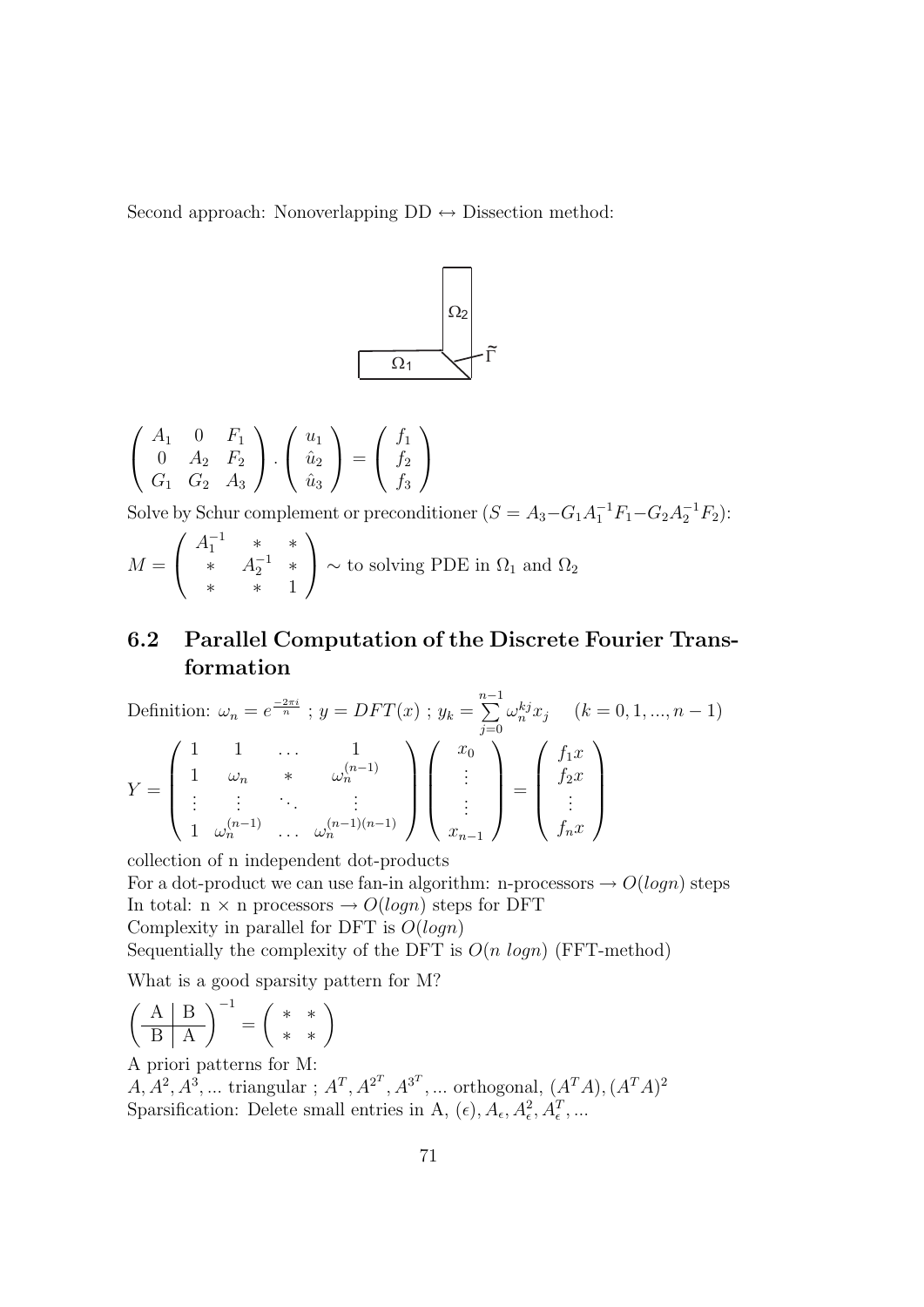A priori static pattern for computing M. Dynamic minimization, that finds a good pattern automatically: We start with the diagonal pattern or with  $A_{\epsilon}$  for example  $\rightarrow$  solve n related LS-problems  $\rightarrow$   $M_i$ How to find a better pattern?  $\min_{\mu_k} \|A(M_j + \mu_k e_k) - e_j\|_2^2 = \min_{\mu_k} \| \underbrace{(AM_j - e_j)}$  $\overrightarrow{r_j}$  $+A\mu_{k}e_{k}\|_{2}^{2}$  $\frac{d}{d\mu}$ || $r_j + A\mu_k e_k$ || $_2^2 \Rightarrow \mu_k = \frac{-r_j^T A e_k}{\|A e_k\|_2^2}$  $\frac{\sum_{j} A e_k}{\|A e_k\|_2^2}$  (most cases:  $\mu_k = 0$ ) improvement:  $||r_j + \mu_k A_j||^2 = ||r_j||_2^2 - \sqrt{\frac{(r_j^T A e_k)^2}{||A e_k||_2^2}}$  $||Ae_k||_2^2$ Factorized Sparse Approximation, Inverses: spd  $A = A<sup>T</sup> > 0$  $A = L_A^T L_A$  (Cholesky factorization);  $A^{-1} \approx L L^T$  $min\|L_A L - I\|_F$  (sparsity structure of L) ;  $min\|L_A(I, J)L_K(J) - e_K(I)\|$ normal equations:  $L_A^T(I, J)L_A(I, J)L_K(J) = L_A^T(I, J)e_K(I)$  $A(J, J)L_K(J) = L_{A,KK}$  $\sum_{i=1}^{n}$  $e_K(I)$  (diagonal scaling) First we compute L under the assumption  $L_{A,KK} = 1$  (diagonal entries)

 $D = L^T A L$ ; Replace L by  $LD^{1/2}$ 

function result  $\overline{(v_0, \ldots, v_{n-1})} = IDFT$ input  $\overline{ (c_0, \ldots, c_{n-1}, n)}$ if  $n == 1$  then  $v_0 = c_0$ ; else  $m = \frac{n}{2}$  $\frac{n}{2}$ ;  $z1 = IDFT(c_0, c_2, c_4, \ldots, c_{n-2}, m)$  $z2 = IDFT(c_1, c_3, c_5, \ldots, c_{n-1}, m)$ for  $j = 0, ..., m - 1$  $\frac{2\pi i}{n}$  $v_j = z_1 + \omega^j z_2_j;$  $v_{m+j} = z_1 - \omega^j z_2_j;$ end for end if.